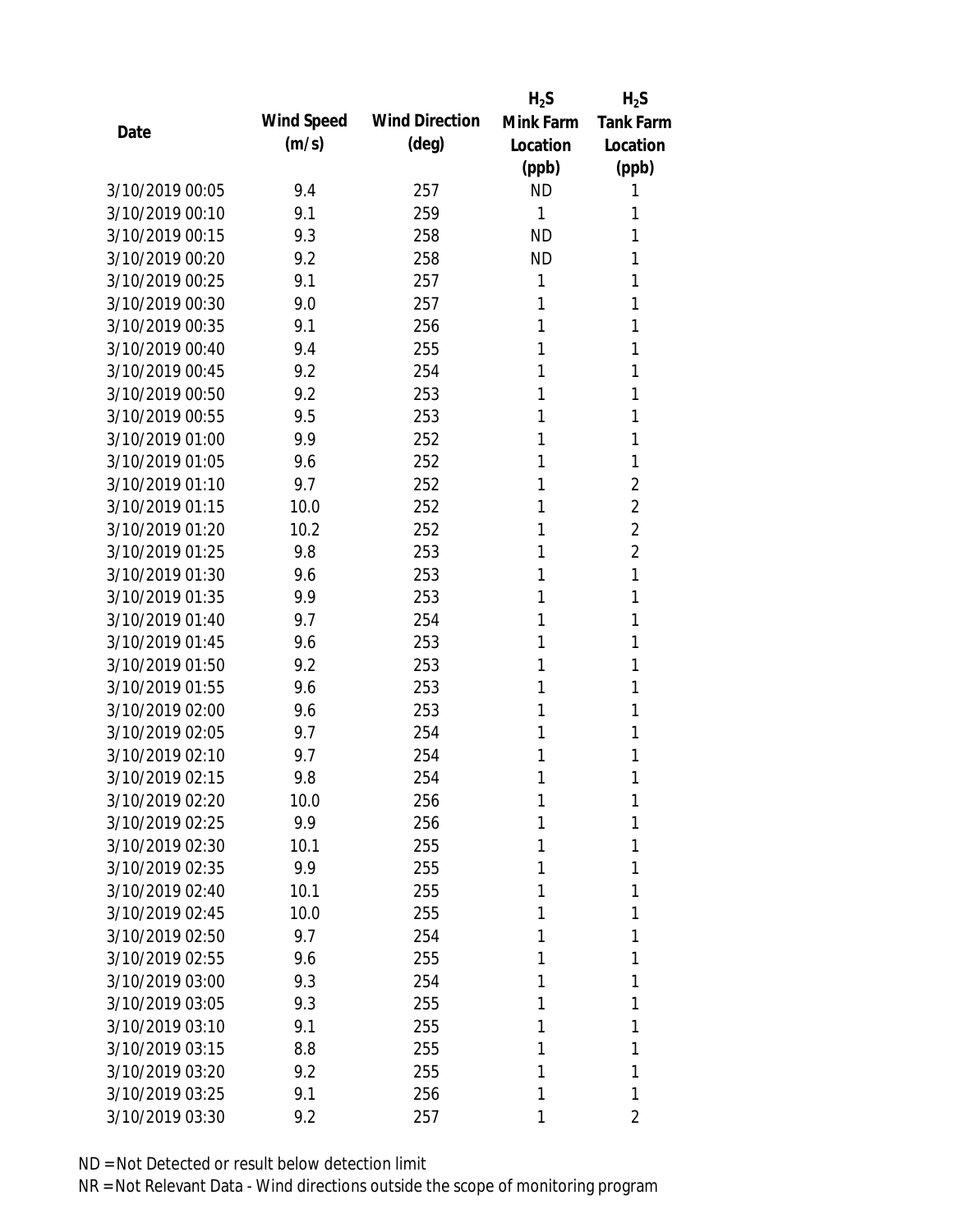|                 |            |                       | $H_2S$    | $H_2S$           |
|-----------------|------------|-----------------------|-----------|------------------|
|                 | Wind Speed | <b>Wind Direction</b> | Mink Farm | <b>Tank Farm</b> |
| Date            | (m/s)      | $(\text{deg})$        | Location  | Location         |
|                 |            |                       | (ppb)     | (ppb)            |
| 3/10/2019 03:35 | 9.4        | 257                   | 1         | 2                |
| 3/10/2019 03:40 | 9.6        | 257                   | 1         | 2                |
| 3/10/2019 03:45 | 10.0       | 258                   | 1         | $\overline{2}$   |
| 3/10/2019 03:50 | 9.7        | 258                   | 1         | $\overline{2}$   |
| 3/10/2019 03:55 | 9.6        | 259                   | 1         | 1                |
| 3/10/2019 04:00 | 9.4        | 259                   | 1         | 1                |
| 3/10/2019 04:05 | 9.2        | 259                   | <b>ND</b> | 1                |
| 3/10/2019 04:10 | 9.0        | 259                   | <b>ND</b> | 1                |
| 3/10/2019 04:15 | 8.7        | 259                   | <b>ND</b> | 1                |
| 3/10/2019 04:20 | 8.9        | 259                   | 1         | $\overline{2}$   |
| 3/10/2019 04:25 | 8.8        | 259                   | <b>ND</b> | $\overline{2}$   |
| 3/10/2019 04:30 | 8.7        | 258                   | <b>ND</b> | $\overline{2}$   |
| 3/10/2019 04:35 | 8.7        | 258                   | 1         | 1                |
| 3/10/2019 04:40 | 8.6        | 259                   | 1         | 1                |
| 3/10/2019 04:45 | 8.4        | 260                   | 1         | 1                |
| 3/10/2019 04:50 | 8.3        | 260                   | 1         | 1                |
| 3/10/2019 04:55 | 8.2        | 260                   | 1         | 1                |
| 3/10/2019 05:00 | 8.4        | 260                   | 1         | 1                |
| 3/10/2019 05:05 | 8.5        | 260                   | 1         | 1                |
| 3/10/2019 05:10 | 8.4        | 260                   | 1         | 1                |
| 3/10/2019 05:15 | 8.7        | 258                   | 1         | 1                |
| 3/10/2019 05:20 | 8.6        | 259                   | 1         | 1                |
| 3/10/2019 05:25 | 8.8        | 258                   | 1         | 1                |
| 3/10/2019 05:30 | 8.9        | 259                   | 1         | 1                |
| 3/10/2019 05:35 | 8.9        | 258                   | 1         | 1                |
| 3/10/2019 05:40 | 9.0        | 258                   | 1         | 1                |
| 3/10/2019 05:45 | 9.0        | 258                   | 1         | 1                |
| 3/10/2019 05:50 | 9.1        | 257                   | 1         | 1                |
| 3/10/2019 05:55 | 8.9        | 257                   | 1         | 1                |
| 3/10/2019 06:00 | 8.7        | 257                   | 1         | 1                |
| 3/10/2019 06:05 | 8.8        | 256                   | 1         | 1                |
| 3/10/2019 06:10 | 8.7        | 255                   | 1         | 1                |
| 3/10/2019 06:15 | 8.5        | 255                   | 1         | 1                |
| 3/10/2019 06:20 | 8.5        | 255                   | 1         | 1                |
| 3/10/2019 06:25 | 8.6        | 255                   | 1         | 2                |
| 3/10/2019 06:30 | 8.7        | 255                   | 1         | 2                |
| 3/10/2019 06:35 | 8.6        | 255                   | 1         | $\overline{2}$   |
| 3/10/2019 06:40 | 8.6        | 256                   | 1         | 1                |
| 3/10/2019 06:45 | 8.7        | 256                   | 1         | 1                |
| 3/10/2019 06:50 | 8.5        | 256                   | 1         | $\overline{2}$   |
| 3/10/2019 06:55 | 8.4        | 257                   | 1         | 1                |
| 3/10/2019 07:00 | 8.3        | 258                   | 1         | 1                |
|                 |            |                       |           |                  |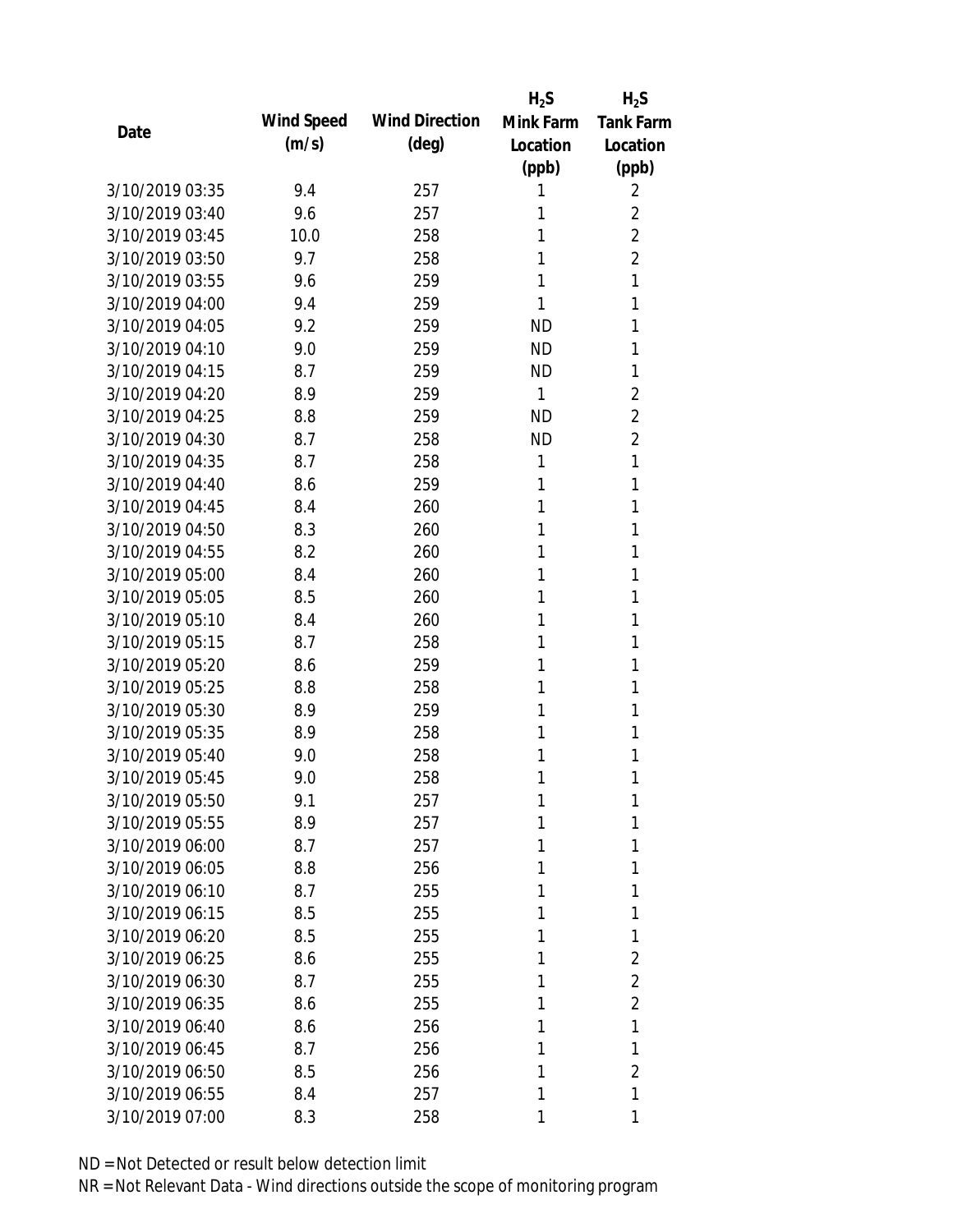|                 |            |                       | $H_2S$         | $H_2S$           |
|-----------------|------------|-----------------------|----------------|------------------|
| Date            | Wind Speed | <b>Wind Direction</b> | Mink Farm      | <b>Tank Farm</b> |
|                 | (m/s)      | $(\text{deg})$        | Location       | Location         |
|                 |            |                       | (ppb)          | (ppb)            |
| 3/10/2019 07:05 | 8.1        | 258                   | 1              | 1                |
| 3/10/2019 07:10 | 7.9        | 258                   | 1              | 1                |
| 3/10/2019 07:15 | 7.8        | 259                   | 1              | 1                |
| 3/10/2019 07:20 | 7.6        | 258                   | 1              | 1                |
| 3/10/2019 07:25 | 7.5        | 258                   | 1              | $\overline{2}$   |
| 3/10/2019 07:30 | 7.6        | 257                   | 1              | 1                |
| 3/10/2019 07:35 | 7.9        | 257                   | 1              | 1                |
| 3/10/2019 07:40 | 8.0        | 256                   | 1              | 1                |
| 3/10/2019 07:45 | 8.1        | 256                   | 1              | 1                |
| 3/10/2019 07:50 | 8.3        | 255                   | 1              | 1                |
| 3/10/2019 07:55 | 8.3        | 254                   | 1              | 1                |
| 3/10/2019 08:00 | 8.2        | 255                   | 1              | 1                |
| 3/10/2019 08:05 | 8.0        | 256                   | 1              | 1                |
| 3/10/2019 08:10 | 8.0        | 257                   | 1              | 1                |
| 3/10/2019 08:15 | 7.9        | 258                   | 1              | 1                |
| 3/10/2019 08:20 | 7.7        | 258                   | 1              | 1                |
| 3/10/2019 08:25 | 7.6        | 258                   | 1              | 1                |
| 3/10/2019 08:30 | 7.5        | 259                   | 1              | 1                |
| 3/10/2019 08:35 | 7.4        | 260                   | 1              | 1                |
| 3/10/2019 08:40 | 7.4        | 259                   | 1              | 1                |
| 3/10/2019 08:45 | 7.1        | 260                   | 1              | 1                |
| 3/10/2019 08:50 | 7.0        | 262                   | 1              | 1                |
| 3/10/2019 08:55 | 7.2        | 262                   | 1              | 1                |
| 3/10/2019 09:00 | 7.4        | 261                   | 1              | 1                |
| 3/10/2019 09:05 | 7.5        | 261                   | 1              | 1                |
| 3/10/2019 09:10 | 7.7        | 261                   | 1              | 1                |
| 3/10/2019 09:15 | 8.0        | 260                   | 1              | 1                |
| 3/10/2019 09:20 | 8.4        | 258                   | 1              | 2                |
| 3/10/2019 09:25 | 8.3        | 258                   | 1              | 1                |
| 3/10/2019 09:30 | 8.2        | 258                   | 1              | 1                |
| 3/10/2019 09:35 | 8.1        | 259                   | 1              | 1                |
| 3/10/2019 09:40 | 8.0        | 260                   | 1              | 1                |
| 3/10/2019 09:45 | 8.2        | 260                   | 2              | 1                |
| 3/10/2019 09:50 | 8.2        | 262                   | 2              | 1                |
| 3/10/2019 09:55 | 7.9        | 264                   | 2              | 1                |
| 3/10/2019 10:00 | 8.0        | 265                   | $\overline{2}$ | 1                |
| 3/10/2019 10:05 | 8.1        | 263                   | 1              | 1                |
| 3/10/2019 10:10 | 8.0        | 264                   | 1              | 1                |
| 3/10/2019 10:15 | 7.8        | 263                   | 1              | 1                |
| 3/10/2019 10:20 | 7.6        | 263                   | 1              | 1                |
| 3/10/2019 10:25 | 7.3        | 264                   | 1              | 1                |
| 3/10/2019 10:30 | 7.1        | 264                   | 1              | 1                |
|                 |            |                       |                |                  |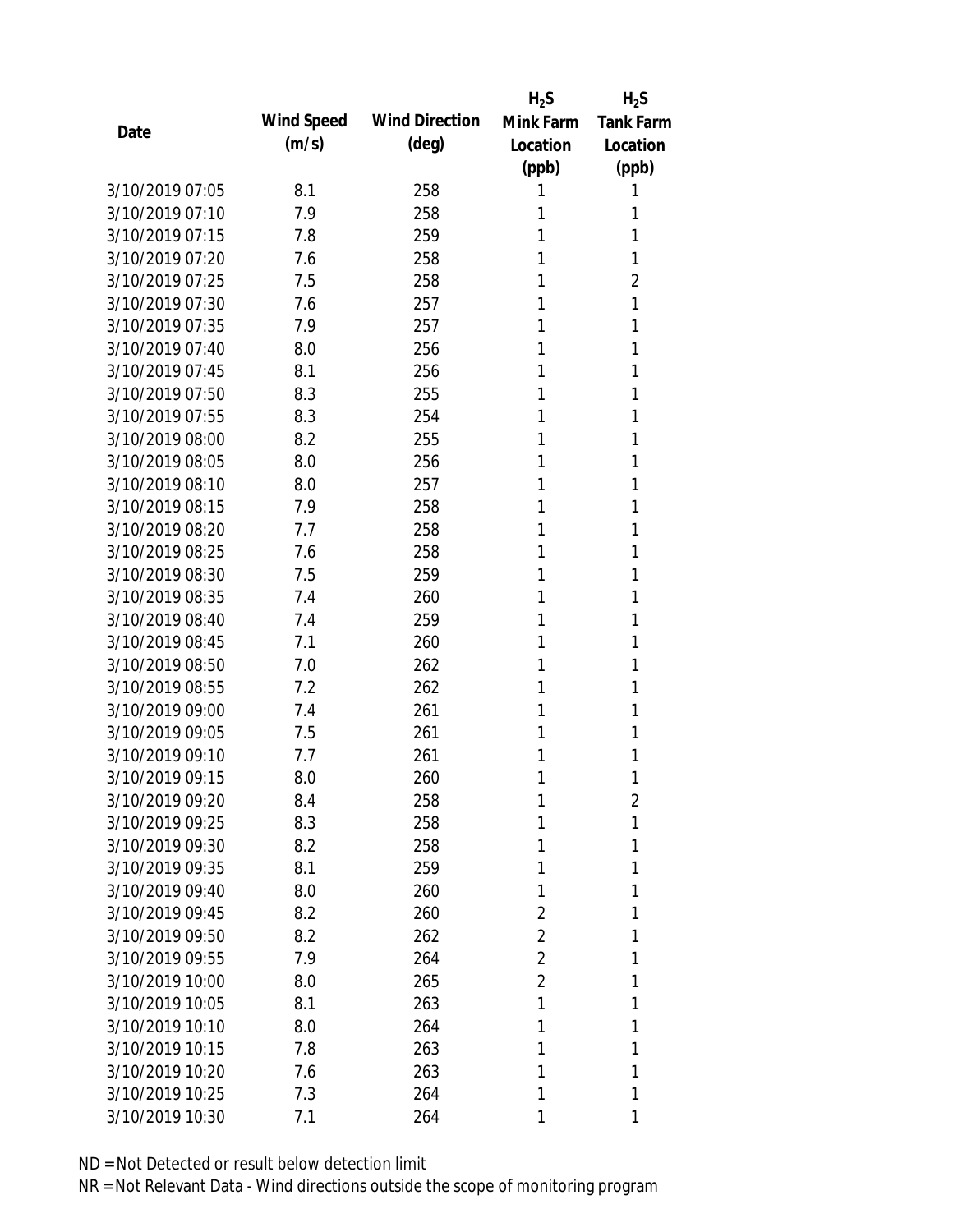|                 |            |                       | $H_2S$    | $H_2S$           |
|-----------------|------------|-----------------------|-----------|------------------|
| Date            | Wind Speed | <b>Wind Direction</b> | Mink Farm | <b>Tank Farm</b> |
|                 | (m/s)      | $(\text{deg})$        | Location  | Location         |
|                 |            |                       | (ppb)     | (ppb)            |
| 3/10/2019 10:35 | 6.9        | 264                   | 1         | 1                |
| 3/10/2019 10:40 | 7.0        | 265                   | 1         | 1                |
| 3/10/2019 10:45 | 6.8        | 267                   | 1         | 1                |
| 3/10/2019 10:50 | 7.0        | 267                   | 1         | 1                |
| 3/10/2019 10:55 | 7.2        | 265                   | 1         | 1                |
| 3/10/2019 11:00 | 7.1        | 266                   | 1         | 1                |
| 3/10/2019 11:05 | 7.4        | 265                   | 1         | 1                |
| 3/10/2019 11:10 | 7.2        | 265                   | 1         | 1                |
| 3/10/2019 11:15 | 7.2        | 264                   | 1         | 1                |
| 3/10/2019 11:20 | 7.1        | 266                   | 1         | 1                |
| 3/10/2019 11:25 | 7.1        | 264                   | 1         | 1                |
| 3/10/2019 11:30 | 7.6        | 263                   | 1         | 1                |
| 3/10/2019 11:35 | 7.6        | 261                   | 1         | 1                |
| 3/10/2019 11:40 | 7.9        | 260                   | 1         | 1                |
| 3/10/2019 11:45 | 8.1        | 259                   | 1         | 1                |
| 3/10/2019 11:50 | 8.2        | 256                   | 1         | 1                |
| 3/10/2019 11:55 | 8.4        | 256                   | 1         | 1                |
| 3/10/2019 12:00 | 8.4        | 256                   | 1         | 1                |
| 3/10/2019 12:05 | 8.4        | 257                   | 1         | 1                |
| 3/10/2019 12:10 | 8.5        | 257                   | 1         | 1                |
| 3/10/2019 12:15 | 8.5        | 256                   | 1         | 1                |
| 3/10/2019 12:20 | 8.7        | 256                   | 1         | 1                |
| 3/10/2019 12:25 | 8.6        | 257                   | 1         | 1                |
| 3/10/2019 12:30 | 8.4        | 258                   | 1         | 1                |
| 3/10/2019 12:35 | 8.3        | 256                   | 1         | 1                |
| 3/10/2019 12:40 | 8.4        | 255                   | 1         | 1                |
| 3/10/2019 12:45 | 8.6        | 254                   | 1         | 1                |
| 3/10/2019 12:50 | 8.3        | 255                   | 1         | 2                |
| 3/10/2019 12:55 | 8.2        | 254                   | 1         | $\overline{2}$   |
| 3/10/2019 13:00 | 8.3        | 254                   | 1         | $\overline{2}$   |
| 3/10/2019 13:05 | 8.5        | 255                   | 1         | 1                |
| 3/10/2019 13:10 | 8.5        | 257                   | 1         | 1                |
| 3/10/2019 13:15 | 8.4        | 260                   | 1         | 1                |
| 3/10/2019 13:20 | 8.5        | 261                   | 1         | 1                |
| 3/10/2019 13:25 | 8.7        | 262                   | 1         | 1                |
| 3/10/2019 13:30 | 8.3        | 262                   | 1         | 1                |
| 3/10/2019 13:35 | 8.4        | 264                   | 1         | 1                |
| 3/10/2019 13:40 | 8.3        | 262                   | 1         | 1                |
| 3/10/2019 13:45 | 8.4        | 261                   | 1         | 1                |
| 3/10/2019 13:50 | 8.3        | 261                   | 1         | 1                |
| 3/10/2019 13:55 | 8.3        | 262                   | 1         | 1                |
| 3/10/2019 14:00 | 8.4        | 263                   | 1         | 1                |
|                 |            |                       |           |                  |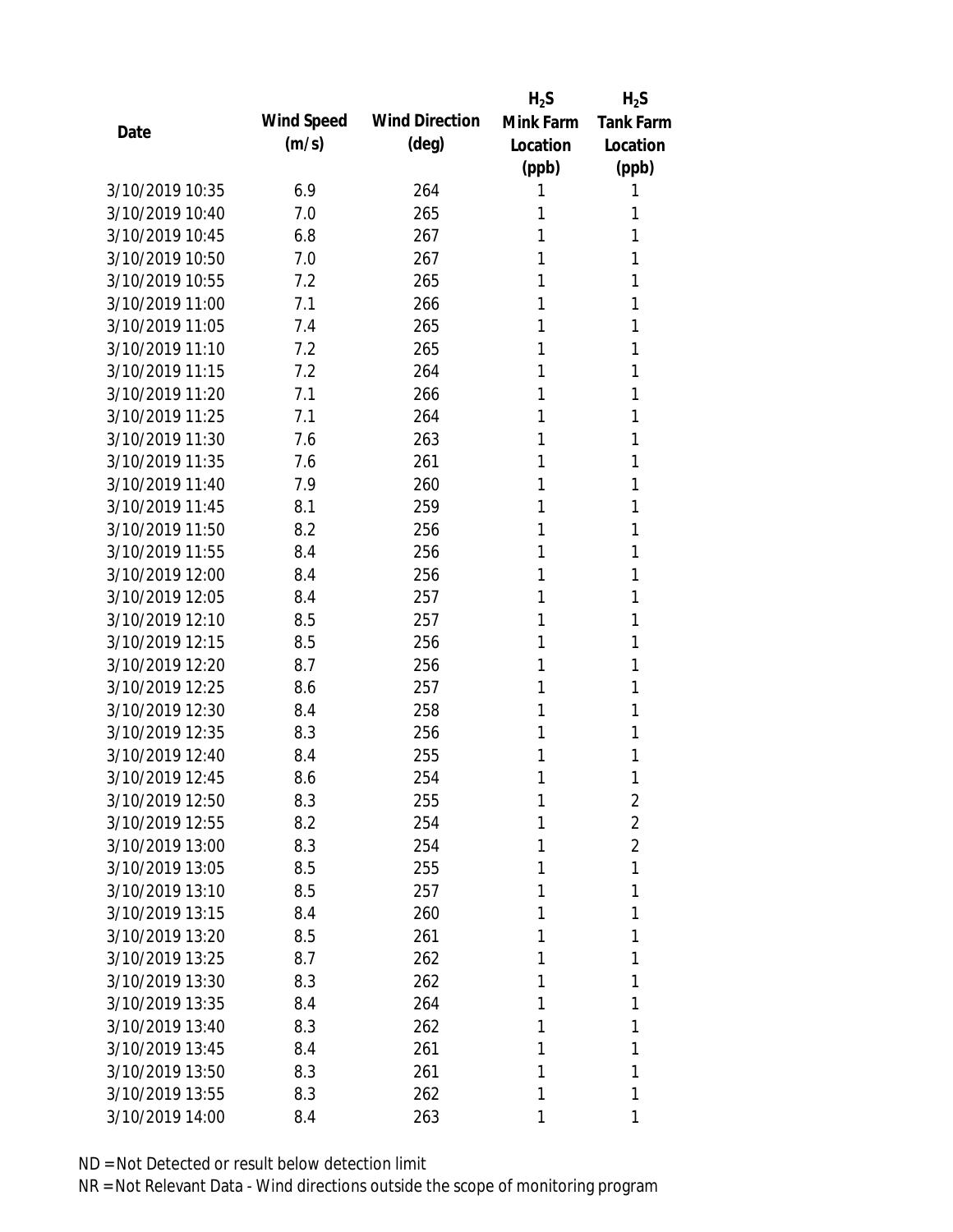|                 |            |                       | $H_2S$         | $H_2S$           |
|-----------------|------------|-----------------------|----------------|------------------|
|                 | Wind Speed | <b>Wind Direction</b> | Mink Farm      | <b>Tank Farm</b> |
| Date            | (m/s)      | $(\text{deg})$        | Location       | Location         |
|                 |            |                       | (ppb)          | (ppb)            |
| 3/10/2019 14:05 | 8.4        | 262                   | 1              | 1                |
| 3/10/2019 14:10 | 8.2        | 265                   | 1              | 1                |
| 3/10/2019 14:15 | 8.2        | 266                   | 1              | 1                |
| 3/10/2019 14:20 | 8.1        | 266                   | 1              | 1                |
| 3/10/2019 14:25 | 8.1        | 266                   | 1              | 1                |
| 3/10/2019 14:30 | 8.2        | 268                   | 1              | <b>ND</b>        |
| 3/10/2019 14:35 | 8.1        | 269                   | 2              | <b>ND</b>        |
| 3/10/2019 14:40 | 8.1        | 268                   | $\overline{2}$ | 1                |
| 3/10/2019 14:45 | 7.8        | 268                   | 1              | 1                |
| 3/10/2019 14:50 | 8.0        | 267                   | 1              | 1                |
| 3/10/2019 14:55 | 8.2        | 265                   | 1              | 1                |
| 3/10/2019 15:00 | 7.9        | 264                   | 1              | 1                |
| 3/10/2019 15:05 | 7.8        | 265                   | 1              | 1                |
| 3/10/2019 15:10 | 7.4        | 265                   | 1              | 1                |
| 3/10/2019 15:15 | 7.5        | 265                   | 1              | 1                |
| 3/10/2019 15:20 | 7.3        | 266                   | 1              | 1                |
| 3/10/2019 15:25 | 7.3        | 267                   | 1              | 1                |
| 3/10/2019 15:30 | 7.6        | 266                   | 1              | 1                |
| 3/10/2019 15:35 | 7.4        | 266                   | 1              | 1                |
| 3/10/2019 15:40 | 7.7        | 266                   | 1              | 1                |
| 3/10/2019 15:45 | 7.6        | 265                   | 1              | 1                |
| 3/10/2019 15:50 | 7.6        | 265                   | 1              | 1                |
| 3/10/2019 15:55 | 7.1        | 265                   | 1              | 1                |
| 3/10/2019 16:00 | 7.0        | 264                   | 1              | 1                |
| 3/10/2019 16:05 | 7.3        | 263                   | 1              | 1                |
| 3/10/2019 16:10 | 7.3        | 261                   | 1              | 1                |
| 3/10/2019 16:15 | 7.4        | 261                   | $\overline{2}$ | 1                |
| 3/10/2019 16:20 | 7.4        | 261                   | $\overline{2}$ | 1                |
| 3/10/2019 16:25 | 7.9        | 261                   | 1              | 1                |
| 3/10/2019 16:30 | 8.1        | 261                   | 1              | 1                |
| 3/10/2019 16:35 | 8.2        | 261                   | 1              | 1                |
| 3/10/2019 16:40 | 8.3        | 262                   | 1              | 1                |
| 3/10/2019 16:45 | 8.2        | 262                   | 1              | 1                |
| 3/10/2019 16:50 | 8.0        | 264                   | 1              | 1                |
| 3/10/2019 16:55 | 7.7        | 266                   | 1              | 1                |
| 3/10/2019 17:00 | 7.2        | 268                   | 1              | <b>ND</b>        |
| 3/10/2019 17:05 | 6.8        | 270                   | 1              | 1                |
| 3/10/2019 17:10 | 6.7        | 272                   | 1              | 1                |
| 3/10/2019 17:15 | 6.7        | 273                   | 1              | 1                |
| 3/10/2019 17:20 | 6.7        | 274                   | 1              | 1                |
| 3/10/2019 17:25 | 6.7        | 275                   | 1              | 1                |
| 3/10/2019 17:30 | 7.0        | 275                   | 1              | 1                |
|                 |            |                       |                |                  |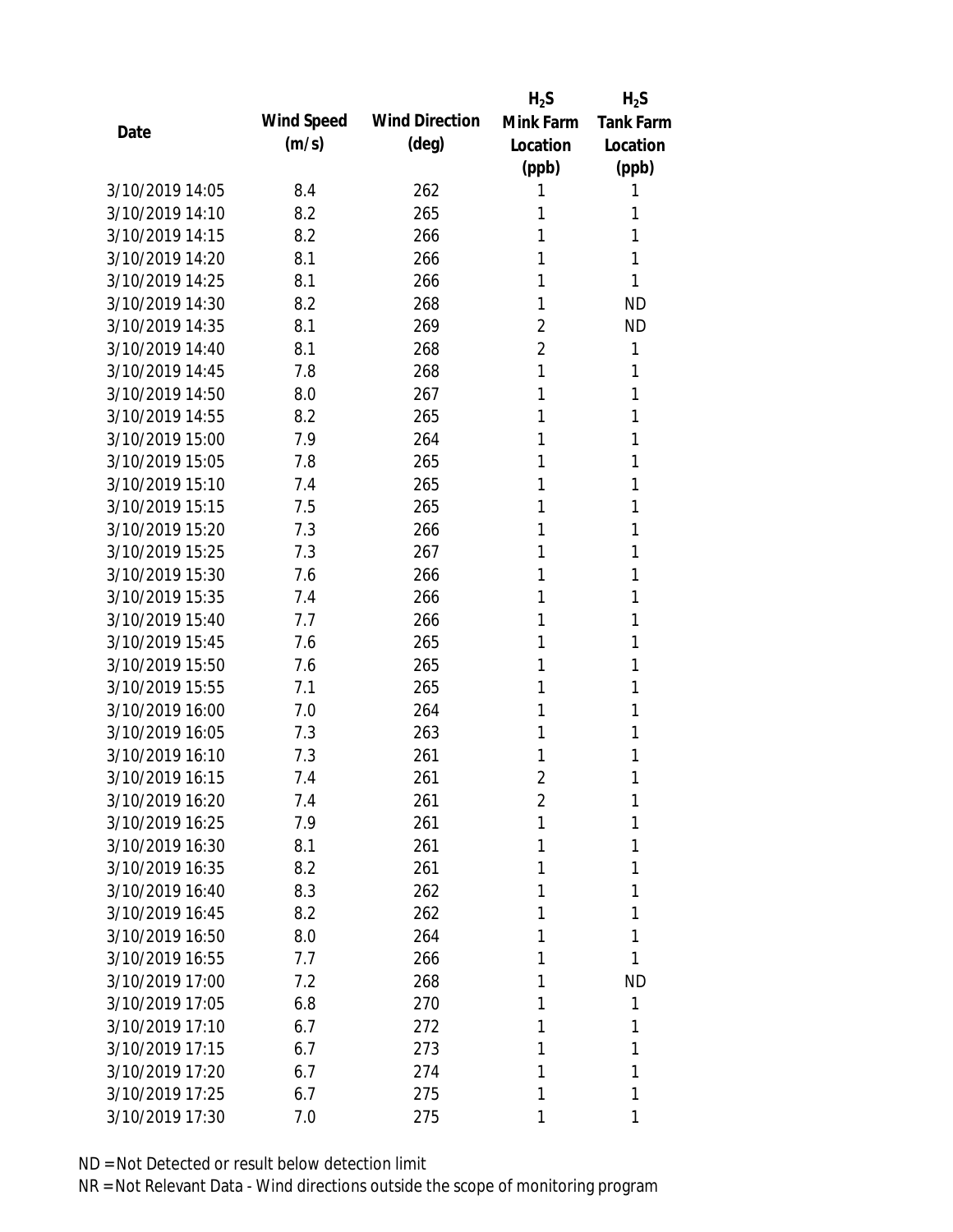|                 |            |                       | $H_2S$         | $H_2S$           |
|-----------------|------------|-----------------------|----------------|------------------|
| Date            | Wind Speed | <b>Wind Direction</b> | Mink Farm      | <b>Tank Farm</b> |
|                 | (m/s)      | $(\text{deg})$        | Location       | Location         |
|                 |            |                       | (ppb)          | (ppb)            |
| 3/10/2019 17:35 | 7.2        | 274                   | 1              | 1                |
| 3/10/2019 17:40 | 6.9        | 272                   | 1              | 1                |
| 3/10/2019 17:45 | 7.0        | 272                   | $\overline{2}$ | 1                |
| 3/10/2019 17:50 | 7.1        | 270                   | 1              | 1                |
| 3/10/2019 17:55 | 7.2        | 268                   | $\overline{2}$ | 1                |
| 3/10/2019 18:00 | 7.0        | 266                   | 2              | 1                |
| 3/10/2019 18:05 | 7.0        | 267                   | $\overline{2}$ | 1                |
| 3/10/2019 18:10 | 7.2        | 268                   | $\overline{2}$ | 1                |
| 3/10/2019 18:15 | 7.1        | 269                   | $\overline{2}$ | 1                |
| 3/10/2019 18:20 | 7.2        | 270                   | $\overline{2}$ | 1                |
| 3/10/2019 18:25 | 7.3        | 272                   | 1              | <b>ND</b>        |
| 3/10/2019 18:30 | 7.5        | 273                   | 1              | 1                |
| 3/10/2019 18:35 | 7.3        | 273                   | 1              | 1                |
| 3/10/2019 18:40 | 7.3        | 274                   | 1              | 1                |
| 3/10/2019 18:45 | 6.9        | 272                   | 1              | 1                |
| 3/10/2019 18:50 | 6.4        | 271                   | 1              | 1                |
| 3/10/2019 18:55 | 5.9        | 270                   | 1              | 1                |
| 3/10/2019 19:00 | 5.4        | 270                   | 1              | 1                |
| 3/10/2019 19:05 | 5.0        | 268                   | 1              | 1                |
| 3/10/2019 19:10 | 4.9        | 266                   | 1              | 1                |
| 3/10/2019 19:15 | 5.2        | 267                   | 1              | 1                |
| 3/10/2019 19:20 | 5.2        | 267                   | 1              | 1                |
| 3/10/2019 19:25 | 5.3        | 267                   | 1              | 1                |
| 3/10/2019 19:30 | 5.5        | 264                   | 1              | 1                |
| 3/10/2019 19:35 | 5.8        | 264                   | 1              | 1                |
| 3/10/2019 19:40 | 5.7        | 263                   | 1              | 1                |
| 3/10/2019 19:45 | 5.8        | 262                   | 1              | 1                |
| 3/10/2019 19:50 | 5.7        | 262                   | 1              | 1                |
| 3/10/2019 19:55 | 5.7        | 262                   | 1              | 1                |
| 3/10/2019 20:00 | 5.4        | 264                   | 1              | 1                |
| 3/10/2019 20:05 | 5.2        | 265                   | 2              | 1                |
| 3/10/2019 20:10 | 5.1        | 266                   | 1              | 1                |
| 3/10/2019 20:15 | 4.9        | 266                   | 2              | 1                |
| 3/10/2019 20:20 | 4.6        | 266                   | 2              | 1                |
| 3/10/2019 20:25 | 4.4        | 265                   | $\overline{2}$ | 1                |
| 3/10/2019 20:30 | 4.3        | 263                   | 1              | 1                |
| 3/10/2019 20:35 | 4.2        | 261                   | 1              | 1                |
| 3/10/2019 20:40 | 4.3        | 259                   | 1              | 1                |
| 3/10/2019 20:45 | 4.1        | 257                   | 1              | 1                |
| 3/10/2019 20:50 | 4.3        | 257                   | 1              | 1                |
| 3/10/2019 20:55 | 4.3        | 257                   | 1              | 1                |
| 3/10/2019 21:00 | 4.4        | 258                   | 1              | 1                |
|                 |            |                       |                |                  |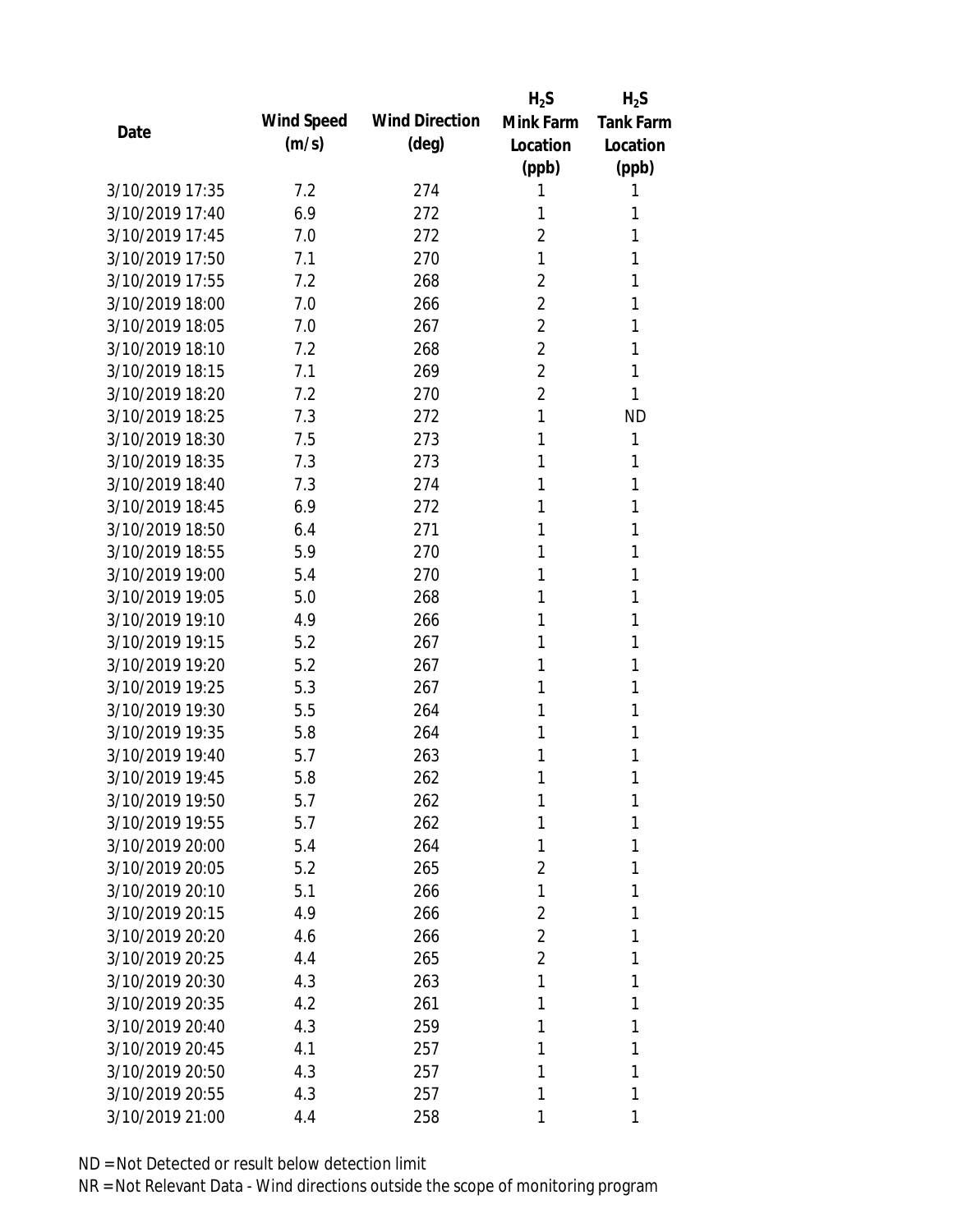|                 |            |                       | $H_2S$    | $H_2S$           |
|-----------------|------------|-----------------------|-----------|------------------|
| Date            | Wind Speed | <b>Wind Direction</b> | Mink Farm | <b>Tank Farm</b> |
|                 | (m/s)      | $(\text{deg})$        | Location  | Location         |
|                 |            |                       | (ppb)     | (ppb)            |
| 3/10/2019 21:05 | 4.5        | 259                   | 1         | 1                |
| 3/10/2019 21:10 | 4.4        | 260                   | 1         | 1                |
| 3/10/2019 21:15 | 4.4        | 260                   | 1         | 1                |
| 3/10/2019 21:20 | 4.5        | 260                   | 1         | 1                |
| 3/10/2019 21:25 | 4.6        | 259                   | 1         | 1                |
| 3/10/2019 21:30 | 4.7        | 259                   | 1         | 1                |
| 3/10/2019 21:35 | 4.9        | 260                   | 1         | 1                |
| 3/10/2019 21:40 | 5.2        | 261                   | 1         | 1                |
| 3/10/2019 21:45 | 5.2        | 263                   | 1         | 1                |
| 3/10/2019 21:50 | 5.2        | 263                   | 1         | 1                |
| 3/10/2019 21:55 | 5.2        | 264                   | 1         | 1                |
| 3/10/2019 22:00 | 5.3        | 265                   | 1         | 1                |
| 3/10/2019 22:05 | 5.1        | 265                   | 1         | 1                |
| 3/10/2019 22:10 | 4.9        | 265                   | 1         | 1                |
| 3/10/2019 22:15 | 4.8        | 264                   | 1         | 1                |
| 3/10/2019 22:20 | 4.7        | 264                   | 1         | 1                |
| 3/10/2019 22:25 | 4.6        | 264                   | 1         | 1                |
| 3/10/2019 22:30 | 4.5        | 264                   | 1         | 1                |
| 3/10/2019 22:35 | 4.5        | 266                   | 1         | 1                |
| 3/10/2019 22:40 | 4.5        | 267                   | 1         | 1                |
| 3/10/2019 22:45 | 4.5        | 268                   | 1         | 1                |
| 3/10/2019 22:50 | 4.5        | 270                   | 1         | 1                |
| 3/10/2019 22:55 | 4.6        | 271                   | 1         | 1                |
| 3/10/2019 23:00 | 4.6        | 272                   | 1         | 1                |
| 3/10/2019 23:05 | 4.7        | 271                   | 1         | 1                |
| 3/10/2019 23:10 | 4.7        | 271                   | 1         | 1                |
| 3/10/2019 23:15 | 4.7        | 272                   | 1         | 1                |
| 3/10/2019 23:20 | 4.8        | 271                   | 1         | 1                |
| 3/10/2019 23:25 | 4.7        | 272                   | 1         | 1                |
| 3/10/2019 23:30 | 4.6        | 272                   | 1         | 1                |
| 3/10/2019 23:35 | 4.5        | 272                   | 1         | 1                |
| 3/10/2019 23:40 | 4.5        | 272                   | 1         | 1                |
| 3/10/2019 23:45 | 4.4        | 271                   | 1         | 1                |
| 3/10/2019 23:50 | 4.2        | 270                   | 1         | 1                |
| 3/10/2019 23:55 | 4.1        | 269                   | 1         | 1                |
| 3/10/2019 24:00 | 4.1        | 268                   | 1         | 1                |
| 3/11/2019 00:05 | 4.0        | 268                   | 1         | 1                |
| 3/11/2019 00:10 | 3.9        | 268                   | 1         | 1                |
| 3/11/2019 00:15 | 3.8        | 267                   | 1         | 1                |
| 3/11/2019 00:20 | 3.9        | 266                   | 1         | 1                |
| 3/11/2019 00:25 | 3.9        | 265                   | 1         | 1                |
| 3/11/2019 00:30 | 3.9        | 264                   | 1         | 1                |
|                 |            |                       |           |                  |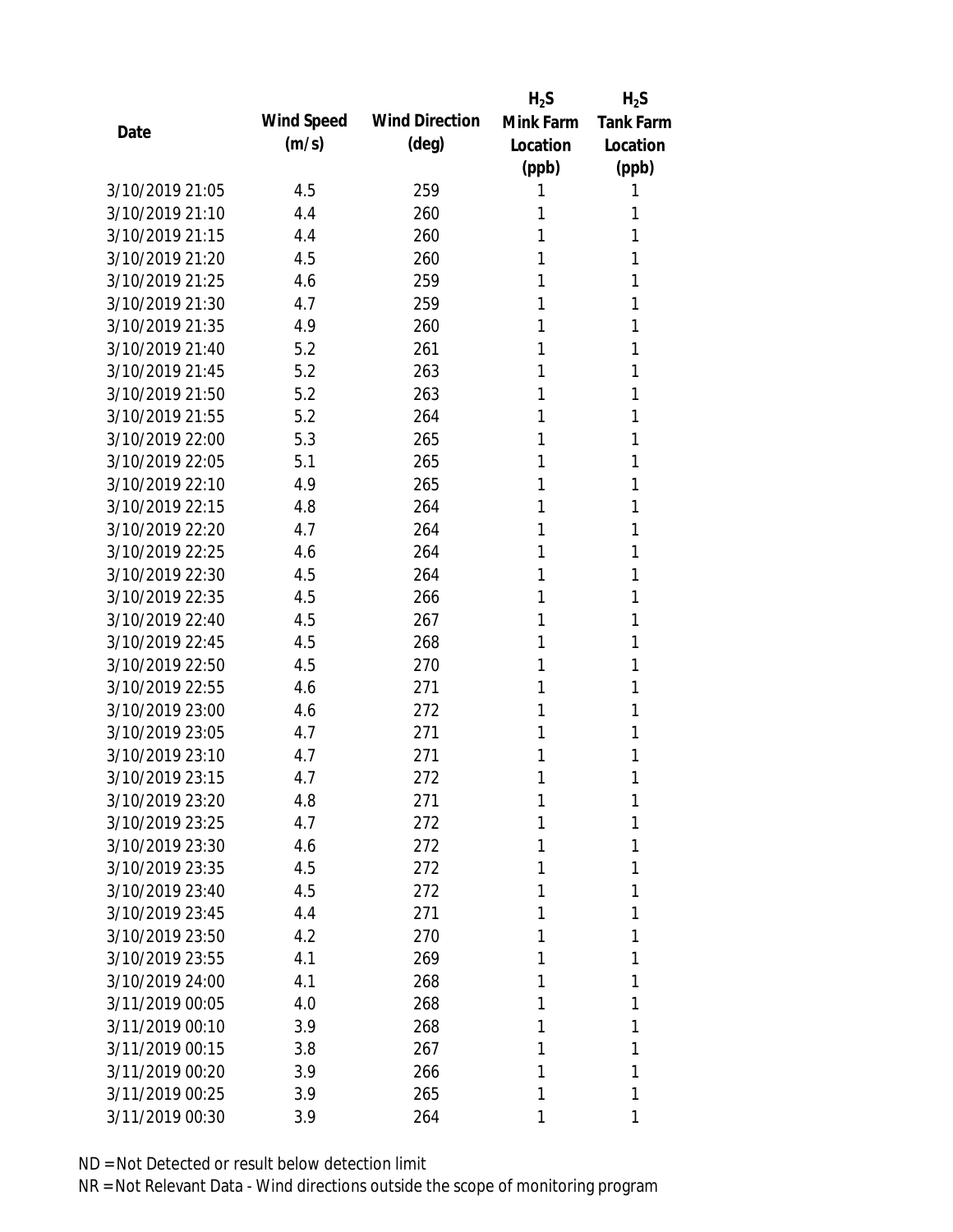|                 |            |                       | $H_2S$    | $H_2S$           |
|-----------------|------------|-----------------------|-----------|------------------|
|                 | Wind Speed | <b>Wind Direction</b> | Mink Farm | <b>Tank Farm</b> |
| Date            | (m/s)      | $(\text{deg})$        | Location  | Location         |
|                 |            |                       | (ppb)     | (ppb)            |
| 3/11/2019 00:35 | 3.8        | 262                   | 1         | 1                |
| 3/11/2019 00:40 | 3.9        | 261                   | 1         | 1                |
| 3/11/2019 00:45 | 4.1        | 260                   | 1         | 1                |
| 3/11/2019 00:50 | 4.1        | 261                   | 1         | 1                |
| 3/11/2019 00:55 | 4.1        | 261                   | 1         | 1                |
| 3/11/2019 01:00 | 4.1        | 262                   | 1         | 1                |
| 3/11/2019 01:05 | 4.1        | 262                   | 1         | 1                |
| 3/11/2019 01:10 | 3.9        | 263                   | 1         | 1                |
| 3/11/2019 01:15 | 3.8        | 264                   | 1         | 1                |
| 3/11/2019 01:20 | 3.7        | 264                   | 1         | 1                |
| 3/11/2019 01:25 | 3.6        | 265                   | 1         | 1                |
| 3/11/2019 01:30 | 3.6        | 266                   | 1         | 1                |
| 3/11/2019 01:35 | 3.5        | 268                   | 1         | 1                |
| 3/11/2019 01:40 | 3.5        | 269                   | 1         | 1                |
| 3/11/2019 01:45 | 3.6        | 269                   | 1         | 1                |
| 3/11/2019 01:50 | 3.5        | 270                   | 1         | 1                |
| 3/11/2019 01:55 | 3.5        | 270                   | 1         | 1                |
| 3/11/2019 02:00 | 3.4        | 270                   | <b>ND</b> | 1                |
| 3/11/2019 02:05 | 3.4        | 270                   | <b>ND</b> | 1                |
| 3/11/2019 02:10 | 3.4        | 269                   | 1         | <b>ND</b>        |
| 3/11/2019 02:15 | 3.4        | 269                   | 1         | 1                |
| 3/11/2019 02:20 | 3.5        | 269                   | 1         | 1                |
| 3/11/2019 02:25 | 3.5        | 268                   | 1         | 1                |
| 3/11/2019 02:30 | 3.5        | 267                   | 1         | 1                |
| 3/11/2019 02:35 | 3.5        | 266                   | 1         | 1                |
| 3/11/2019 02:40 | 3.6        | 264                   | 1         | 1                |
| 3/11/2019 02:45 | 3.6        | 261                   | 1         | 1                |
| 3/11/2019 02:50 | 3.6        | 259                   | 1         | 1                |
| 3/11/2019 02:55 | 3.7        | 257                   | 1         | 1                |
| 3/11/2019 03:00 | 3.7        | 253                   | 1         | 1                |
| 3/11/2019 03:05 | 3.5        | 251                   | 1         | 1                |
| 3/11/2019 03:10 | 3.5        | 249                   | 1         | 1                |
| 3/11/2019 03:15 | 3.4        | 249                   | 1         | 1                |
| 3/11/2019 03:20 | 3.3        | 249                   | 1         | 1                |
| 3/11/2019 03:25 | 3.3        | 250                   | 1         | 1                |
| 3/11/2019 03:30 | 3.2        | 251                   | 1         | 1                |
| 3/11/2019 03:35 | 3.2        | 254                   | 1         | 1                |
| 3/11/2019 03:40 | 3.2        | 257                   | 1         | 1                |
| 3/11/2019 03:45 | 3.1        | 258                   | 1         | 1                |
| 3/11/2019 03:50 | 3.1        | 261                   | 1         | 1                |
| 3/11/2019 03:55 | 3.0        | 264                   | 1         | 1                |
| 3/11/2019 04:00 | 2.9        | 266                   | 1         | 1                |
|                 |            |                       |           |                  |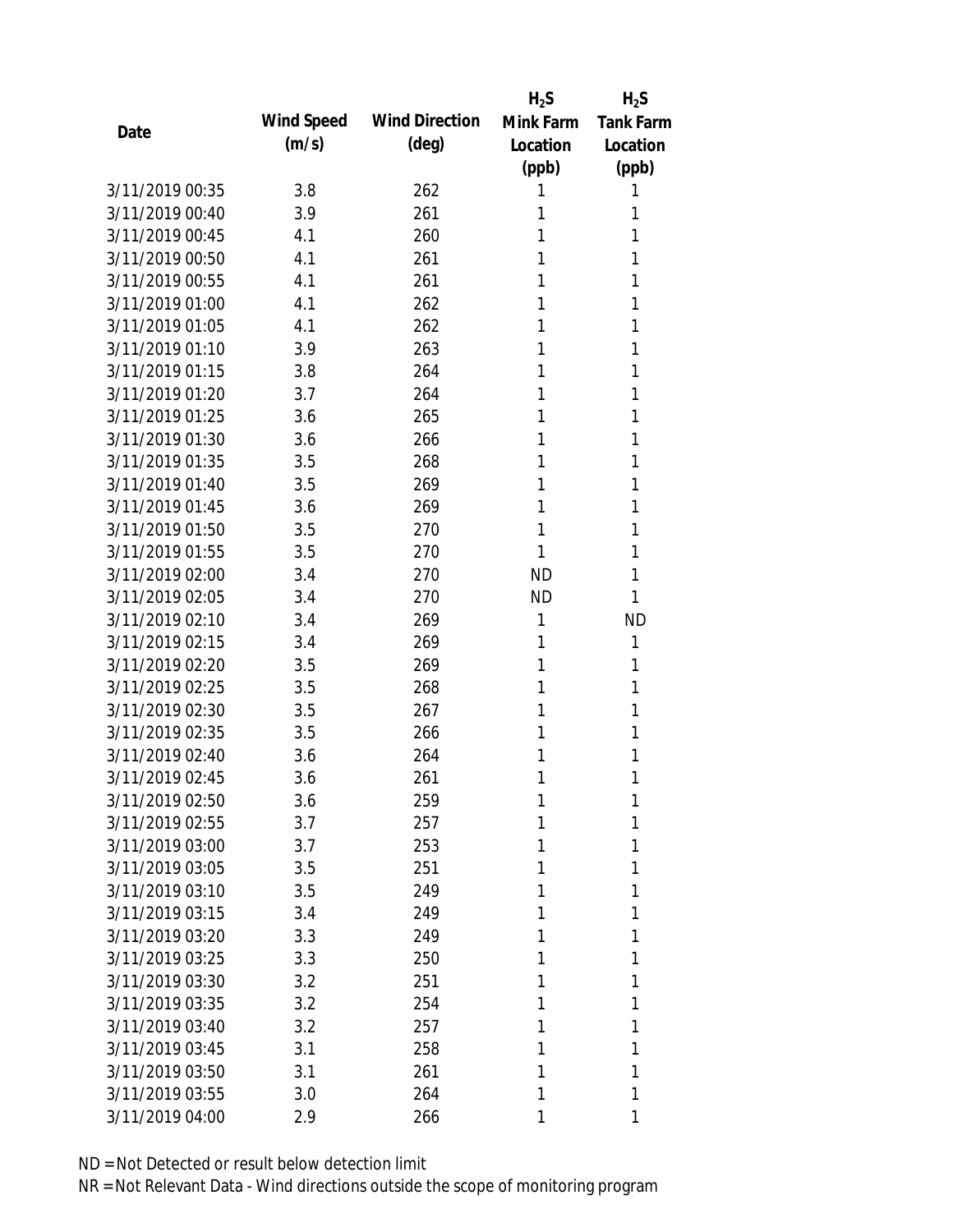|      |                 |            |                       | $H_2S$         | $H_2S$           |
|------|-----------------|------------|-----------------------|----------------|------------------|
| Date |                 | Wind Speed | <b>Wind Direction</b> | Mink Farm      | <b>Tank Farm</b> |
|      |                 | (m/s)      | $(\text{deg})$        | Location       | Location         |
|      |                 |            |                       | (ppb)          | (ppb)            |
|      | 3/11/2019 04:05 | 2.9        | 266                   | 1              | 1                |
|      | 3/11/2019 04:10 | 2.8        | 266                   | 1              | 1                |
|      | 3/11/2019 04:15 | 2.8        | 266                   | 1              | 1                |
|      | 3/11/2019 04:20 | 2.8        | 265                   | 1              | 1                |
|      | 3/11/2019 04:25 | 2.7        | 264                   | 1              | 1                |
|      | 3/11/2019 04:30 | 2.7        | 263                   | 1              | 1                |
|      | 3/11/2019 04:35 | 2.8        | 262                   | 1              | 1                |
|      | 3/11/2019 04:40 | 3.0        | 260                   | 1              | 1                |
|      | 3/11/2019 04:45 | 3.1        | 258                   | 1              | 1                |
|      | 3/11/2019 04:50 | 3.2        | 257                   | 1              | 1                |
|      | 3/11/2019 04:55 | 3.2        | 258                   | 1              | 1                |
|      | 3/11/2019 05:00 | 3.3        | 259                   | 1              | 1                |
|      | 3/11/2019 05:05 | 3.3        | 261                   | 1              | 1                |
|      | 3/11/2019 05:10 | 3.1        | 265                   | 1              | 1                |
|      | 3/11/2019 05:15 | 3.1        | 268                   | 1              | 1                |
|      | 3/11/2019 05:20 | 3.0        | 271                   | 1              | 1                |
|      | 3/11/2019 05:25 | 3.1        | 270                   | 1              | 1                |
|      | 3/11/2019 05:30 | 3.0        | 268                   | 1              | 1                |
|      | 3/11/2019 05:35 | 3.0        | 267                   | 1              | 1                |
|      | 3/11/2019 05:40 | 3.1        | 266                   | 2              | 1                |
|      | 3/11/2019 05:45 | 3.1        | 264                   | $\overline{2}$ | 1                |
|      | 3/11/2019 05:50 | 3.2        | 262                   | $\overline{2}$ | 1                |
|      | 3/11/2019 05:55 | 3.2        | 263                   | $\overline{2}$ | 1                |
|      | 3/11/2019 06:00 | 3.3        | 264                   | $\overline{2}$ | 1                |
|      | 3/11/2019 06:05 | 3.4        | 266                   | $\overline{2}$ | 1                |
|      | 3/11/2019 06:10 | 3.4        | 268                   | 1              | 1                |
|      | 3/11/2019 06:15 | 3.4        | 269                   | 1              | 1                |
|      | 3/11/2019 06:20 | 3.4        | 272                   | 1              | 1                |
|      | 3/11/2019 06:25 | 3.3        | 272                   | 1              | 1                |
|      | 3/11/2019 06:30 | 3.3        | 274                   | 1              | 1                |
|      | 3/11/2019 06:35 | 3.3        | 273                   | 1              | 1                |
|      | 3/11/2019 06:40 | 3.3        | 271                   | 1              | 1                |
|      | 3/11/2019 06:45 | 3.3        | 270                   | 1              | 1                |
|      | 3/11/2019 06:50 | 3.3        | 269                   | 1              | 1                |
|      | 3/11/2019 06:55 | 3.3        | 270                   | 1              | 1                |
|      | 3/11/2019 07:00 | 3.4        | 270                   | 1              | 1                |
|      | 3/11/2019 07:05 | 3.4        | 271                   | 1              | 1                |
|      | 3/11/2019 07:10 | 3.4        | 273                   | 1              | 1                |
|      | 3/11/2019 07:15 | 3.4        | 274                   | 1              | 1                |
|      | 3/11/2019 07:20 | 3.4        | 278                   | 1              | <b>NR</b>        |
|      | 3/11/2019 07:25 | 3.4        | 282                   | 1              | <b>NR</b>        |
|      | 3/11/2019 07:30 | 3.3        | 286                   | 1              | <b>NR</b>        |
|      |                 |            |                       |                |                  |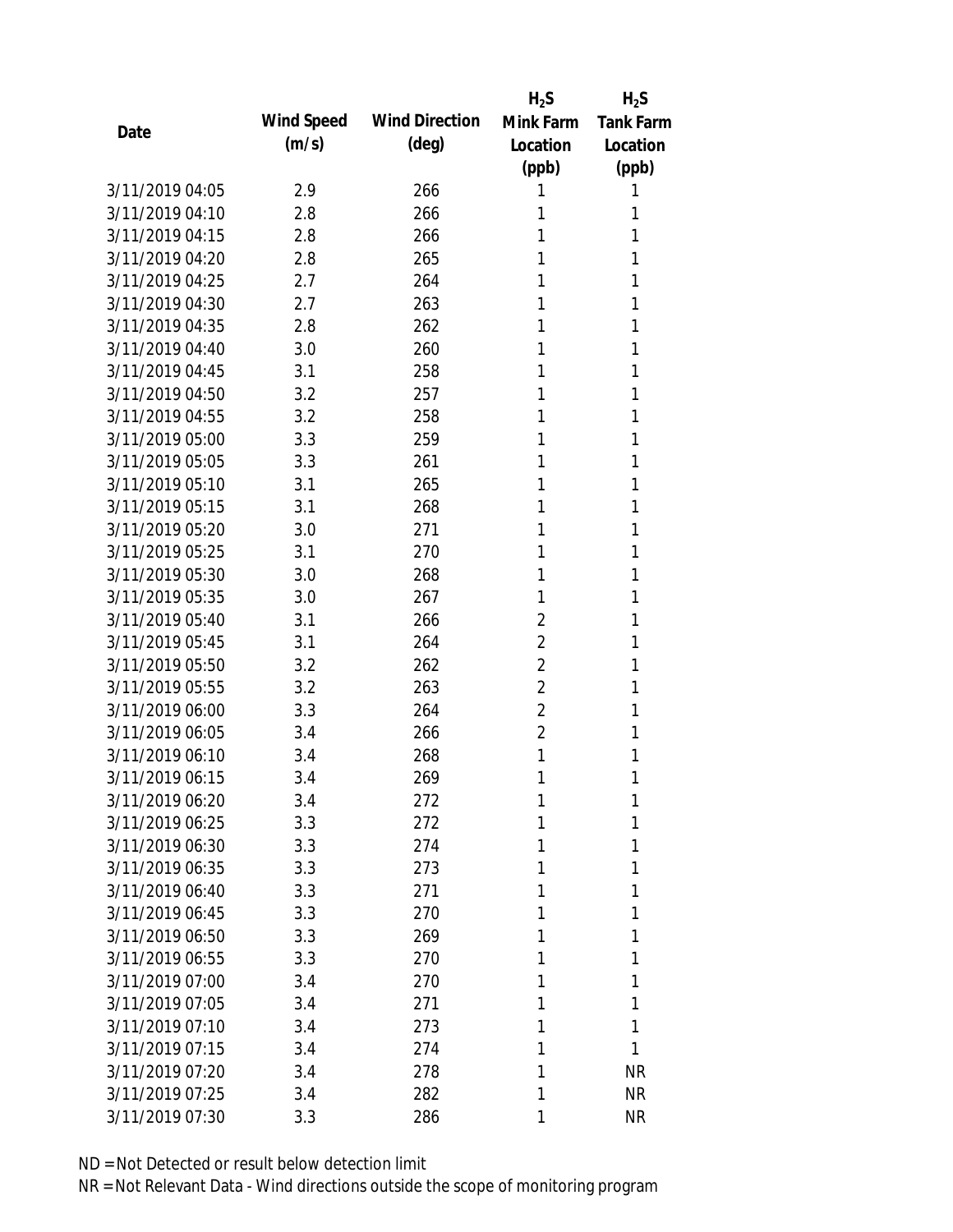|                 |            |                       | $H_2S$         | $H_2S$           |
|-----------------|------------|-----------------------|----------------|------------------|
| Date            | Wind Speed | <b>Wind Direction</b> | Mink Farm      | <b>Tank Farm</b> |
|                 | (m/s)      | $(\text{deg})$        | Location       | Location         |
|                 |            |                       | (ppb)          | (ppb)            |
| 3/11/2019 07:35 | 3.5        | 293                   | $\overline{2}$ | <b>NR</b>        |
| 3/11/2019 07:40 | 3.6        | 299                   | 1              | <b>NR</b>        |
| 3/11/2019 07:45 | 3.7        | 303                   | 1              | <b>NR</b>        |
| 3/11/2019 07:50 | 3.7        | 307                   | 1              | <b>NR</b>        |
| 3/11/2019 07:55 | 3.6        | 310                   | 1              | <b>NR</b>        |
| 3/11/2019 08:00 | 3.6        | 312                   | 1              | <b>NR</b>        |
| 3/11/2019 08:05 | 3.4        | 314                   | 1              | <b>NR</b>        |
| 3/11/2019 08:10 | 3.2        | 316                   | 1              | <b>NR</b>        |
| 3/11/2019 08:15 | 3.3        | 315                   | 1              | <b>NR</b>        |
| 3/11/2019 08:20 | 3.2        | 313                   | 1              | <b>NR</b>        |
| 3/11/2019 08:25 | 3.2        | 307                   | 1              | <b>NR</b>        |
| 3/11/2019 08:30 | 3.2        | 303                   | 1              | <b>NR</b>        |
| 3/11/2019 08:35 | 3.2        | 298                   | 1              | <b>NR</b>        |
| 3/11/2019 08:40 | 3.3        | 293                   | 1              | <b>NR</b>        |
| 3/11/2019 08:45 | 3.2        | 289                   | 1              | <b>NR</b>        |
| 3/11/2019 08:50 | 3.3        | 285                   | 1              | <b>NR</b>        |
| 3/11/2019 08:55 | 3.3        | 286                   | 1              | <b>NR</b>        |
| 3/11/2019 09:00 | 3.4        | 285                   | 1              | <b>NR</b>        |
| 3/11/2019 09:05 | 3.3        | 285                   | 1              | <b>NR</b>        |
| 3/11/2019 09:10 | 3.3        | 292                   | 1              | <b>NR</b>        |
| 3/11/2019 09:15 | 3.1        | 298                   | <b>ND</b>      | <b>NR</b>        |
| 3/11/2019 09:20 | 3.2        | 305                   | <b>ND</b>      | <b>NR</b>        |
| 3/11/2019 09:25 | 3.1        | 311                   | <b>ND</b>      | <b>NR</b>        |
| 3/11/2019 09:30 | 3.1        | 315                   | $\mathbf{1}$   | <b>NR</b>        |
| 3/11/2019 09:35 | 3.1        | 316                   | <b>ND</b>      | <b>NR</b>        |
| 3/11/2019 09:40 | 3.0        | 309                   | <b>ND</b>      | <b>NR</b>        |
| 3/11/2019 09:45 | 3.2        | 305                   | 1              | <b>NR</b>        |
| 3/11/2019 09:50 | 3.2        | 300                   | 1              | <b>NR</b>        |
| 3/11/2019 09:55 | 3.4        | 295                   | 1              | <b>NR</b>        |
| 3/11/2019 10:00 | 3.5        | 290                   | 1              | <b>NR</b>        |
| 3/11/2019 10:05 | 3.6        | 287                   | 1              | <b>NR</b>        |
| 3/11/2019 10:10 | 3.6        | 288                   | 1              | <b>NR</b>        |
| 3/11/2019 10:15 | 3.7        | 283                   | 1              | <b>NR</b>        |
| 3/11/2019 10:20 | 3.7        | 281                   | 1              | <b>NR</b>        |
| 3/11/2019 10:25 | 3.7        | 277                   | 1              | <b>NR</b>        |
| 3/11/2019 10:30 | 3.7        | 276                   | 1              | <b>NR</b>        |
| 3/11/2019 10:35 | 3.7        | 277                   | 1              | <b>NR</b>        |
| 3/11/2019 10:40 | 3.7        | 277                   | 1              | <b>NR</b>        |
| 3/11/2019 10:45 | 3.6        | 283                   | 1              | <b>NR</b>        |
| 3/11/2019 10:50 | 3.7        | 285                   | 1              | <b>NR</b>        |
| 3/11/2019 10:55 | 3.7        | 289                   | 1              | <b>NR</b>        |
| 3/11/2019 11:00 | 3.6        | 291                   | 1              | <b>NR</b>        |
|                 |            |                       |                |                  |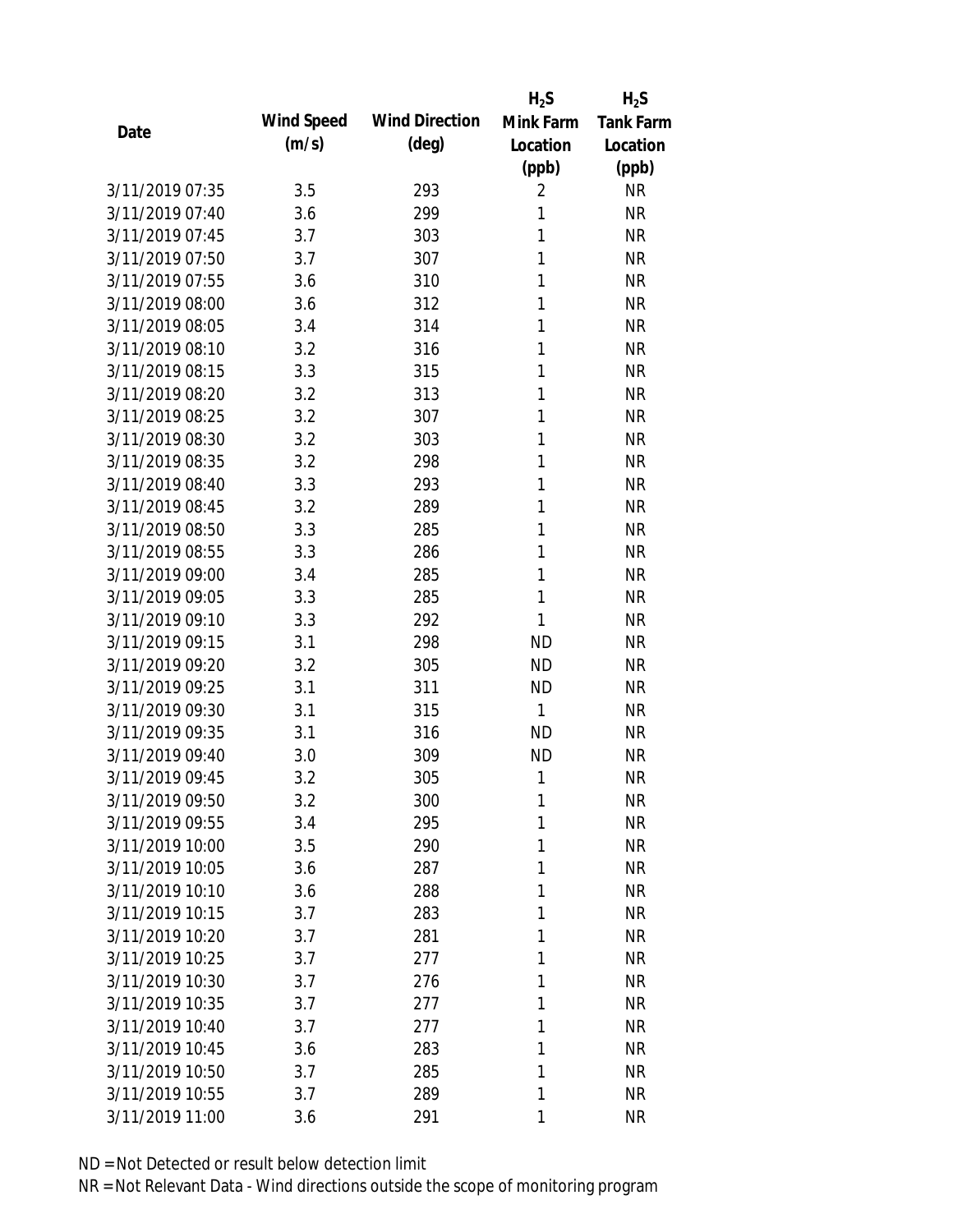|                 |            |                       | $H_2S$         | $H_2S$           |
|-----------------|------------|-----------------------|----------------|------------------|
|                 | Wind Speed | <b>Wind Direction</b> | Mink Farm      | <b>Tank Farm</b> |
| Date            | (m/s)      | $(\text{deg})$        | Location       | Location         |
|                 |            |                       | (ppb)          | (ppb)            |
| 3/11/2019 11:05 | 3.5        | 291                   | 1              | <b>NR</b>        |
| 3/11/2019 11:10 | 3.3        | 293                   | 1              | <b>NR</b>        |
| 3/11/2019 11:15 | 3.3        | 292                   | 1              | <b>NR</b>        |
| 3/11/2019 11:20 | 3.1        | 290                   | 1              | <b>NR</b>        |
| 3/11/2019 11:25 | 3.0        | 286                   | 1              | <b>NR</b>        |
| 3/11/2019 11:30 | 3.1        | 284                   | 1              | <b>NR</b>        |
| 3/11/2019 11:35 | 3.2        | 284                   | 1              | <b>NR</b>        |
| 3/11/2019 11:40 | 3.3        | 283                   | 1              | <b>NR</b>        |
| 3/11/2019 11:45 | 3.5        | 279                   | 1              | <b>NR</b>        |
| 3/11/2019 11:50 | 3.5        | 279                   | 1              | <b>NR</b>        |
| 3/11/2019 11:55 | 3.4        | 282                   | 1              | <b>NR</b>        |
| 3/11/2019 12:00 | 3.4        | 285                   | 1              | <b>NR</b>        |
| 3/11/2019 12:05 | 3.3        | 282                   | 1              | <b>NR</b>        |
| 3/11/2019 12:10 | 3.3        | 278                   | 1              | <b>NR</b>        |
| 3/11/2019 12:15 | 3.2        | 283                   | 1              | <b>NR</b>        |
| 3/11/2019 12:20 | 3.4        | 290                   | 1              | <b>NR</b>        |
| 3/11/2019 12:25 | 3.7        | 293                   | 1              | <b>NR</b>        |
| 3/11/2019 12:30 | 3.6        | 290                   | 1              | <b>NR</b>        |
| 3/11/2019 12:35 | 3.8        | 290                   | 1              | <b>NR</b>        |
| 3/11/2019 12:40 | 3.9        | 294                   | 1              | <b>NR</b>        |
| 3/11/2019 12:45 | 4.1        | 295                   | 1              | <b>NR</b>        |
| 3/11/2019 12:50 | 4.1        | 284                   | 1              | <b>NR</b>        |
| 3/11/2019 12:55 | 4.1        | 278                   | 1              | <b>NR</b>        |
| 3/11/2019 13:00 | 4.2        | 276                   | 1              | <b>NR</b>        |
| 3/11/2019 13:05 | 4.3        | 276                   | 1              | <b>NR</b>        |
| 3/11/2019 13:10 | 4.2        | 273                   | 1              | 1                |
| 3/11/2019 13:15 | 4.1        | 270                   | 1              | 1                |
| 3/11/2019 13:20 | 4.0        | 273                   | 1              | 1                |
| 3/11/2019 13:25 | 4.0        | 273                   | 1              | 1                |
| 3/11/2019 13:30 | 4.0        | 274                   | $\overline{2}$ | 1                |
| 3/11/2019 13:35 | 3.9        | 276                   | $\overline{2}$ | <b>NR</b>        |
| 3/11/2019 13:40 | 3.9        | 277                   | $\overline{2}$ | <b>NR</b>        |
| 3/11/2019 13:45 | 3.9        | 277                   | $\overline{2}$ | <b>NR</b>        |
| 3/11/2019 13:50 | 4.0        | 279                   | $\overline{2}$ | <b>NR</b>        |
| 3/11/2019 13:55 | 3.8        | 281                   | $\overline{2}$ | <b>NR</b>        |
| 3/11/2019 14:00 | 3.9        | 279                   | $\overline{2}$ | <b>NR</b>        |
| 3/11/2019 14:05 | 3.9        | 277                   | $\overline{2}$ | NR               |
| 3/11/2019 14:10 | 4.0        | 279                   | $\overline{2}$ | NR               |
| 3/11/2019 14:15 | 4.0        | 280                   | $\overline{2}$ | <b>NR</b>        |
| 3/11/2019 14:20 | 3.9        | 279                   | 1              | <b>NR</b>        |
| 3/11/2019 14:25 | 4.1        | 278                   | 1              | <b>NR</b>        |
| 3/11/2019 14:30 | 4.1        | 280                   | 1              | <b>NR</b>        |
|                 |            |                       |                |                  |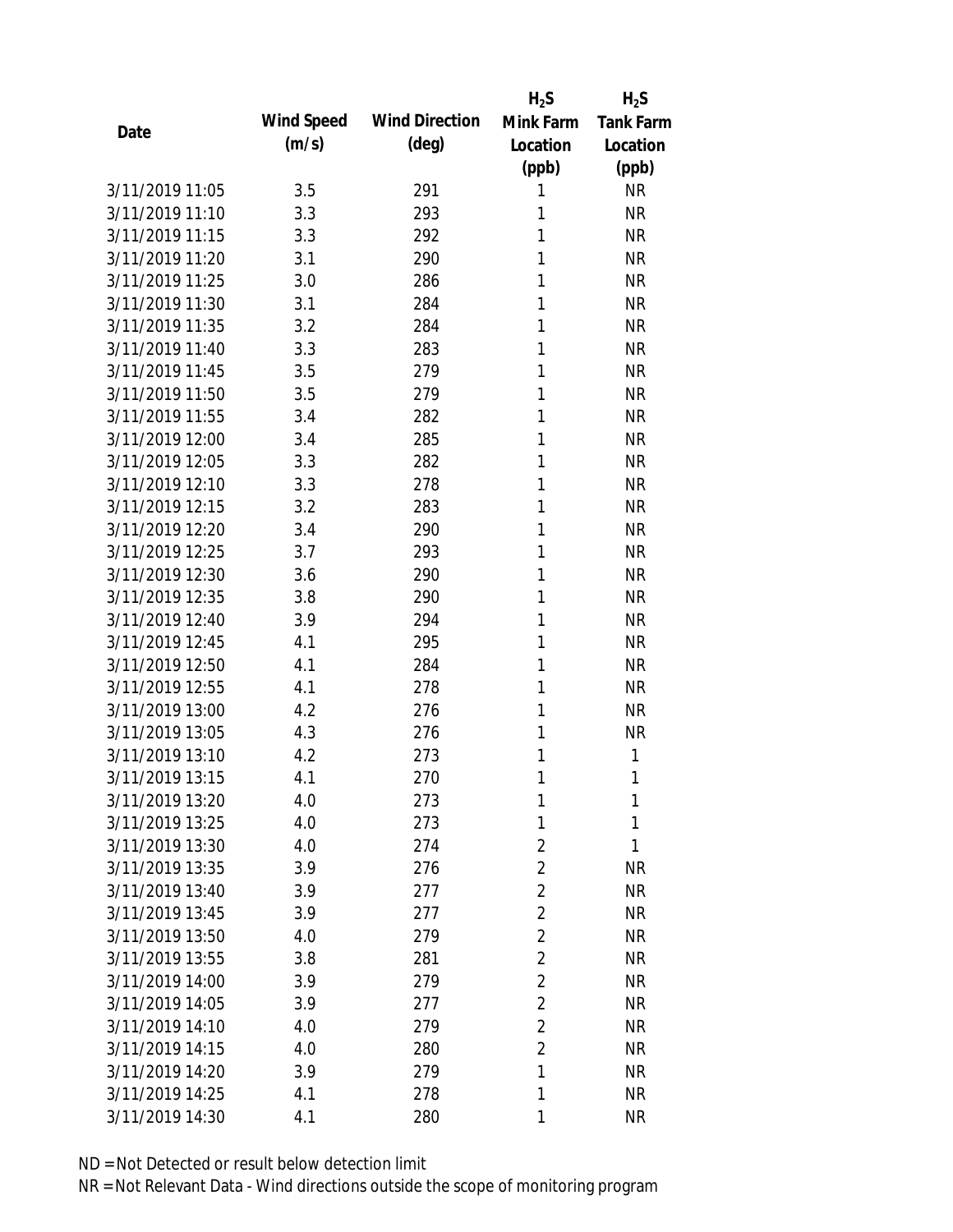|                 |            |                       | $H_2S$         | $H_2S$           |
|-----------------|------------|-----------------------|----------------|------------------|
| Date            | Wind Speed | <b>Wind Direction</b> | Mink Farm      | <b>Tank Farm</b> |
|                 | (m/s)      | $(\text{deg})$        | Location       | Location         |
|                 |            |                       | (ppb)          | (ppb)            |
| 3/11/2019 14:35 | 4.2        | 277                   | 1              | <b>NR</b>        |
| 3/11/2019 14:40 | 4.2        | 272                   | 1              | 1                |
| 3/11/2019 14:45 | 4.2        | 270                   | 1              | 1                |
| 3/11/2019 14:50 | 4.3        | 272                   | 1              | 1                |
| 3/11/2019 14:55 | 4.4        | 272                   | 1              | 1                |
| 3/11/2019 15:00 | 4.4        | 272                   | 1              | <b>ND</b>        |
| 3/11/2019 15:05 | 4.4        | 278                   | 1              | <b>NR</b>        |
| 3/11/2019 15:10 | 4.4        | 281                   | 1              | <b>NR</b>        |
| 3/11/2019 15:15 | 4.3        | 281                   | 1              | <b>NR</b>        |
| 3/11/2019 15:20 | 4.2        | 279                   | $\overline{2}$ | <b>NR</b>        |
| 3/11/2019 15:25 | 4.1        | 280                   | $\overline{2}$ | <b>NR</b>        |
| 3/11/2019 15:30 | 4.1        | 280                   | 1              | <b>NR</b>        |
| 3/11/2019 15:35 | 3.9        | 277                   | 1              | <b>NR</b>        |
| 3/11/2019 15:40 | 3.8        | 277                   | 1              | <b>NR</b>        |
| 3/11/2019 15:45 | 3.8        | 276                   | 1              | <b>NR</b>        |
| 3/11/2019 15:50 | 4.0        | 273                   | 1              | 1                |
| 3/11/2019 15:55 | 4.1        | 274                   | 1              | 1                |
| 3/11/2019 16:00 | 4.2        | 272                   | 1              | 1                |
| 3/11/2019 16:05 | 4.4        | 272                   | 1              | 1                |
| 3/11/2019 16:10 | 4.4        | 274                   | 1              | 1                |
| 3/11/2019 16:15 | 4.4        | 275                   | 1              | 1                |
| 3/11/2019 16:20 | 4.4        | 281                   | 1              | <b>NR</b>        |
| 3/11/2019 16:25 | 4.4        | 282                   | 1              | <b>NR</b>        |
| 3/11/2019 16:30 | 4.4        | 284                   | $\overline{2}$ | <b>NR</b>        |
| 3/11/2019 16:35 | 4.4        | 284                   | $\overline{2}$ | <b>NR</b>        |
| 3/11/2019 16:40 | 4.5        | 283                   | $\overline{2}$ | <b>NR</b>        |
| 3/11/2019 16:45 | 4.6        | 286                   | $\overline{2}$ | <b>NR</b>        |
| 3/11/2019 16:50 | 4.7        | 283                   | 1              | <b>NR</b>        |
| 3/11/2019 16:55 | 4.8        | 285                   | 1              | <b>NR</b>        |
| 3/11/2019 17:00 | 4.7        | 287                   | 1              | <b>NR</b>        |
| 3/11/2019 17:05 | 4.6        | 290                   | 1              | <b>NR</b>        |
| 3/11/2019 17:10 | 4.4        | 292                   | 1              | <b>NR</b>        |
| 3/11/2019 17:15 | 4.4        | 290                   | 1              | <b>NR</b>        |
| 3/11/2019 17:20 | 4.2        | 291                   | 1              | <b>NR</b>        |
| 3/11/2019 17:25 | 4.0        | 286                   | 1              | <b>NR</b>        |
| 3/11/2019 17:30 | 4.0        | 286                   | 1              | <b>NR</b>        |
| 3/11/2019 17:35 | 4.0        | 283                   | 1              | <b>NR</b>        |
| 3/11/2019 17:40 | 4.2        | 286                   | 1              | <b>NR</b>        |
| 3/11/2019 17:45 | 4.2        | 287                   | 1              | <b>NR</b>        |
| 3/11/2019 17:50 | 4.1        | 286                   | 1              | <b>NR</b>        |
| 3/11/2019 17:55 | 4.2        | 288                   | 1              | <b>NR</b>        |
| 3/11/2019 18:00 | 4.2        | 288                   | 1              | <b>NR</b>        |
|                 |            |                       |                |                  |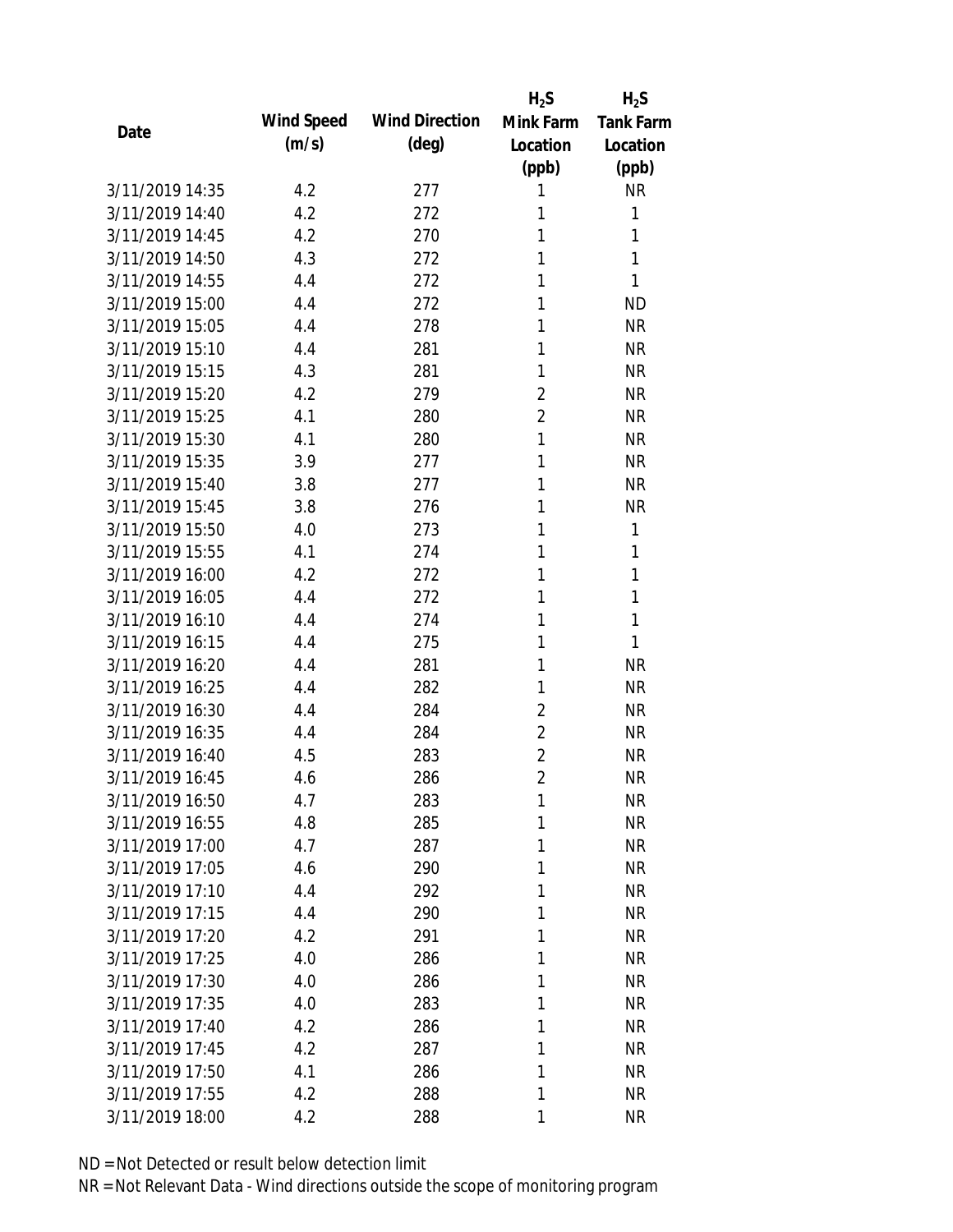|                 |            |                       | $H_2S$    | $H_2S$           |
|-----------------|------------|-----------------------|-----------|------------------|
| Date            | Wind Speed | <b>Wind Direction</b> | Mink Farm | <b>Tank Farm</b> |
|                 | (m/s)      | $(\text{deg})$        | Location  | Location         |
|                 |            |                       | (ppb)     | (ppb)            |
| 3/11/2019 18:05 | 4.2        | 292                   | 1         | <b>NR</b>        |
| 3/11/2019 18:10 | 4.0        | 288                   | 1         | <b>NR</b>        |
| 3/11/2019 18:15 | 3.9        | 288                   | 1         | <b>NR</b>        |
| 3/11/2019 18:20 | 3.9        | 287                   | 1         | <b>NR</b>        |
| 3/11/2019 18:25 | 3.8        | 286                   | 1         | <b>NR</b>        |
| 3/11/2019 18:30 | 3.7        | 283                   | 1         | <b>NR</b>        |
| 3/11/2019 18:35 | 3.7        | 280                   | 1         | <b>NR</b>        |
| 3/11/2019 18:40 | 3.8        | 281                   | 1         | <b>NR</b>        |
| 3/11/2019 18:45 | 3.9        | 283                   | 1         | <b>NR</b>        |
| 3/11/2019 18:50 | 3.7        | 287                   | 1         | <b>NR</b>        |
| 3/11/2019 18:55 | 3.7        | 290                   | 1         | <b>NR</b>        |
| 3/11/2019 19:00 | 3.5        | 293                   | 1         | <b>NR</b>        |
| 3/11/2019 19:05 | 3.4        | 292                   | 1         | <b>NR</b>        |
| 3/11/2019 19:10 | 3.4        | 288                   | 1         | <b>NR</b>        |
| 3/11/2019 19:15 | 3.5        | 286                   | 1         | <b>NR</b>        |
| 3/11/2019 19:20 | 3.8        | 284                   | 1         | <b>NR</b>        |
| 3/11/2019 19:25 | 4.0        | 282                   | 1         | <b>NR</b>        |
| 3/11/2019 19:30 | 4.3        | 282                   | 1         | <b>NR</b>        |
| 3/11/2019 19:35 | 4.4        | 283                   | 1         | <b>NR</b>        |
| 3/11/2019 19:40 | 4.5        | 285                   | 1         | <b>NR</b>        |
| 3/11/2019 19:45 | 4.5        | 286                   | 1         | <b>NR</b>        |
| 3/11/2019 19:50 | 4.4        | 285                   | 1         | <b>NR</b>        |
| 3/11/2019 19:55 | 4.1        | 285                   | 1         | <b>NR</b>        |
| 3/11/2019 20:00 | 4.0        | 284                   | 1         | <b>NR</b>        |
| 3/11/2019 20:05 | 3.8        | 284                   | 1         | <b>NR</b>        |
| 3/11/2019 20:10 | 3.6        | 283                   | 1         | <b>NR</b>        |
| 3/11/2019 20:15 | 3.4        | 281                   | 1         | <b>NR</b>        |
| 3/11/2019 20:20 | 3.3        | 280                   | 1         | <b>NR</b>        |
| 3/11/2019 20:25 | 3.2        | 278                   | 1         | <b>NR</b>        |
| 3/11/2019 20:30 | 3.1        | 276                   | 1         | <b>NR</b>        |
| 3/11/2019 20:35 | 2.9        | 274                   | 1         | 1                |
| 3/11/2019 20:40 | 2.8        | 273                   | 1         | 1                |
| 3/11/2019 20:45 | 2.7        | 273                   | 1         | 1                |
| 3/11/2019 20:50 | 2.7        | 273                   | 1         | <b>ND</b>        |
| 3/11/2019 20:55 | 2.7        | 273                   | 1         | 1                |
| 3/11/2019 21:00 | 2.7        | 273                   | 1         | 1                |
| 3/11/2019 21:05 | 2.6        | 274                   | 1         | 1                |
| 3/11/2019 21:10 | 2.7        | 274                   | 1         | 1                |
| 3/11/2019 21:15 | 2.7        | 275                   | 1         | 1                |
| 3/11/2019 21:20 | 2.7        | 275                   | 1         | 1                |
| 3/11/2019 21:25 | 2.6        | 275                   | 1         | 1                |
| 3/11/2019 21:30 | 2.6        | 275                   | 1         | 1                |
|                 |            |                       |           |                  |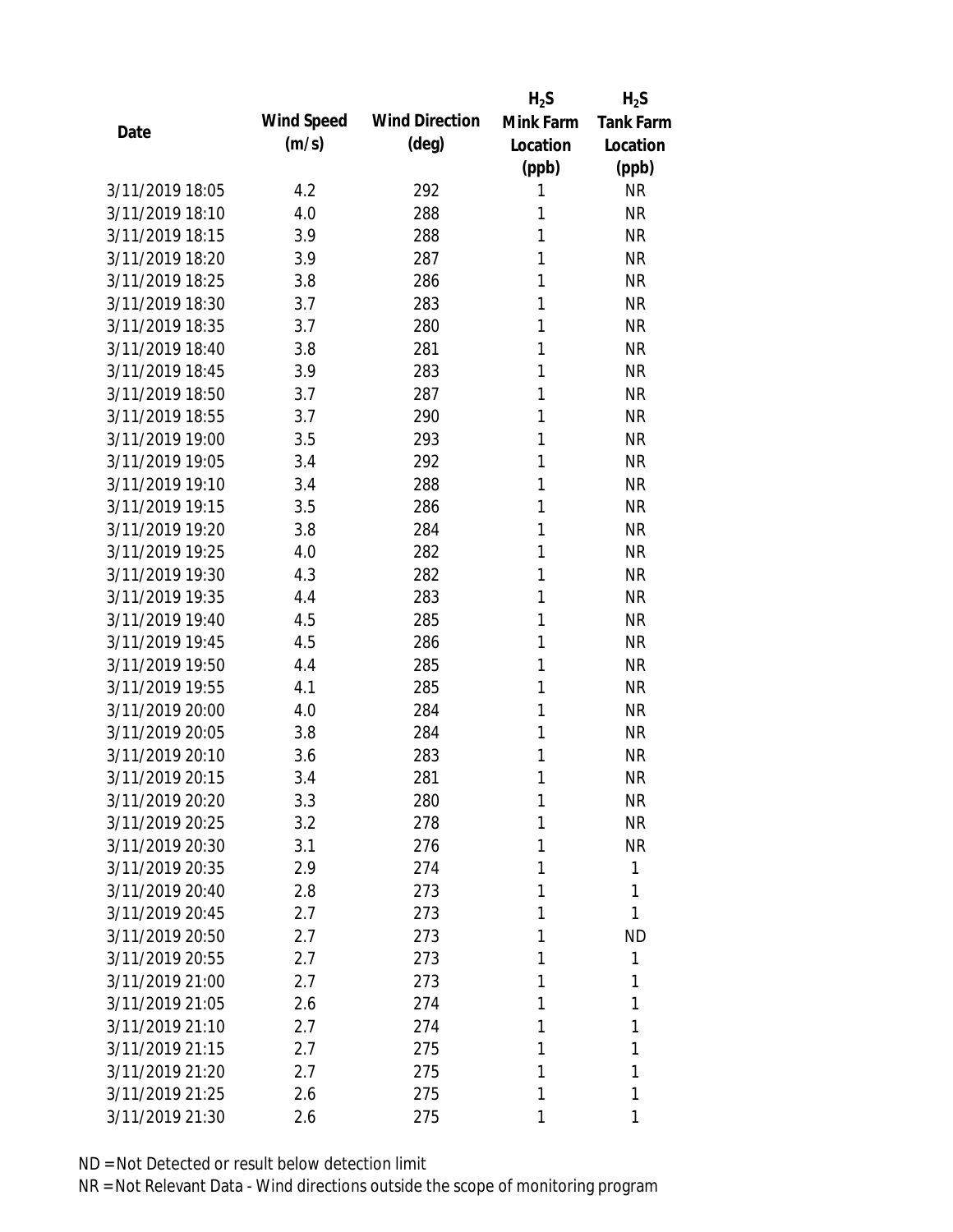|                 |            |                       | $H_2S$       | $H_2S$           |
|-----------------|------------|-----------------------|--------------|------------------|
| Date            | Wind Speed | <b>Wind Direction</b> | Mink Farm    | <b>Tank Farm</b> |
|                 | (m/s)      | $(\text{deg})$        | Location     | Location         |
|                 |            |                       | (ppb)        | (ppb)            |
| 3/11/2019 21:35 | 2.6        | 275                   | 1            | 1                |
| 3/11/2019 21:40 | 2.5        | 275                   | 1            | 1                |
| 3/11/2019 21:45 | 2.4        | 273                   | 1            | 1                |
| 3/11/2019 21:50 | 2.4        | 271                   | 1            | 1                |
| 3/11/2019 21:55 | 2.4        | 269                   | 1            | 1                |
| 3/11/2019 22:00 | 2.3        | 268                   | 1            | 1                |
| 3/11/2019 22:05 | 2.3        | 268                   | <b>ND</b>    | 1                |
| 3/11/2019 22:10 | 2.3        | 267                   | $\mathbf{1}$ | 1                |
| 3/11/2019 22:15 | 2.3        | 268                   | <b>ND</b>    | 1                |
| 3/11/2019 22:20 | 2.3        | 270                   | <b>ND</b>    | 1                |
| 3/11/2019 22:25 | 2.3        | 273                   | $\mathbf{1}$ | 1                |
| 3/11/2019 22:30 | 2.2        | 277                   | <b>ND</b>    | <b>NR</b>        |
| 3/11/2019 22:35 | 2.1        | 281                   | $\mathbf{1}$ | <b>NR</b>        |
| 3/11/2019 22:40 | 2.0        | 284                   | 1            | <b>NR</b>        |
| 3/11/2019 22:45 | 1.9        | 285                   | 1            | <b>NR</b>        |
| 3/11/2019 22:50 | 1.9        | 283                   | 1            | <b>NR</b>        |
| 3/11/2019 22:55 | 1.9        | 280                   | 1            | <b>NR</b>        |
| 3/11/2019 23:00 | 2.0        | 274                   | 1            | 1                |
| 3/11/2019 23:05 | 2.1        | 268                   | 1            | $\overline{2}$   |
| 3/11/2019 23:10 | 2.2        | 263                   | 1            | 1                |
| 3/11/2019 23:15 | 2.3        | 259                   | 1            | 1                |
| 3/11/2019 23:20 | 2.4        | 258                   | 1            | 1                |
| 3/11/2019 23:25 | 2.4        | 258                   | 1            | 1                |
| 3/11/2019 23:30 | 2.5        | 256                   | 1            | 1                |
| 3/11/2019 23:35 | 2.5        | 254                   | 1            | 1                |
| 3/11/2019 23:40 | 2.5        | 255                   | 1            | 1                |
| 3/11/2019 23:45 | 2.5        | 257                   | 1            | 1                |
| 3/11/2019 23:50 | 2.4        | 258                   | 1            | 1                |
| 3/11/2019 23:55 | 2.4        | 259                   | 1            | 1                |
| 3/11/2019 24:00 | 2.4        | 260                   | 1            | 1                |
| 3/12/2019 00:05 | 2.4        | 261                   | 1            | 1                |
| 3/12/2019 00:10 | 2.4        | 261                   | 1            | $\overline{2}$   |
| 3/12/2019 00:15 | 2.4        | 260                   | 1            | $\overline{2}$   |
| 3/12/2019 00:20 | 2.5        | 259                   | 1            | $\overline{2}$   |
| 3/12/2019 00:25 | 2.4        | 259                   | 1            | $\overline{2}$   |
| 3/12/2019 00:30 | 2.5        | 260                   | 1            | $\overline{2}$   |
| 3/12/2019 00:35 | 2.4        | 260                   | 1            | $\overline{2}$   |
| 3/12/2019 00:40 | 2.5        | 261                   | 1            | $\overline{2}$   |
| 3/12/2019 00:45 | 2.5        | 261                   | 1            | $\overline{2}$   |
| 3/12/2019 00:50 | 2.5        | 263                   | 1            | $\overline{2}$   |
| 3/12/2019 00:55 | 2.5        | 266                   | 1            | $\overline{2}$   |
| 3/12/2019 01:00 | 2.5        | 268                   | 1            | 2                |
|                 |            |                       |              |                  |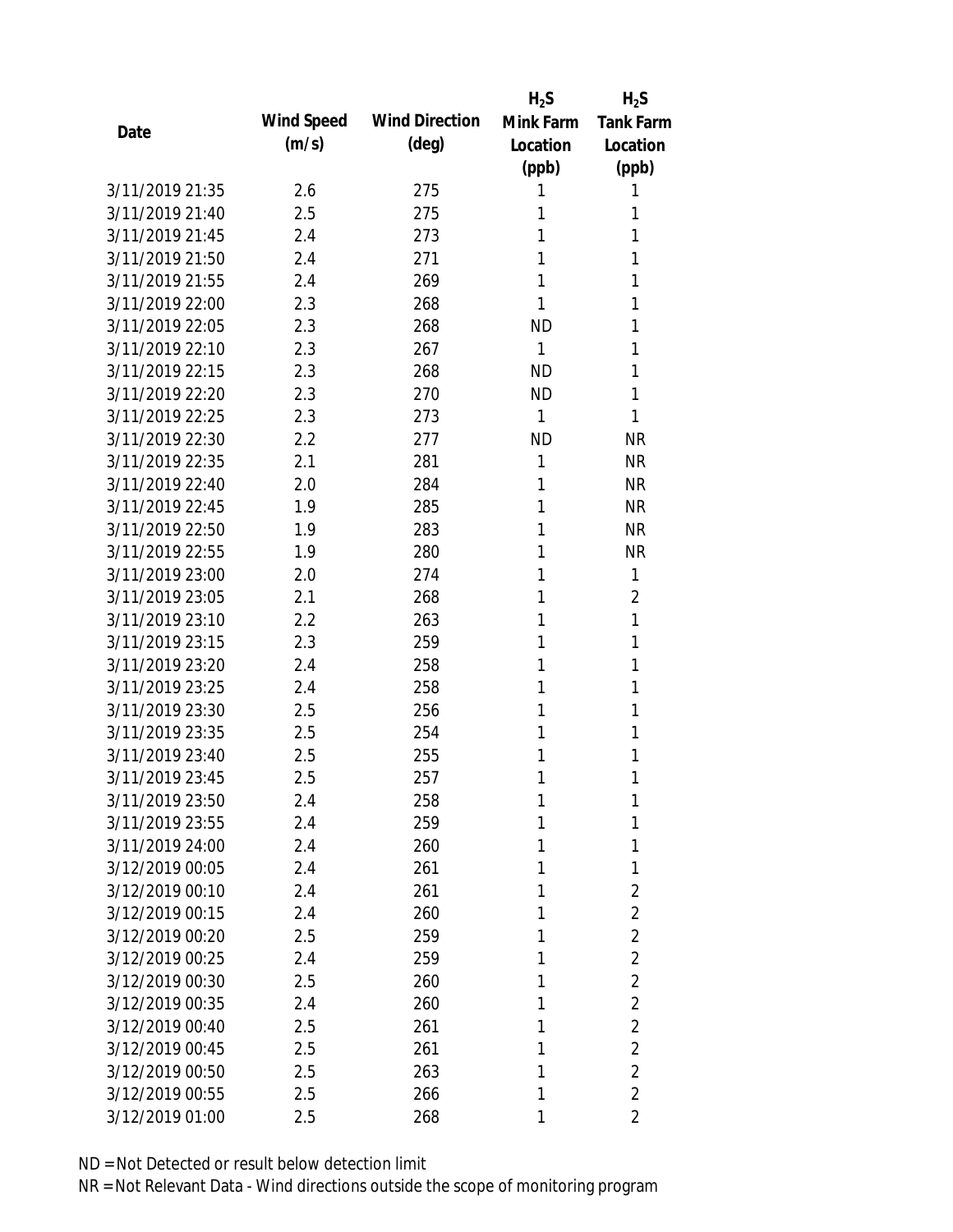|                 |            |                       | $H_2S$         | $H_2S$                  |
|-----------------|------------|-----------------------|----------------|-------------------------|
| Date            | Wind Speed | <b>Wind Direction</b> | Mink Farm      | <b>Tank Farm</b>        |
|                 | (m/s)      | $(\text{deg})$        | Location       | Location                |
|                 |            |                       | (ppb)          | (ppb)                   |
| 3/12/2019 01:05 | 2.6        | 267                   | 1              | 2                       |
| 3/12/2019 01:10 | 2.5        | 267                   | 1              | $\overline{2}$          |
| 3/12/2019 01:15 | 2.6        | 265                   | 1              | $\overline{2}$          |
| 3/12/2019 01:20 | 2.6        | 264                   | 1              | $\overline{2}$          |
| 3/12/2019 01:25 | 2.6        | 263                   | 1              | $\overline{2}$          |
| 3/12/2019 01:30 | 2.6        | 261                   | 1              | 1                       |
| 3/12/2019 01:35 | 2.6        | 262                   | 1              | 1                       |
| 3/12/2019 01:40 | 2.5        | 263                   | 1              | 1                       |
| 3/12/2019 01:45 | 2.4        | 266                   | 1              | 1                       |
| 3/12/2019 01:50 | 2.3        | 270                   | 1              | 1                       |
| 3/12/2019 01:55 | 2.4        | 275                   | 1              | 1                       |
| 3/12/2019 02:00 | 2.4        | 282                   | 1              | <b>NR</b>               |
| 3/12/2019 02:05 | 2.5        | 287                   | 1              | <b>NR</b>               |
| 3/12/2019 02:10 | 2.5        | 290                   | 1              | <b>NR</b>               |
| 3/12/2019 02:15 | 2.5        | 294                   | 1              | <b>NR</b>               |
| 3/12/2019 02:20 | 2.6        | 302                   | 1              | <b>NR</b>               |
| 3/12/2019 02:25 | 2.5        | 307                   | 1              | <b>NR</b>               |
| 3/12/2019 02:30 | 2.4        | 312                   | 1              | <b>NR</b>               |
| 3/12/2019 02:35 | 2.5        | 315                   | 1              | <b>NR</b>               |
| 3/12/2019 02:40 | 2.4        | 322                   | 1              | <b>NR</b>               |
| 3/12/2019 02:45 | 2.4        | 326                   | 1              | <b>NR</b>               |
| 3/12/2019 02:50 | 2.3        | 327                   | 1              | <b>NR</b>               |
| 3/12/2019 02:55 | 2.2        | 328                   | 1              | <b>NR</b>               |
| 3/12/2019 03:00 | 2.3        | 329                   | 1              | <b>NR</b>               |
| 3/12/2019 03:05 | 2.2        | 334                   | 1              | <b>NR</b>               |
| 3/12/2019 03:10 | 2.2        | 335                   | 1              | <b>NR</b>               |
| 3/12/2019 03:15 | 2.3        | 337                   | 1              | <b>NR</b>               |
| 3/12/2019 03:20 | $2.2\,$    | 339                   | 1              | <b>NR</b>               |
| 3/12/2019 03:25 | 2.2        | 338                   | 1              | <b>NR</b>               |
| 3/12/2019 03:30 | 2.2        | 337                   | $\overline{2}$ | NR                      |
| 3/12/2019 03:35 | 2.1        | 335                   | $\overline{2}$ | <b>NR</b>               |
| 3/12/2019 03:40 | 2.0        | 330                   | $\overline{2}$ | NR                      |
| 3/12/2019 03:45 | 1.9        | 318                   | $\overline{2}$ | NR                      |
| 3/12/2019 03:50 | 1.9        | 298                   | <b>NR</b>      | <b>NR</b>               |
| 3/12/2019 03:55 | 1.9        | 280                   | <b>NR</b>      | <b>NR</b>               |
| 3/12/2019 04:00 | 1.6        | 265                   | <b>NR</b>      | <b>NR</b>               |
| 3/12/2019 04:05 | 1.5        | 248                   | 1              | 1                       |
| 3/12/2019 04:10 | 1.4        | 235                   | 1              | 1                       |
| 3/12/2019 04:15 | 1.5        | 235                   | 1              | $\overline{2}$          |
| 3/12/2019 04:20 | 1.4        | 238                   | 1              | $\overline{2}$          |
| 3/12/2019 04:25 | 1.3        | 243                   | 1              | $\overline{2}$          |
| 3/12/2019 04:30 | 1.4        | 246                   | 1              | $\overline{\mathbf{2}}$ |
|                 |            |                       |                |                         |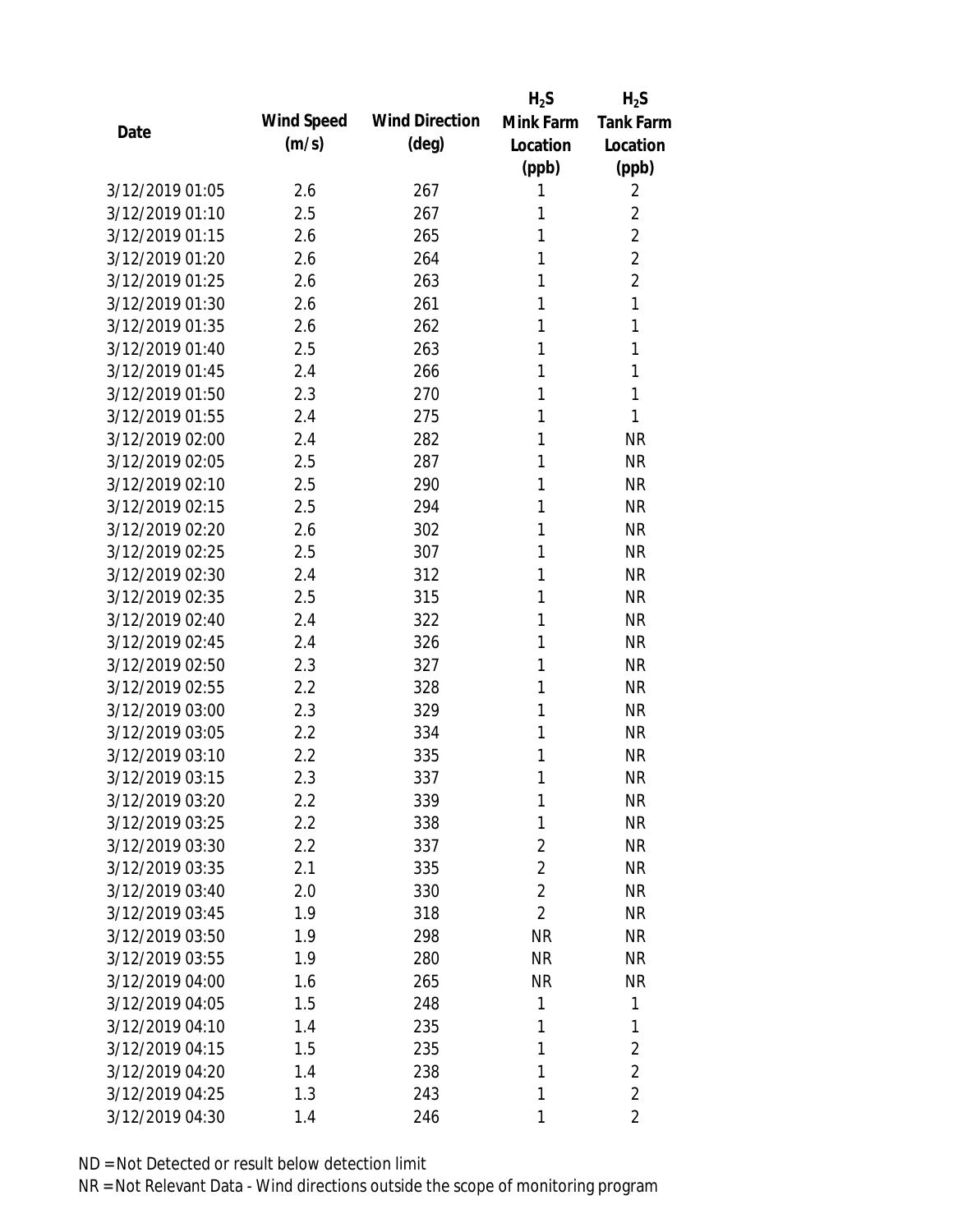|                 |            |                       | $H_2S$       | $H_2S$           |
|-----------------|------------|-----------------------|--------------|------------------|
| Date            | Wind Speed | <b>Wind Direction</b> | Mink Farm    | <b>Tank Farm</b> |
|                 | (m/s)      | $(\text{deg})$        | Location     | Location         |
|                 |            |                       | (ppb)        | (ppb)            |
| 3/12/2019 04:35 | 1.5        | 255                   | 1            | $\overline{2}$   |
| 3/12/2019 04:40 | 1.5        | 264                   | 1            | $\overline{2}$   |
| 3/12/2019 04:45 | 1.4        | 269                   | <b>ND</b>    | 1                |
| 3/12/2019 04:50 | 1.2        | 272                   | $\mathbf{1}$ | 1                |
| 3/12/2019 04:55 | 1.1        | 269                   | 1            | $\mathbf{1}$     |
| 3/12/2019 05:00 | 1.2        | 257                   | 1            | 1                |
| 3/12/2019 05:05 | 1.2        | 247                   | 1            | 1                |
| 3/12/2019 05:10 | 1.2        | 241                   | $\mathbf{1}$ | $\overline{2}$   |
| 3/12/2019 05:15 | 1.2        | 221                   | <b>NR</b>    | $\overline{2}$   |
| 3/12/2019 05:20 | 1.4        | 201                   | <b>NR</b>    | <b>NR</b>        |
| 3/12/2019 05:25 | 1.5        | 186                   | <b>NR</b>    | <b>NR</b>        |
| 3/12/2019 05:30 | 1.5        | 177                   | <b>NR</b>    | <b>NR</b>        |
| 3/12/2019 05:35 | 1.4        | 169                   | <b>NR</b>    | <b>NR</b>        |
| 3/12/2019 05:40 | 1.3        | 156                   | <b>NR</b>    | <b>NR</b>        |
| 3/12/2019 05:45 | 1.3        | 152                   | <b>NR</b>    | <b>NR</b>        |
| 3/12/2019 05:50 | 1.2        | 157                   | <b>NR</b>    | <b>NR</b>        |
| 3/12/2019 05:55 | 1.3        | 164                   | <b>NR</b>    | <b>NR</b>        |
| 3/12/2019 06:00 | 1.3        | 168                   | <b>NR</b>    | <b>NR</b>        |
| 3/12/2019 06:05 | 1.4        | 165                   | <b>NR</b>    | <b>NR</b>        |
| 3/12/2019 06:10 | 1.5        | 169                   | <b>NR</b>    | <b>NR</b>        |
| 3/12/2019 06:15 | 1.4        | 175                   | <b>NR</b>    | 1                |
| 3/12/2019 06:20 | 1.4        | 182                   | <b>NR</b>    | $\overline{2}$   |
| 3/12/2019 06:25 | 1.3        | 185                   | <b>NR</b>    | $\mathbf{1}$     |
| 3/12/2019 06:30 | 1.4        | 181                   | <b>NR</b>    | $\mathbf{1}$     |
| 3/12/2019 06:35 | 1.4        | 175                   | <b>NR</b>    | $\overline{2}$   |
| 3/12/2019 06:40 | 1.5        | 166                   | <b>NR</b>    | <b>NR</b>        |
| 3/12/2019 06:45 | 1.6        | 160                   | <b>NR</b>    | <b>NR</b>        |
| 3/12/2019 06:50 | 1.7        | 152                   | <b>NR</b>    | <b>NR</b>        |
| 3/12/2019 06:55 | 1.6        | 147                   | <b>NR</b>    | <b>NR</b>        |
| 3/12/2019 07:00 | 1.7        | 147                   | <b>NR</b>    | <b>NR</b>        |
| 3/12/2019 07:05 | 1.8        | 148                   | <b>NR</b>    | <b>NR</b>        |
| 3/12/2019 07:10 | 1.8        | 148                   | <b>NR</b>    | <b>NR</b>        |
| 3/12/2019 07:15 | 1.8        | 149                   | <b>NR</b>    | <b>NR</b>        |
| 3/12/2019 07:20 | 1.8        | 148                   | <b>NR</b>    | <b>NR</b>        |
| 3/12/2019 07:25 | 1.9        | 149                   | <b>NR</b>    | <b>NR</b>        |
| 3/12/2019 07:30 | 1.9        | 149                   | <b>NR</b>    | <b>NR</b>        |
| 3/12/2019 07:35 | 1.9        | 152                   | <b>NR</b>    | <b>NR</b>        |
| 3/12/2019 07:40 | 1.9        | 156                   | NR           | <b>NR</b>        |
| 3/12/2019 07:45 | 1.9        | 157                   | <b>NR</b>    | <b>NR</b>        |
| 3/12/2019 07:50 | 2.0        | 158                   | <b>NR</b>    | <b>NR</b>        |
| 3/12/2019 07:55 | 2.2        | 155                   | <b>NR</b>    | <b>NR</b>        |
| 3/12/2019 08:00 | 2.2        | 153                   | <b>NR</b>    | <b>NR</b>        |
|                 |            |                       |              |                  |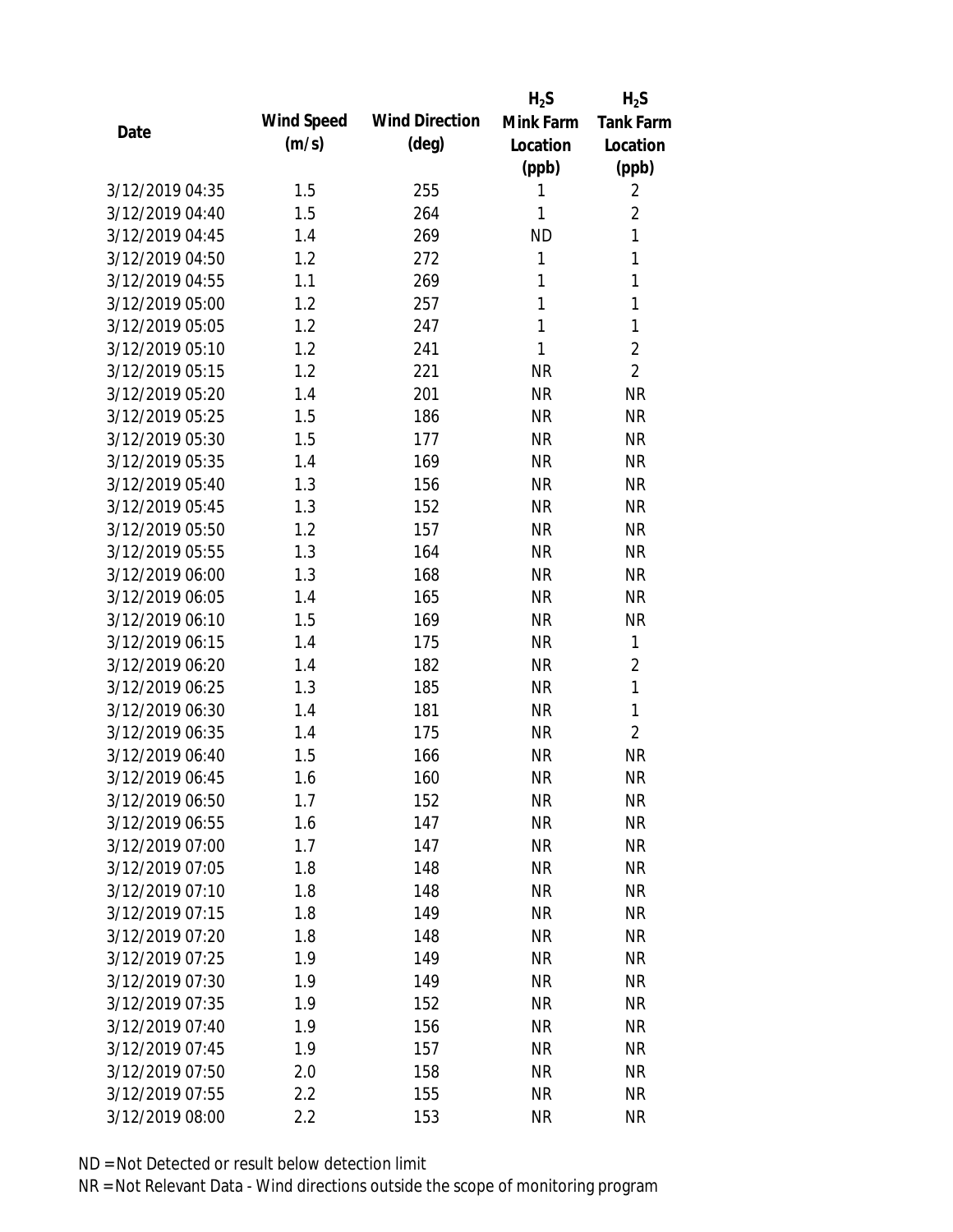|                 |            |                       | $H_2S$    | $H_2S$           |
|-----------------|------------|-----------------------|-----------|------------------|
| Date            | Wind Speed | <b>Wind Direction</b> | Mink Farm | <b>Tank Farm</b> |
|                 | (m/s)      | $(\text{deg})$        | Location  | Location         |
|                 |            |                       | (ppb)     | (ppb)            |
| 3/12/2019 08:05 | 2.2        | 147                   | <b>NR</b> | <b>NR</b>        |
| 3/12/2019 08:10 | 2.3        | 138                   | <b>NR</b> | <b>NR</b>        |
| 3/12/2019 08:15 | 2.3        | 135                   | <b>NR</b> | <b>NR</b>        |
| 3/12/2019 08:20 | 2.2        | 133                   | <b>NR</b> | <b>NR</b>        |
| 3/12/2019 08:25 | 2.2        | 131                   | <b>NR</b> | <b>NR</b>        |
| 3/12/2019 08:30 | 2.2        | 129                   | <b>NR</b> | <b>NR</b>        |
| 3/12/2019 08:35 | 2.1        | 130                   | <b>NR</b> | <b>NR</b>        |
| 3/12/2019 08:40 | 2.0        | 134                   | <b>NR</b> | <b>NR</b>        |
| 3/12/2019 08:45 | 2.0        | 135                   | <b>NR</b> | <b>NR</b>        |
| 3/12/2019 08:50 | 2.0        | 136                   | <b>NR</b> | <b>NR</b>        |
| 3/12/2019 08:55 | 2.0        | 138                   | <b>NR</b> | <b>NR</b>        |
| 3/12/2019 09:00 | 2.0        | 138                   | <b>NR</b> | <b>NR</b>        |
| 3/12/2019 09:05 | 2.0        | 137                   | <b>NR</b> | <b>NR</b>        |
| 3/12/2019 09:10 | 2.0        | 138                   | <b>NR</b> | <b>NR</b>        |
| 3/12/2019 09:15 | 1.8        | 139                   | <b>NR</b> | <b>NR</b>        |
| 3/12/2019 09:20 | 1.6        | 140                   | <b>NR</b> | <b>NR</b>        |
| 3/12/2019 09:25 | 1.5        | 145                   | <b>NR</b> | <b>NR</b>        |
| 3/12/2019 09:30 | 1.5        | 149                   | <b>NR</b> | <b>NR</b>        |
| 3/12/2019 09:35 | 1.5        | 153                   | <b>NR</b> | <b>NR</b>        |
| 3/12/2019 09:40 | 1.6        | 154                   | <b>NR</b> | <b>NR</b>        |
| 3/12/2019 09:45 | 1.7        | 156                   | <b>NR</b> | <b>NR</b>        |
| 3/12/2019 09:50 | 1.8        | 154                   | <b>NR</b> | <b>NR</b>        |
| 3/12/2019 09:55 | 2.0        | 151                   | <b>NR</b> | <b>NR</b>        |
| 3/12/2019 10:00 | 2.1        | 150                   | <b>NR</b> | <b>NR</b>        |
| 3/12/2019 10:05 | 2.1        | 150                   | <b>NR</b> | <b>NR</b>        |
| 3/12/2019 10:10 | 2.2        | 152                   | <b>NR</b> | <b>NR</b>        |
| 3/12/2019 10:15 | 2.4        | 153                   | <b>NR</b> | <b>NR</b>        |
| 3/12/2019 10:20 | 2.7        | 157                   | <b>NR</b> | <b>NR</b>        |
| 3/12/2019 10:25 | 2.8        | 159                   | <b>NR</b> | <b>NR</b>        |
| 3/12/2019 10:30 | 3.0        | 162                   | <b>NR</b> | <b>NR</b>        |
| 3/12/2019 10:35 | 3.2        | 164                   | <b>NR</b> | <b>NR</b>        |
| 3/12/2019 10:40 | 3.5        | 162                   | <b>NR</b> | NR               |
| 3/12/2019 10:45 | 3.6        | 162                   | <b>NR</b> | <b>NR</b>        |
| 3/12/2019 10:50 | 3.7        | 163                   | <b>NR</b> | NR               |
| 3/12/2019 10:55 | 3.9        | 161                   | <b>NR</b> | NR               |
| 3/12/2019 11:00 | 3.8        | 163                   | <b>NR</b> | <b>NR</b>        |
| 3/12/2019 11:05 | 3.8        | 165                   | <b>NR</b> | <b>NR</b>        |
| 3/12/2019 11:10 | 3.7        | 171                   | <b>NR</b> | 1                |
| 3/12/2019 11:15 | 3.6        | 173                   | <b>NR</b> | 1                |
| 3/12/2019 11:20 | 3.6        | 175                   | <b>NR</b> | 1                |
| 3/12/2019 11:25 | 3.6        | 177                   | <b>NR</b> | 1                |
| 3/12/2019 11:30 | 3.7        | 178                   | <b>NR</b> | 1                |
|                 |            |                       |           |                  |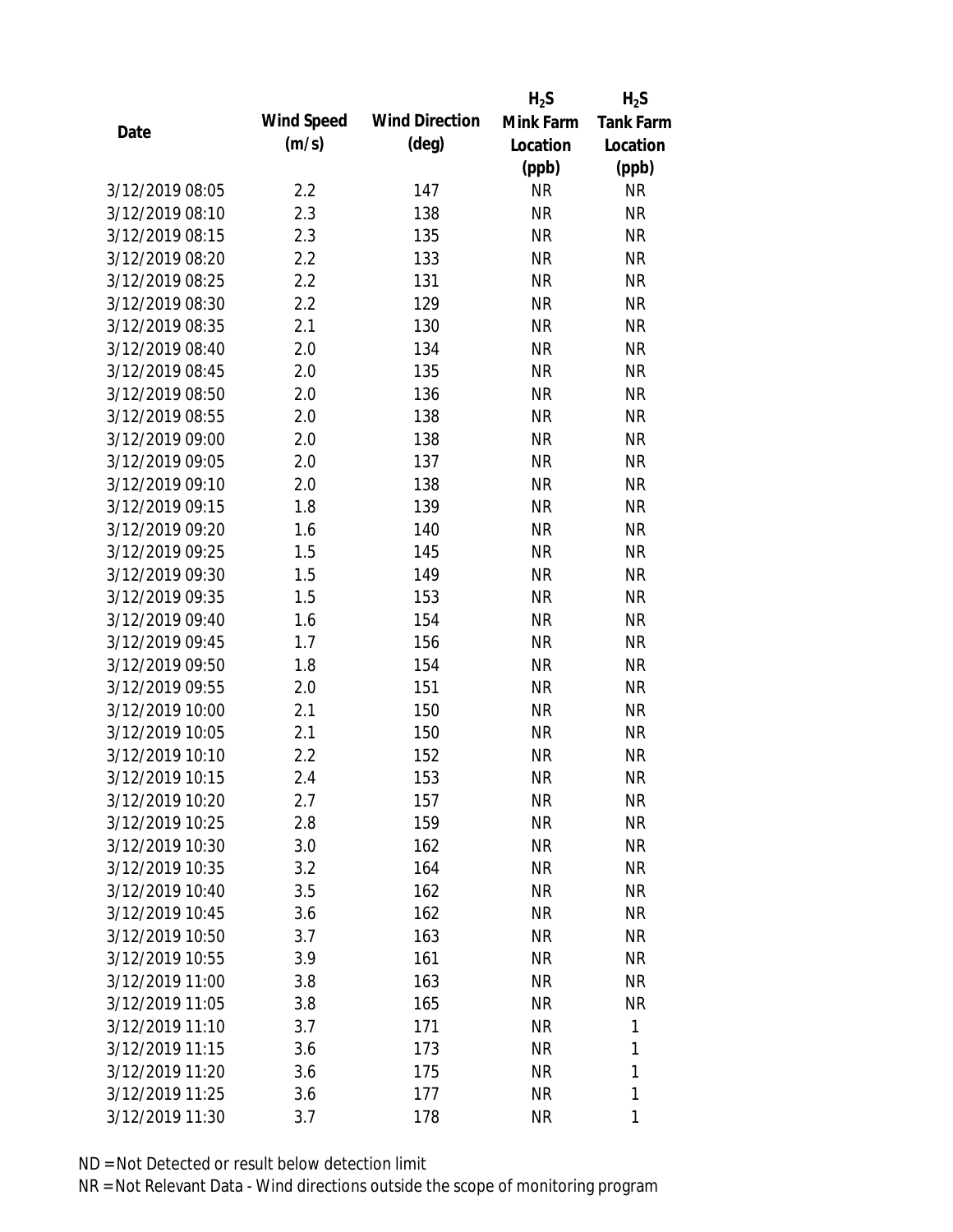|                 |            |                       | $H_2S$    | $H_2S$           |
|-----------------|------------|-----------------------|-----------|------------------|
| Date            | Wind Speed | <b>Wind Direction</b> | Mink Farm | <b>Tank Farm</b> |
|                 | (m/s)      | $(\text{deg})$        | Location  | Location         |
|                 |            |                       | (ppb)     | (ppb)            |
| 3/12/2019 11:35 | 3.6        | 180                   | <b>NR</b> | 1                |
| 3/12/2019 11:40 | 3.7        | 176                   | <b>NR</b> | 1                |
| 3/12/2019 11:45 | 3.8        | 179                   | <b>NR</b> | 1                |
| 3/12/2019 11:50 | 3.9        | 182                   | <b>NR</b> | 1                |
| 3/12/2019 11:55 | 4.0        | 183                   | <b>NR</b> | 1                |
| 3/12/2019 12:00 | 4.0        | 183                   | <b>NR</b> | 1                |
| 3/12/2019 12:05 | 4.1        | 183                   | <b>NR</b> | 1                |
| 3/12/2019 12:10 | 4.3        | 187                   | <b>NR</b> | 1                |
| 3/12/2019 12:15 | 4.5        | 186                   | <b>NR</b> | 1                |
| 3/12/2019 12:20 | 4.5        | 185                   | <b>NR</b> | 1                |
| 3/12/2019 12:25 | 4.4        | 185                   | <b>NR</b> | 1                |
| 3/12/2019 12:30 | 4.7        | 184                   | <b>NR</b> | 1                |
| 3/12/2019 12:35 | 4.8        | 185                   | <b>NR</b> | 1                |
| 3/12/2019 12:40 | 4.8        | 181                   | <b>NR</b> | 1                |
| 3/12/2019 12:45 | 4.7        | 179                   | <b>NR</b> | 1                |
| 3/12/2019 12:50 | 4.7        | 177                   | <b>NR</b> | 1                |
| 3/12/2019 12:55 | 4.8        | 178                   | <b>NR</b> | 1                |
| 3/12/2019 13:00 | 4.7        | 179                   | <b>NR</b> | 1                |
| 3/12/2019 13:05 | 4.8        | 180                   | <b>NR</b> | 1                |
| 3/12/2019 13:10 | 4.9        | 181                   | <b>NR</b> | 1                |
| 3/12/2019 13:15 | 5.1        | 184                   | <b>NR</b> | 1                |
| 3/12/2019 13:20 | 5.3        | 182                   | <b>NR</b> | 1                |
| 3/12/2019 13:25 | 5.5        | 179                   | <b>NR</b> | 1                |
| 3/12/2019 13:30 | 5.6        | 176                   | <b>NR</b> | 1                |
| 3/12/2019 13:35 | 5.8        | 172                   | <b>NR</b> | 1                |
| 3/12/2019 13:40 | 5.8        | 174                   | <b>NR</b> | 1                |
| 3/12/2019 13:45 | 5.8        | 175                   | <b>NR</b> | 1                |
| 3/12/2019 13:50 | 5.6        | 175                   | <b>NR</b> | 1                |
| 3/12/2019 13:55 | 5.6        | 176                   | <b>NR</b> | 1                |
| 3/12/2019 14:00 | 5.6        | 177                   | <b>NR</b> | 1                |
| 3/12/2019 14:05 | 5.4        | 177                   | <b>NR</b> | 1                |
| 3/12/2019 14:10 | 5.4        | 173                   | <b>NR</b> | 1                |
| 3/12/2019 14:15 | 5.4        | 172                   | <b>NR</b> | 1                |
| 3/12/2019 14:20 | 5.5        | 172                   | <b>NR</b> | 1                |
| 3/12/2019 14:25 | 5.3        | 172                   | <b>NR</b> | 1                |
| 3/12/2019 14:30 | 5.5        | 171                   | <b>NR</b> | 1                |
|                 |            |                       |           |                  |
| 3/12/2019 14:35 | 5.6        | 169                   | <b>NR</b> | <b>NR</b>        |
| 3/12/2019 14:40 | 5.6        | 169                   | NR        | NR               |
| 3/12/2019 14:45 | 5.5        | 167                   | <b>NR</b> | NR               |
| 3/12/2019 14:50 | 5.5        | 169                   | <b>NR</b> | NR               |
| 3/12/2019 14:55 | 5.5        | 168                   | <b>NR</b> | NR               |
| 3/12/2019 15:00 | 5.4        | 170                   | <b>NR</b> | $\mathbf{1}$     |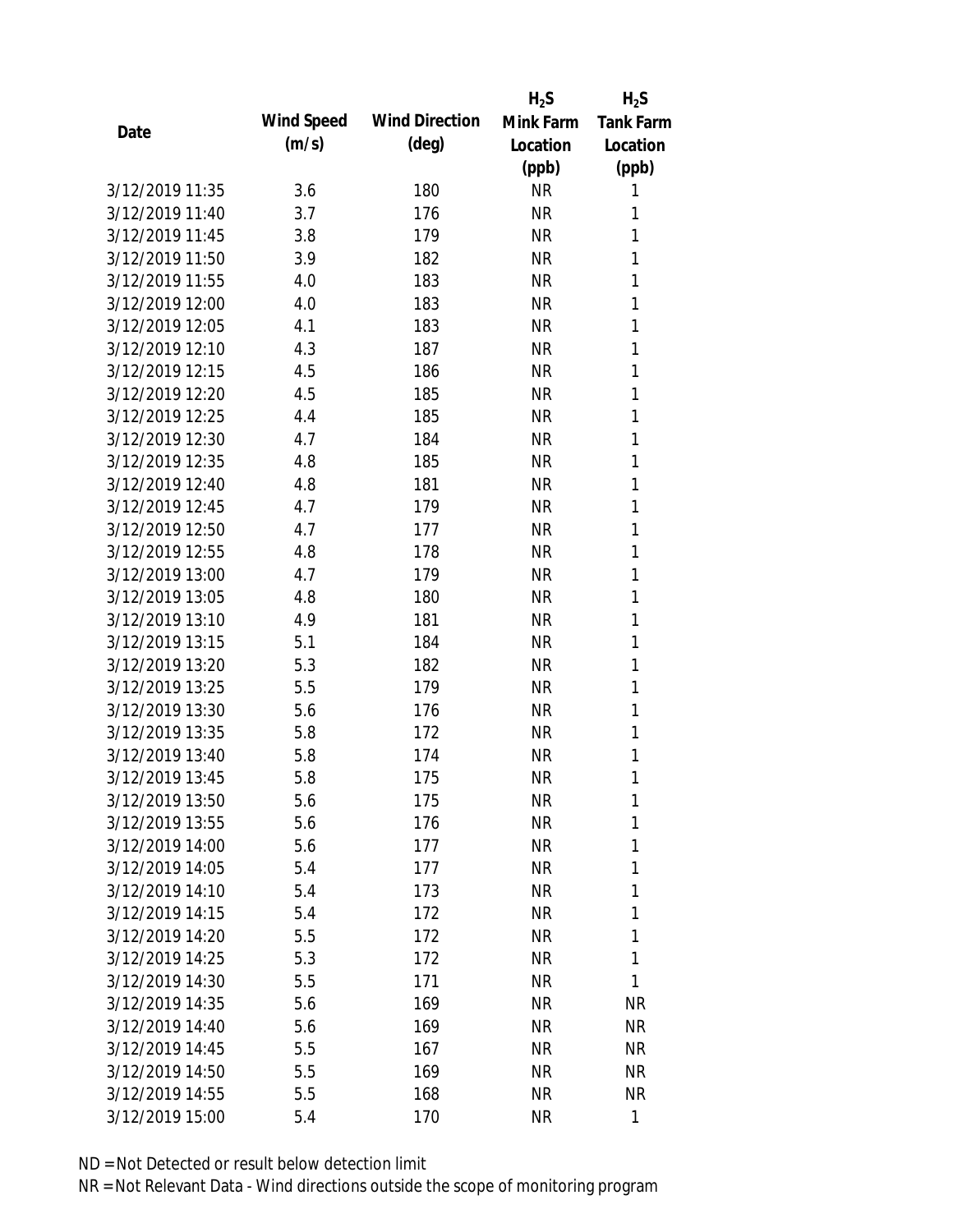|                 |            |                       | $H_2S$    | $H_2S$           |
|-----------------|------------|-----------------------|-----------|------------------|
|                 | Wind Speed | <b>Wind Direction</b> | Mink Farm | <b>Tank Farm</b> |
| Date            | (m/s)      | $(\text{deg})$        | Location  | Location         |
|                 |            |                       | (ppb)     | (ppb)            |
| 3/12/2019 15:05 | 5.5        | 172                   | <b>NR</b> | 1                |
| 3/12/2019 15:10 | 5.4        | 175                   | <b>NR</b> | 1                |
| 3/12/2019 15:15 | 5.2        | 176                   | <b>NR</b> | 1                |
| 3/12/2019 15:20 | 5.1        | 173                   | <b>NR</b> | 1                |
| 3/12/2019 15:25 | 5.3        | 172                   | <b>NR</b> | 1                |
| 3/12/2019 15:30 | 5.2        | 172                   | <b>NR</b> | 1                |
| 3/12/2019 15:35 | 5.1        | 171                   | <b>NR</b> | 1                |
| 3/12/2019 15:40 | 5.1        | 169                   | <b>NR</b> | <b>NR</b>        |
| 3/12/2019 15:45 | 5.2        | 171                   | <b>NR</b> | 1                |
| 3/12/2019 15:50 | 5.2        | 171                   | <b>NR</b> | 1                |
| 3/12/2019 15:55 | 5.0        | 176                   | <b>NR</b> | 1                |
| 3/12/2019 16:00 | 4.9        | 174                   | <b>NR</b> | 1                |
| 3/12/2019 16:05 | 4.8        | 172                   | <b>NR</b> | 1                |
| 3/12/2019 16:10 | 4.9        | 170                   | <b>NR</b> | 1                |
| 3/12/2019 16:15 | 4.9        | 168                   | <b>NR</b> | <b>NR</b>        |
| 3/12/2019 16:20 | 5.0        | 167                   | <b>NR</b> | <b>NR</b>        |
| 3/12/2019 16:25 | 5.2        | 162                   | <b>NR</b> | <b>NR</b>        |
| 3/12/2019 16:30 | 5.4        | 162                   | <b>NR</b> | <b>NR</b>        |
| 3/12/2019 16:35 | 5.7        | 163                   | <b>NR</b> | <b>NR</b>        |
| 3/12/2019 16:40 | 5.7        | 163                   | <b>NR</b> | <b>NR</b>        |
| 3/12/2019 16:45 | 5.8        | 162                   | <b>NR</b> | <b>NR</b>        |
| 3/12/2019 16:50 | 6.0        | 162                   | <b>NR</b> | <b>NR</b>        |
| 3/12/2019 16:55 | 6.0        | 163                   | <b>NR</b> | <b>NR</b>        |
| 3/12/2019 17:00 | 5.8        | 165                   | <b>NR</b> | <b>NR</b>        |
| 3/12/2019 17:05 | 5.7        | 165                   | <b>NR</b> | <b>NR</b>        |
| 3/12/2019 17:10 | 5.7        | 166                   | <b>NR</b> | <b>NR</b>        |
| 3/12/2019 17:15 | 5.6        | 167                   | <b>NR</b> | <b>NR</b>        |
| 3/12/2019 17:20 | 5.5        | 167                   | <b>NR</b> | <b>NR</b>        |
| 3/12/2019 17:25 | 5.5        | 168                   | <b>NR</b> | <b>NR</b>        |
| 3/12/2019 17:30 | 5.5        | 167                   | NR        | <b>NR</b>        |
| 3/12/2019 17:35 | 5.5        | 167                   | <b>NR</b> | <b>NR</b>        |
| 3/12/2019 17:40 | 5.5        | 167                   | <b>NR</b> | <b>NR</b>        |
| 3/12/2019 17:45 | 5.4        | 166                   | <b>NR</b> | <b>NR</b>        |
| 3/12/2019 17:50 | 5.4        | 166                   | <b>NR</b> | <b>NR</b>        |
| 3/12/2019 17:55 | 5.3        | 166                   | <b>NR</b> | <b>NR</b>        |
| 3/12/2019 18:00 | 5.2        | 166                   | <b>NR</b> | <b>NR</b>        |
| 3/12/2019 18:05 | 5.2        | 166                   | <b>NR</b> | <b>NR</b>        |
| 3/12/2019 18:10 | 5.1        | 165                   | NR        | <b>NR</b>        |
| 3/12/2019 18:15 | 5.0        | 165                   | <b>NR</b> | <b>NR</b>        |
| 3/12/2019 18:20 | 4.9        | 165                   | <b>NR</b> | <b>NR</b>        |
| 3/12/2019 18:25 | 4.9        | 163                   | <b>NR</b> | <b>NR</b>        |
| 3/12/2019 18:30 | 5.0        | 162                   | <b>NR</b> | <b>NR</b>        |
|                 |            |                       |           |                  |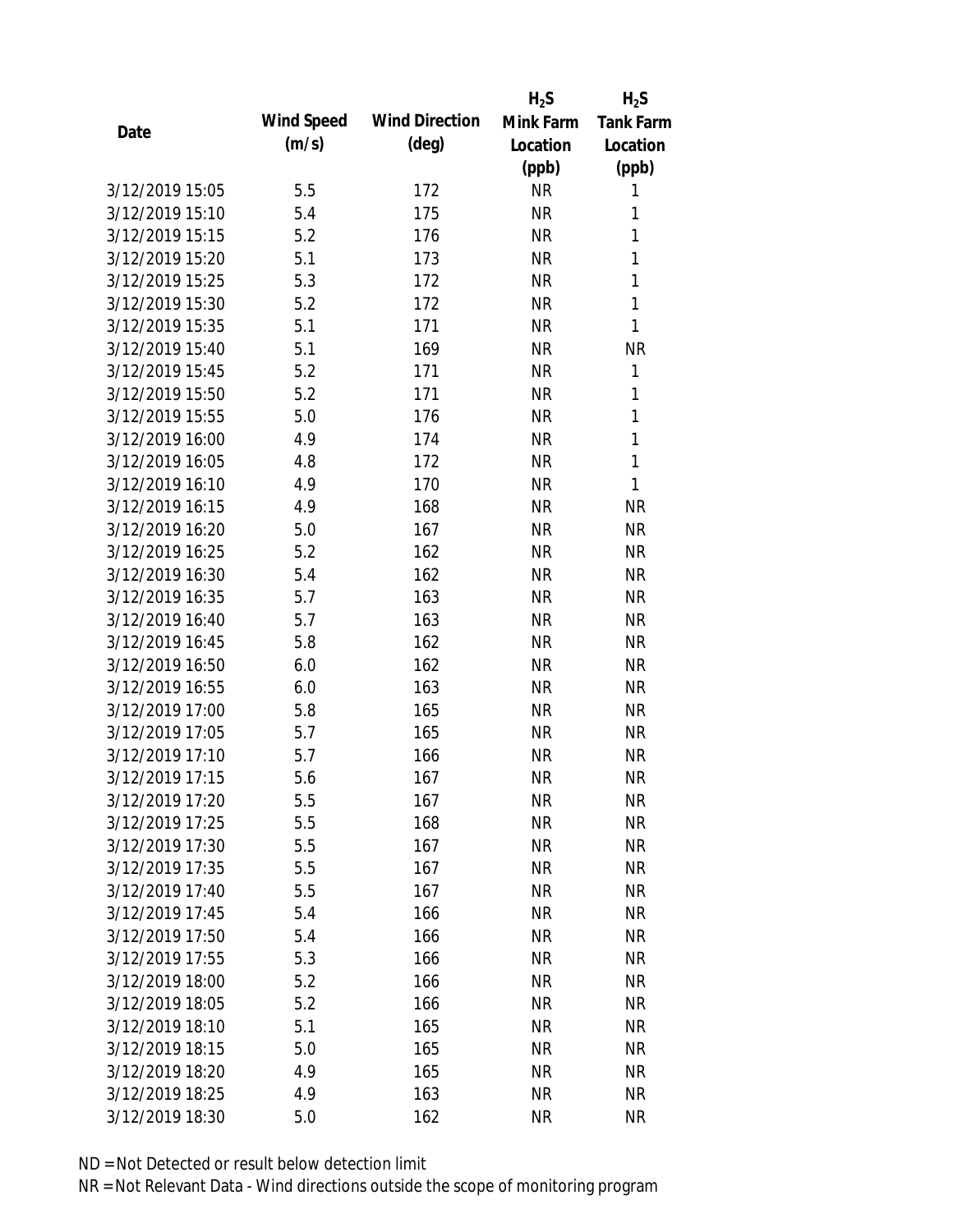|                 |            |                       | $H_2S$    | $H_2S$           |
|-----------------|------------|-----------------------|-----------|------------------|
|                 | Wind Speed | <b>Wind Direction</b> | Mink Farm | <b>Tank Farm</b> |
| Date            | (m/s)      | $(\text{deg})$        | Location  | Location         |
|                 |            |                       | (ppb)     | (ppb)            |
| 3/12/2019 18:35 | 5.0        | 160                   | <b>NR</b> | <b>NR</b>        |
| 3/12/2019 18:40 | 5.0        | 158                   | <b>NR</b> | <b>NR</b>        |
| 3/12/2019 18:45 | 4.9        | 157                   | <b>NR</b> | <b>NR</b>        |
| 3/12/2019 18:50 | 4.9        | 155                   | <b>NR</b> | <b>NR</b>        |
| 3/12/2019 18:55 | 5.1        | 154                   | <b>NR</b> | <b>NR</b>        |
| 3/12/2019 19:00 | 5.3        | 155                   | <b>NR</b> | <b>NR</b>        |
| 3/12/2019 19:05 | 5.3        | 155                   | <b>NR</b> | <b>NR</b>        |
| 3/12/2019 19:10 | 5.5        | 156                   | <b>NR</b> | <b>NR</b>        |
| 3/12/2019 19:15 | 5.7        | 157                   | <b>NR</b> | <b>NR</b>        |
| 3/12/2019 19:20 | 5.9        | 158                   | <b>NR</b> | <b>NR</b>        |
| 3/12/2019 19:25 | 5.8        | 159                   | <b>NR</b> | <b>NR</b>        |
| 3/12/2019 19:30 | 5.8        | 160                   | <b>NR</b> | <b>NR</b>        |
| 3/12/2019 19:35 | 5.9        | 160                   | <b>NR</b> | <b>NR</b>        |
| 3/12/2019 19:40 | 6.1        | 160                   | <b>NR</b> | <b>NR</b>        |
| 3/12/2019 19:45 | 6.1        | 160                   | <b>NR</b> | <b>NR</b>        |
| 3/12/2019 19:50 | 6.0        | 160                   | <b>NR</b> | <b>NR</b>        |
| 3/12/2019 19:55 | 6.1        | 159                   | <b>NR</b> | <b>NR</b>        |
| 3/12/2019 20:00 | 6.1        | 159                   | <b>NR</b> | <b>NR</b>        |
| 3/12/2019 20:05 | 5.9        | 158                   | <b>NR</b> | <b>NR</b>        |
| 3/12/2019 20:10 | 5.9        | 158                   | <b>NR</b> | <b>NR</b>        |
| 3/12/2019 20:15 | 5.9        | 157                   | <b>NR</b> | <b>NR</b>        |
| 3/12/2019 20:20 | 6.0        | 157                   | <b>NR</b> | <b>NR</b>        |
| 3/12/2019 20:25 | 6.1        | 157                   | <b>NR</b> | <b>NR</b>        |
| 3/12/2019 20:30 | 6.2        | 158                   | <b>NR</b> | <b>NR</b>        |
| 3/12/2019 20:35 | 6.4        | 158                   | <b>NR</b> | <b>NR</b>        |
| 3/12/2019 20:40 | 6.4        | 159                   | <b>NR</b> | <b>NR</b>        |
| 3/12/2019 20:45 | 6.5        | 160                   | <b>NR</b> | <b>NR</b>        |
| 3/12/2019 20:50 | 6.5        | 160                   | <b>NR</b> | <b>NR</b>        |
| 3/12/2019 20:55 | 6.6        | 160                   | <b>NR</b> | <b>NR</b>        |
| 3/12/2019 21:00 | 6.4        | 159                   | <b>NR</b> | <b>NR</b>        |
| 3/12/2019 21:05 | 6.5        | 159                   | <b>NR</b> | <b>NR</b>        |
| 3/12/2019 21:10 | 6.5        | 158                   | <b>NR</b> | <b>NR</b>        |
| 3/12/2019 21:15 | 6.6        | 158                   | <b>NR</b> | <b>NR</b>        |
| 3/12/2019 21:20 | 6.7        | 157                   | <b>NR</b> | <b>NR</b>        |
| 3/12/2019 21:25 | 6.6        | 157                   | <b>NR</b> | <b>NR</b>        |
| 3/12/2019 21:30 | 6.7        | 157                   | <b>NR</b> | <b>NR</b>        |
| 3/12/2019 21:35 | 6.7        | 159                   | <b>NR</b> | <b>NR</b>        |
| 3/12/2019 21:40 | 6.5        | 160                   | <b>NR</b> | NR               |
| 3/12/2019 21:45 | 6.4        | 161                   | <b>NR</b> | NR               |
| 3/12/2019 21:50 | 6.2        | 162                   | <b>NR</b> | NR               |
| 3/12/2019 21:55 | 6.1        | 163                   | <b>NR</b> | <b>NR</b>        |
|                 |            |                       |           |                  |
| 3/12/2019 22:00 | 6.1        | 164                   | <b>NR</b> | <b>NR</b>        |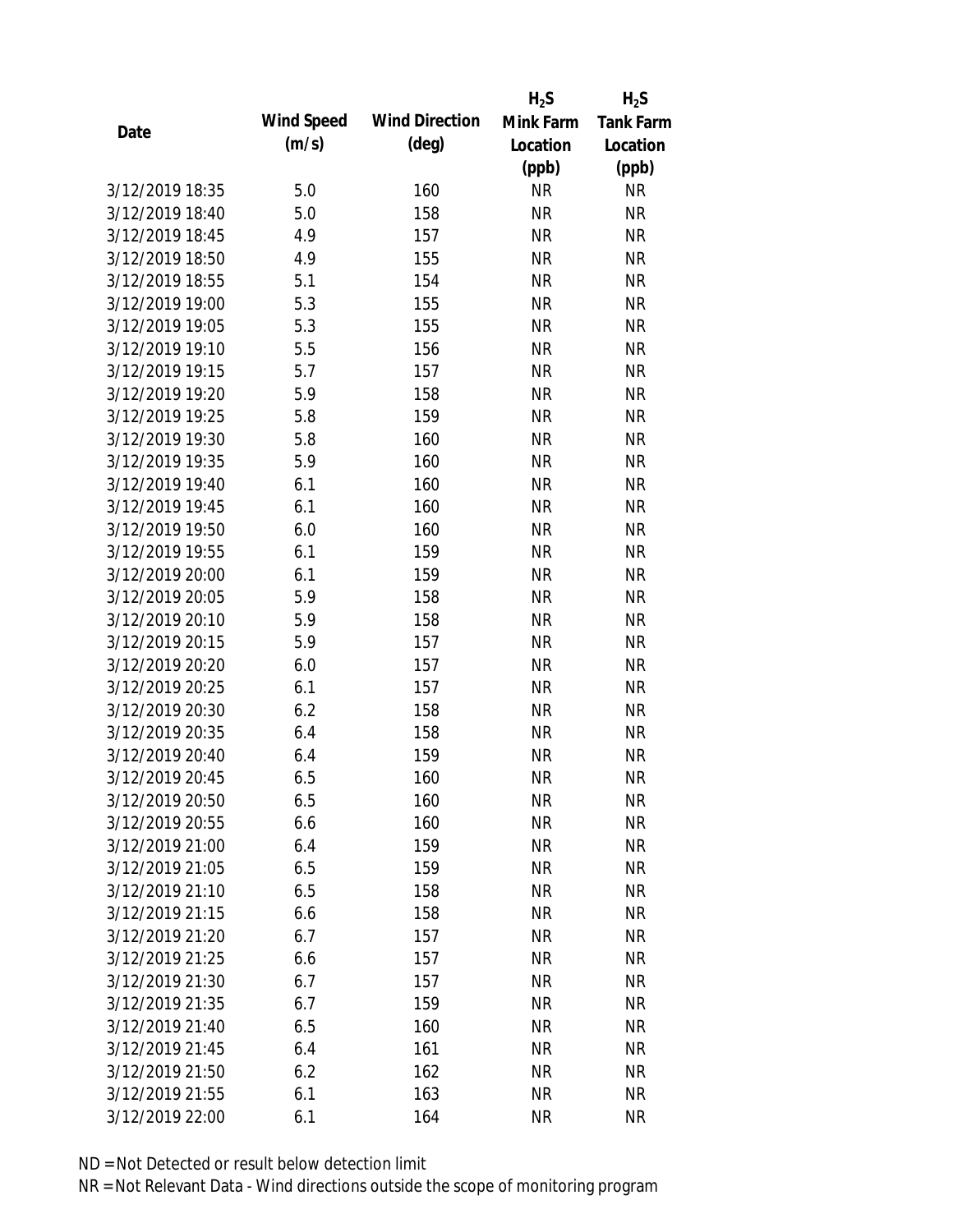|                 |            |                       | $H_2S$    | $H_2S$           |
|-----------------|------------|-----------------------|-----------|------------------|
|                 | Wind Speed | <b>Wind Direction</b> | Mink Farm | <b>Tank Farm</b> |
| Date            | (m/s)      | $(\text{deg})$        | Location  | Location         |
|                 |            |                       | (ppb)     | (ppb)            |
| 3/12/2019 22:05 | 5.9        | 163                   | <b>NR</b> | <b>NR</b>        |
| 3/12/2019 22:10 | 5.8        | 163                   | <b>NR</b> | <b>NR</b>        |
| 3/12/2019 22:15 | 5.8        | 163                   | <b>NR</b> | <b>NR</b>        |
| 3/12/2019 22:20 | 5.8        | 164                   | <b>NR</b> | <b>NR</b>        |
| 3/12/2019 22:25 | 5.8        | 164                   | <b>NR</b> | <b>NR</b>        |
| 3/12/2019 22:30 | 5.8        | 163                   | <b>NR</b> | <b>NR</b>        |
| 3/12/2019 22:35 | 6.0        | 164                   | <b>NR</b> | <b>NR</b>        |
| 3/12/2019 22:40 | 6.2        | 164                   | <b>NR</b> | <b>NR</b>        |
| 3/12/2019 22:45 | 6.3        | 164                   | <b>NR</b> | <b>NR</b>        |
| 3/12/2019 22:50 | 6.3        | 163                   | <b>NR</b> | <b>NR</b>        |
| 3/12/2019 22:55 | 6.5        | 164                   | <b>NR</b> | <b>NR</b>        |
| 3/12/2019 23:00 | 6.5        | 165                   | NR        | <b>NR</b>        |
| 3/12/2019 23:05 | 6.5        | 165                   | <b>NR</b> | <b>NR</b>        |
| 3/12/2019 23:10 | 6.5        | 166                   | <b>NR</b> | <b>NR</b>        |
| 3/12/2019 23:15 | 6.4        | 166                   | <b>NR</b> | <b>NR</b>        |
| 3/12/2019 23:20 | 6.4        | 166                   | <b>NR</b> | <b>NR</b>        |
| 3/12/2019 23:25 | 6.3        | 166                   | <b>NR</b> | <b>NR</b>        |
| 3/12/2019 23:30 | 6.4        | 166                   | <b>NR</b> | <b>NR</b>        |
| 3/12/2019 23:35 | 6.3        | 166                   | <b>NR</b> | <b>NR</b>        |
| 3/12/2019 23:40 | 6.3        | 165                   | <b>NR</b> | <b>NR</b>        |
| 3/12/2019 23:45 | 6.4        | 165                   | <b>NR</b> | <b>NR</b>        |
| 3/12/2019 23:50 | 6.5        | 166                   | NR        | <b>NR</b>        |
| 3/12/2019 23:55 | 6.5        | 167                   | <b>NR</b> | <b>NR</b>        |
| 3/12/2019 24:00 | 6.4        | 168                   | <b>NR</b> | <b>NR</b>        |
| 3/13/2019 00:05 | 6.4        | 169                   | <b>NR</b> | <b>NR</b>        |
| 3/13/2019 00:10 | 6.4        | 171                   | <b>NR</b> | 1                |
| 3/13/2019 00:15 | 6.4        | 172                   | <b>NR</b> | 1                |
| 3/13/2019 00:20 | 6.3        | 172                   | <b>NR</b> | $\overline{2}$   |
| 3/13/2019 00:25 | 6.3        | 172                   | NR        | $\overline{2}$   |
| 3/13/2019 00:30 | 6.3        | 171                   | NR        | $\overline{2}$   |
| 3/13/2019 00:35 | 6.3        | 170                   | NR        | 1                |
| 3/13/2019 00:40 | 6.2        | 169                   | NR        | <b>NR</b>        |
| 3/13/2019 00:45 | 6.1        | 170                   | NR        | 1                |
| 3/13/2019 00:50 | 5.9        | 170                   | NR        | 1                |
| 3/13/2019 00:55 | 5.7        | 171                   | NR        | 1                |
| 3/13/2019 01:00 | 5.7        | 171                   | <b>NR</b> | 1                |
| 3/13/2019 01:05 | 5.6        | 172                   | NR        | 1                |
| 3/13/2019 01:10 | 5.3        | 174                   | NR        | 1                |
| 3/13/2019 01:15 | 5.2        | 175                   | NR        | 1                |
| 3/13/2019 01:20 | 5.1        | 176                   | NR        | 1                |
| 3/13/2019 01:25 | 5.3        | 177                   | <b>NR</b> | 1                |
| 3/13/2019 01:30 | 5.2        | 177                   | <b>NR</b> | 1                |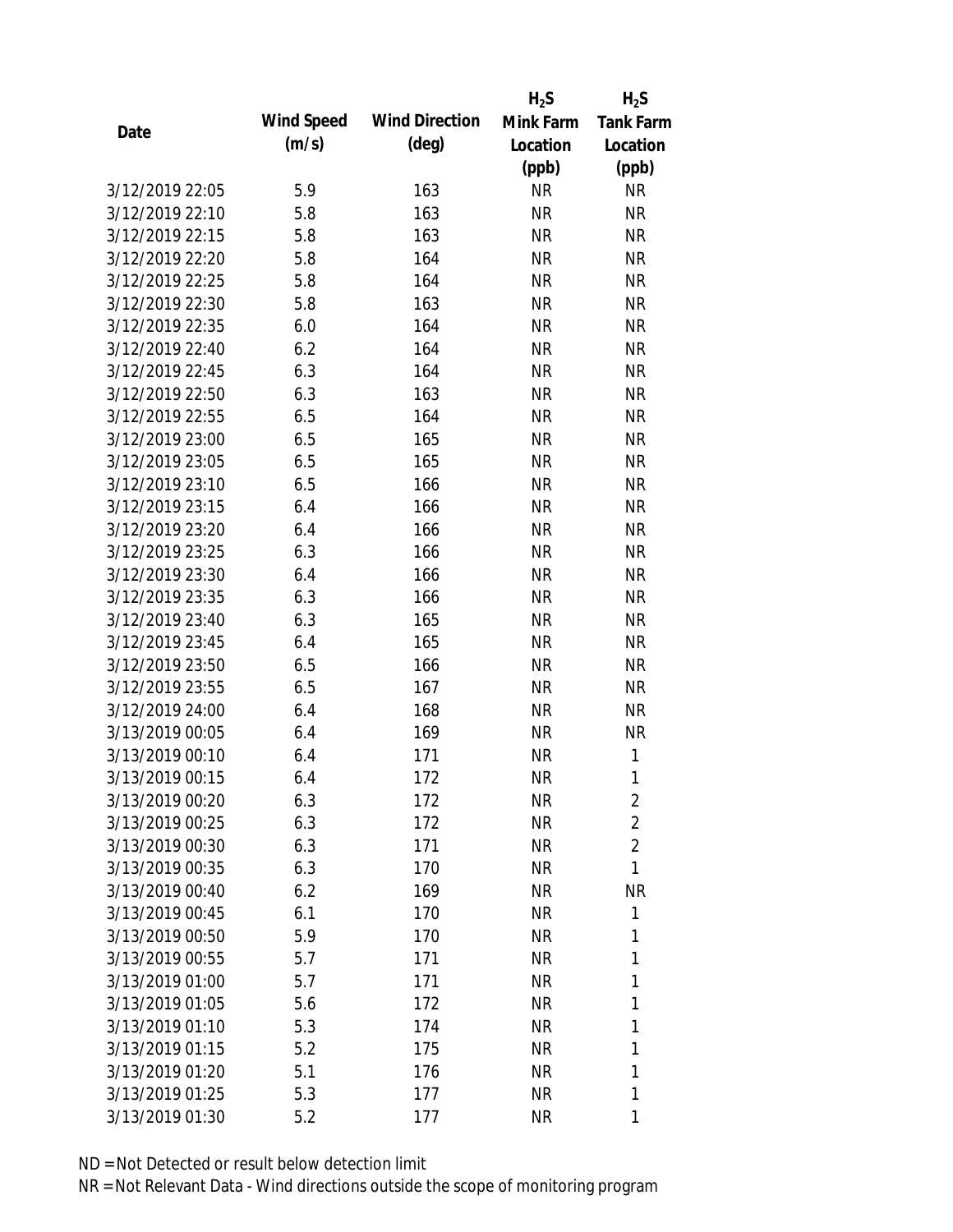|                 |            |                       | $H_2S$    | $H_2S$           |
|-----------------|------------|-----------------------|-----------|------------------|
| Date            | Wind Speed | <b>Wind Direction</b> | Mink Farm | <b>Tank Farm</b> |
|                 | (m/s)      | $(\text{deg})$        | Location  | Location         |
|                 |            |                       | (ppb)     | (ppb)            |
| 3/13/2019 01:35 | 5.2        | 178                   | <b>NR</b> | 1                |
| 3/13/2019 01:40 | 5.4        | 176                   | <b>NR</b> | 1                |
| 3/13/2019 01:45 | 5.5        | 174                   | <b>NR</b> | $\overline{2}$   |
| 3/13/2019 01:50 | 5.5        | 174                   | <b>NR</b> | 1                |
| 3/13/2019 01:55 | 5.2        | 174                   | <b>NR</b> | 1                |
| 3/13/2019 02:00 | 5.0        | 175                   | <b>NR</b> | 1                |
| 3/13/2019 02:05 | 4.8        | 175                   | <b>NR</b> | 1                |
| 3/13/2019 02:10 | 4.7        | 176                   | <b>NR</b> | 1                |
| 3/13/2019 02:15 | 4.4        | 177                   | <b>NR</b> | 1                |
| 3/13/2019 02:20 | 4.2        | 178                   | <b>NR</b> | 1                |
| 3/13/2019 02:25 | 4.3        | 179                   | <b>NR</b> | 1                |
| 3/13/2019 02:30 | 4.4        | 179                   | <b>NR</b> | 1                |
| 3/13/2019 02:35 | 4.5        | 180                   | <b>NR</b> | 1                |
| 3/13/2019 02:40 | 4.6        | 180                   | <b>NR</b> | 1                |
| 3/13/2019 02:45 | 4.9        | 181                   | <b>NR</b> | 1                |
| 3/13/2019 02:50 | 5.1        | 181                   | <b>NR</b> | 1                |
| 3/13/2019 02:55 | 5.1        | 182                   | <b>NR</b> | 1                |
| 3/13/2019 03:00 | 5.3        | 182                   | <b>NR</b> | 1                |
| 3/13/2019 03:05 | 5.5        | 182                   | <b>NR</b> | 1                |
| 3/13/2019 03:10 | 5.6        | 184                   | <b>NR</b> | 1                |
| 3/13/2019 03:15 | 5.7        | 184                   | <b>NR</b> | 1                |
| 3/13/2019 03:20 | 5.7        | 184                   | <b>NR</b> | 1                |
| 3/13/2019 03:25 | 5.9        | 184                   | <b>NR</b> | 1                |
| 3/13/2019 03:30 | 5.9        | 184                   | <b>NR</b> | 1                |
| 3/13/2019 03:35 | 5.9        | 185                   | <b>NR</b> | 1                |
| 3/13/2019 03:40 | 5.9        | 186                   | <b>NR</b> | 1                |
| 3/13/2019 03:45 | 5.9        | 186                   | <b>NR</b> | 1                |
| 3/13/2019 03:50 | 5.9        | 185                   | <b>NR</b> | 1                |
| 3/13/2019 03:55 | 5.9        | 185                   | <b>NR</b> | 1                |
| 3/13/2019 04:00 | 5.9        | 185                   | <b>NR</b> | 1                |
| 3/13/2019 04:05 | 6.1        | 183                   | <b>NR</b> | 1                |
| 3/13/2019 04:10 | 5.9        | 182                   | <b>NR</b> | 1                |
| 3/13/2019 04:15 | 6.0        | 181                   | <b>NR</b> | 1                |
| 3/13/2019 04:20 | 6.0        | 180                   | <b>NR</b> | 1                |
| 3/13/2019 04:25 | 5.9        | 180                   | <b>NR</b> | 1                |
| 3/13/2019 04:30 | 5.8        | 179                   | <b>NR</b> | 1                |
| 3/13/2019 04:35 | 5.8        | 180                   | <b>NR</b> | 1                |
| 3/13/2019 04:40 | 5.8        | 181                   | <b>NR</b> | 1                |
| 3/13/2019 04:45 | 5.7        | 181                   | <b>NR</b> | 1                |
| 3/13/2019 04:50 | 5.7        | 183                   | <b>NR</b> | 1                |
| 3/13/2019 04:55 | 5.7        | 183                   | <b>NR</b> | 1                |
| 3/13/2019 05:00 | 5.7        | 185                   | <b>NR</b> | 1                |
|                 |            |                       |           |                  |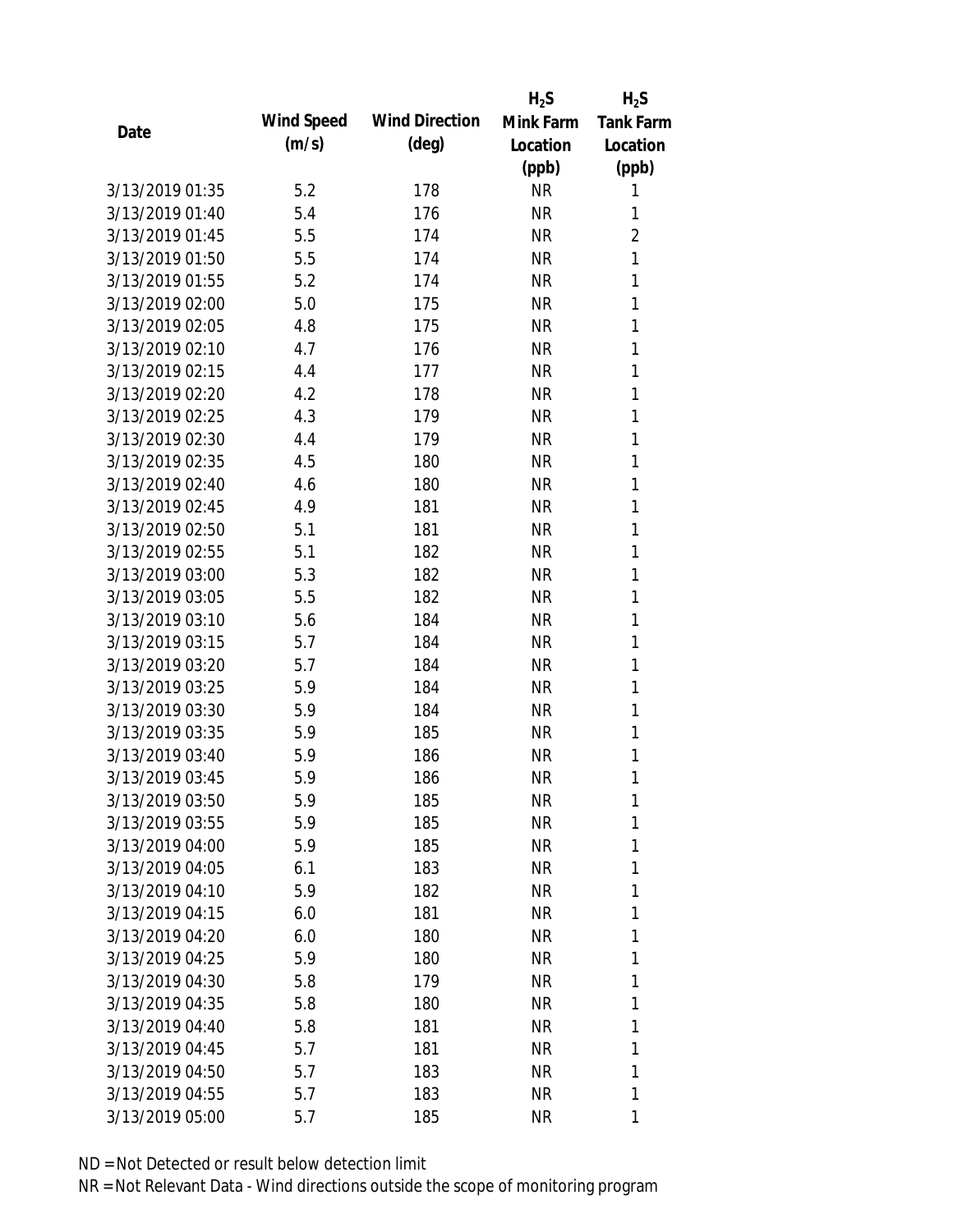|                 |            |                       | $H_2S$    | $H_2S$           |
|-----------------|------------|-----------------------|-----------|------------------|
| Date            | Wind Speed | <b>Wind Direction</b> | Mink Farm | <b>Tank Farm</b> |
|                 | (m/s)      | $(\text{deg})$        | Location  | Location         |
|                 |            |                       | (ppb)     | (ppb)            |
| 3/13/2019 05:05 | 5.4        | 187                   | <b>NR</b> | 1                |
| 3/13/2019 05:10 | 5.4        | 188                   | <b>NR</b> | 1                |
| 3/13/2019 05:15 | 5.3        | 191                   | <b>NR</b> | 1                |
| 3/13/2019 05:20 | 5.2        | 190                   | <b>NR</b> | 1                |
| 3/13/2019 05:25 | 5.1        | 190                   | <b>NR</b> | 1                |
| 3/13/2019 05:30 | 5.2        | 189                   | <b>NR</b> | 1                |
| 3/13/2019 05:35 | 5.2        | 188                   | <b>NR</b> | 1                |
| 3/13/2019 05:40 | 5.1        | 188                   | <b>NR</b> | 1                |
| 3/13/2019 05:45 | 5.1        | 186                   | <b>NR</b> | 1                |
| 3/13/2019 05:50 | 5.1        | 186                   | <b>NR</b> | $\mathbf{1}$     |
| 3/13/2019 05:55 | 5.0        | 188                   | <b>NR</b> | 1                |
| 3/13/2019 06:00 | 4.8        | 189                   | <b>NR</b> | 1                |
| 3/13/2019 06:05 | 4.7        | 188                   | <b>NR</b> | <b>ND</b>        |
| 3/13/2019 06:10 | 4.7        | 187                   | <b>NR</b> | <b>ND</b>        |
| 3/13/2019 06:15 | 4.7        | 187                   | <b>NR</b> | <b>ND</b>        |
| 3/13/2019 06:20 | 4.6        | 187                   | <b>NR</b> | <b>ND</b>        |
| 3/13/2019 06:25 | 4.6        | 185                   | <b>NR</b> | <b>ND</b>        |
| 3/13/2019 06:30 | 4.8        | 185                   | <b>NR</b> | <b>ND</b>        |
| 3/13/2019 06:35 | 4.8        | 185                   | <b>NR</b> | <b>ND</b>        |
| 3/13/2019 06:40 | 4.8        | 183                   | <b>NR</b> | 1                |
| 3/13/2019 06:45 | 4.9        | 182                   | <b>NR</b> | 1                |
| 3/13/2019 06:50 | 5.0        | 181                   | <b>NR</b> | 1                |
| 3/13/2019 06:55 | 5.0        | 179                   | <b>NR</b> | 1                |
| 3/13/2019 07:00 | 5.0        | 177                   | <b>NR</b> | 1                |
| 3/13/2019 07:05 | 5.0        | 175                   | <b>NR</b> | 1                |
| 3/13/2019 07:10 | 5.1        | 174                   | <b>NR</b> | 1                |
| 3/13/2019 07:15 | 5.1        | 173                   | <b>NR</b> | 1                |
| 3/13/2019 07:20 | 5.2        | 171                   | <b>NR</b> | 1                |
| 3/13/2019 07:25 | 5.1        | 171                   | <b>NR</b> | 1                |
| 3/13/2019 07:30 | 5.2        | 170                   | <b>NR</b> | 1                |
| 3/13/2019 07:35 | 5.2        | 171                   | <b>NR</b> | 1                |
| 3/13/2019 07:40 | 5.2        | 170                   | <b>NR</b> | 1                |
| 3/13/2019 07:45 | 5.1        | 170                   | <b>NR</b> | 1                |
| 3/13/2019 07:50 | 5.0        | 171                   | <b>NR</b> | 1                |
| 3/13/2019 07:55 | 5.0        | 170                   | <b>NR</b> | 1                |
| 3/13/2019 08:00 | 5.1        | 170                   | <b>NR</b> | 1                |
| 3/13/2019 08:05 | 5.1        | 170                   | <b>NR</b> | 1                |
| 3/13/2019 08:10 | 5.1        | 170                   | NR        | 1                |
| 3/13/2019 08:15 | 5.1        | 170                   | <b>NR</b> | 1                |
| 3/13/2019 08:20 | 5.0        | 170                   | <b>NR</b> | 1                |
| 3/13/2019 08:25 | 4.9        | 170                   | <b>NR</b> | 1                |
| 3/13/2019 08:30 | 4.7        | 171                   | <b>NR</b> | 1                |
|                 |            |                       |           |                  |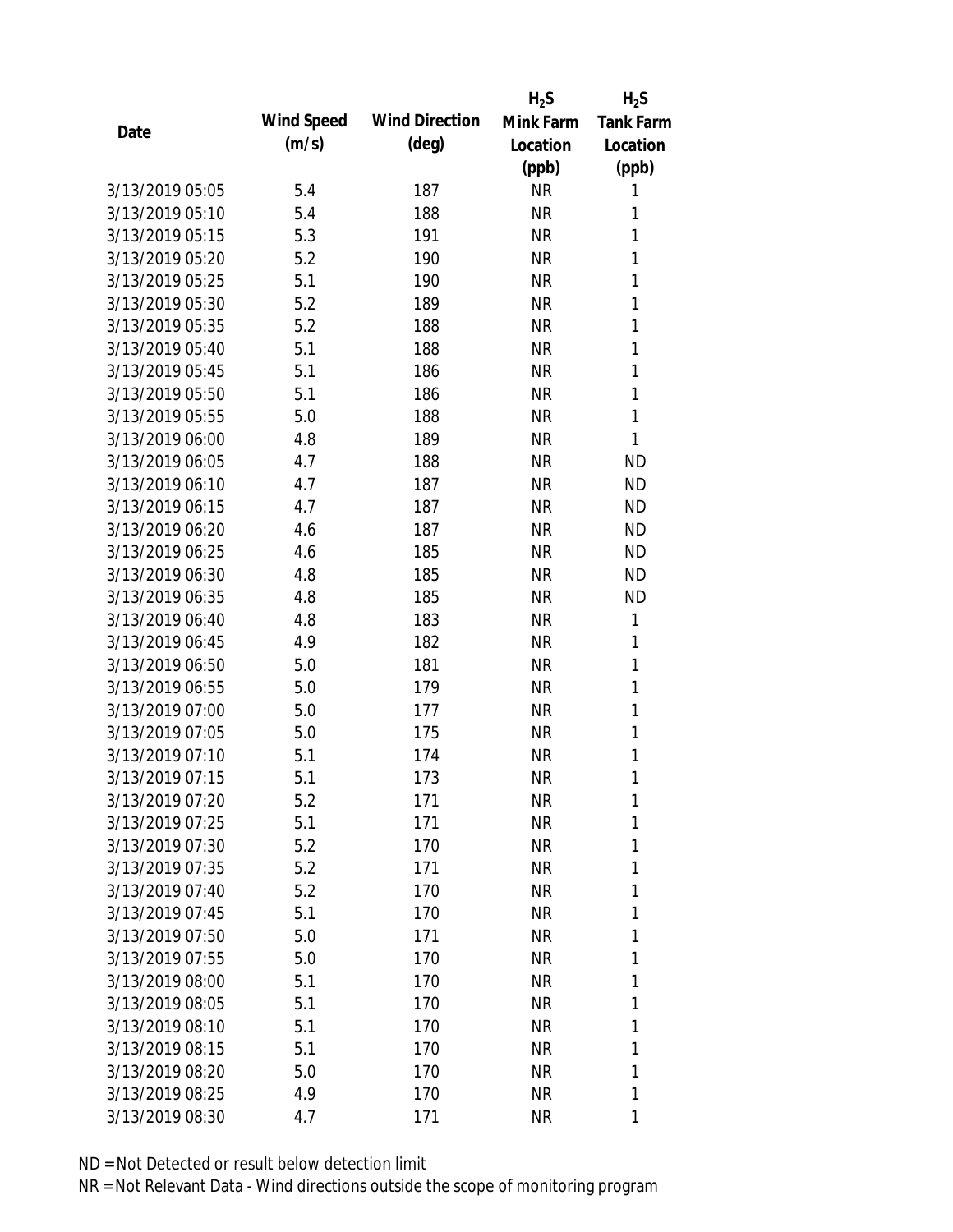|                 |            |                       | $H_2S$    | $H_2S$           |
|-----------------|------------|-----------------------|-----------|------------------|
| Date            | Wind Speed | <b>Wind Direction</b> | Mink Farm | <b>Tank Farm</b> |
|                 | (m/s)      | $(\text{deg})$        | Location  | Location         |
|                 |            |                       | (ppb)     | (ppb)            |
| 3/13/2019 08:35 | 4.5        | 172                   | <b>NR</b> | 1                |
| 3/13/2019 08:40 | 4.3        | 174                   | <b>NR</b> | 1                |
| 3/13/2019 08:45 | 4.3        | 174                   | <b>NR</b> | 1                |
| 3/13/2019 08:50 | 4.4        | 173                   | <b>NR</b> | 1                |
| 3/13/2019 08:55 | 4.5        | 173                   | <b>NR</b> | 1                |
| 3/13/2019 09:00 | 4.5        | 172                   | <b>NR</b> | 1                |
| 3/13/2019 09:05 | 4.6        | 171                   | <b>NR</b> | 1                |
| 3/13/2019 09:10 | 4.7        | 170                   | <b>NR</b> | 1                |
| 3/13/2019 09:15 | 4.5        | 172                   | <b>NR</b> | 1                |
| 3/13/2019 09:20 | 4.3        | 175                   | <b>NR</b> | 1                |
| 3/13/2019 09:25 | 4.0        | 177                   | <b>NR</b> | 1                |
| 3/13/2019 09:30 | 3.9        | 178                   | <b>NR</b> | 1                |
| 3/13/2019 09:35 | 4.0        | 178                   | <b>NR</b> | 1                |
| 3/13/2019 09:40 | 4.1        | 178                   | <b>NR</b> | 1                |
| 3/13/2019 09:45 | 4.2        | 177                   | <b>NR</b> | 1                |
| 3/13/2019 09:50 | 4.3        | 175                   | <b>NR</b> | 1                |
| 3/13/2019 09:55 | 4.6        | 173                   | <b>NR</b> | 1                |
| 3/13/2019 10:00 | 4.7        | 172                   | <b>NR</b> | 1                |
| 3/13/2019 10:05 | 4.9        | 172                   | <b>NR</b> | 1                |
| 3/13/2019 10:10 | 4.9        | 171                   | <b>NR</b> | 1                |
| 3/13/2019 10:15 | 4.9        | 172                   | <b>NR</b> | 1                |
| 3/13/2019 10:20 | 5.1        | 172                   | <b>NR</b> | 1                |
| 3/13/2019 10:25 | 5.1        | 172                   | <b>NR</b> | 1                |
| 3/13/2019 10:30 | 5.0        | 173                   | <b>NR</b> | 1                |
| 3/13/2019 10:35 | 4.9        | 173                   | <b>NR</b> | 1                |
| 3/13/2019 10:40 | 5.0        | 173                   | <b>NR</b> | 1                |
| 3/13/2019 10:45 | 4.9        | 172                   | <b>NR</b> | 1                |
| 3/13/2019 10:50 | 4.8        | 171                   | <b>NR</b> | 1                |
| 3/13/2019 10:55 | 4.6        | 172                   | <b>NR</b> | 1                |
| 3/13/2019 11:00 | 4.6        | 172                   | <b>NR</b> | 1                |
| 3/13/2019 11:05 | 4.5        | 171                   | <b>NR</b> | 1                |
| 3/13/2019 11:10 | 4.4        | 171                   | <b>NR</b> | 1                |
| 3/13/2019 11:15 | 4.5        | 171                   | <b>NR</b> | 1                |
| 3/13/2019 11:20 | 4.5        | 170                   | <b>NR</b> | 1                |
| 3/13/2019 11:25 | 4.5        | 169                   | <b>NR</b> | <b>NR</b>        |
| 3/13/2019 11:30 | 4.4        | 168                   | <b>NR</b> | <b>NR</b>        |
| 3/13/2019 11:35 | 4.4        | 166                   | <b>NR</b> | NR               |
| 3/13/2019 11:40 | 4.2        | 164                   | <b>NR</b> | NR               |
| 3/13/2019 11:45 | 4.0        | 162                   | <b>NR</b> | NR               |
| 3/13/2019 11:50 | 4.0        | 159                   | <b>NR</b> | NR               |
| 3/13/2019 11:55 | 4.2        | 157                   | <b>NR</b> | <b>NR</b>        |
|                 |            |                       |           |                  |
| 3/13/2019 12:00 | 4.3        | 155                   | <b>NR</b> | <b>NR</b>        |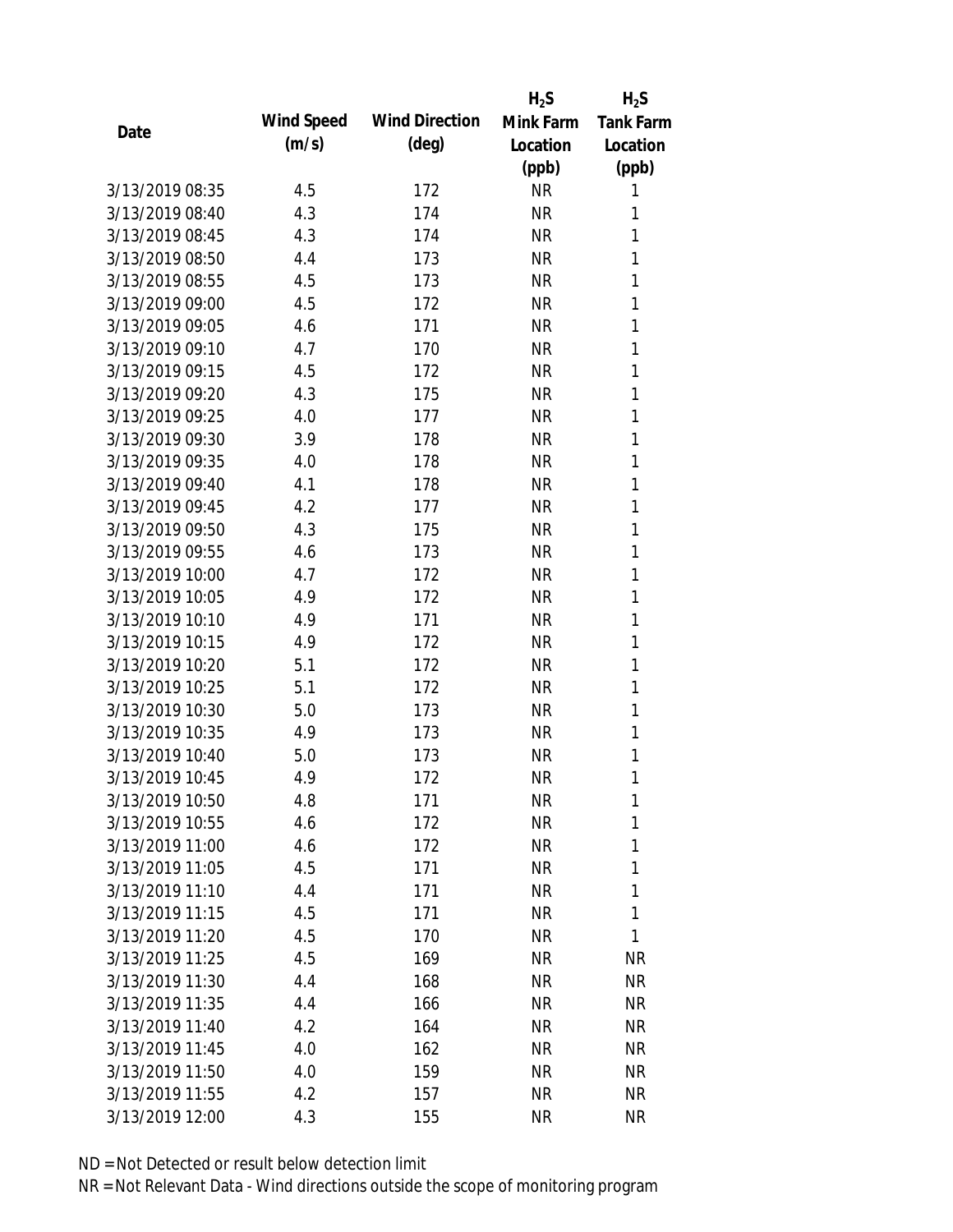|                 |            |                       | $H_2S$    | $H_2S$           |
|-----------------|------------|-----------------------|-----------|------------------|
|                 | Wind Speed | <b>Wind Direction</b> | Mink Farm | <b>Tank Farm</b> |
| Date            | (m/s)      | $(\text{deg})$        | Location  | Location         |
|                 |            |                       | (ppb)     | (ppb)            |
| 3/13/2019 12:05 | 4.3        | 153                   | <b>NR</b> | <b>NR</b>        |
| 3/13/2019 12:10 | 4.4        | 152                   | <b>NR</b> | <b>NR</b>        |
| 3/13/2019 12:15 | 4.6        | 150                   | <b>NR</b> | <b>NR</b>        |
| 3/13/2019 12:20 | 4.6        | 147                   | <b>NR</b> | <b>NR</b>        |
| 3/13/2019 12:25 | 4.4        | 144                   | <b>NR</b> | <b>NR</b>        |
| 3/13/2019 12:30 | 4.5        | 143                   | <b>NR</b> | <b>NR</b>        |
| 3/13/2019 12:35 | 4.5        | 141                   | <b>NR</b> | <b>NR</b>        |
| 3/13/2019 12:40 | 4.5        | 140                   | <b>NR</b> | <b>NR</b>        |
| 3/13/2019 12:45 | 4.5        | 141                   | <b>NR</b> | <b>NR</b>        |
| 3/13/2019 12:50 | 4.4        | 142                   | <b>NR</b> | <b>NR</b>        |
| 3/13/2019 12:55 | 4.4        | 144                   | <b>NR</b> | <b>NR</b>        |
| 3/13/2019 13:00 | 4.3        | 145                   | <b>NR</b> | <b>NR</b>        |
| 3/13/2019 13:05 | 4.2        | 148                   | <b>NR</b> | <b>NR</b>        |
| 3/13/2019 13:10 | 4.3        | 151                   | <b>NR</b> | <b>NR</b>        |
| 3/13/2019 13:15 | 4.5        | 154                   | <b>NR</b> | <b>NR</b>        |
| 3/13/2019 13:20 | 4.7        | 156                   | <b>NR</b> | <b>NR</b>        |
| 3/13/2019 13:25 | 4.9        | 158                   | <b>NR</b> | <b>NR</b>        |
| 3/13/2019 13:30 | 5.1        | 160                   | <b>NR</b> | <b>NR</b>        |
| 3/13/2019 13:35 | 5.3        | 160                   | <b>NR</b> | <b>NR</b>        |
| 3/13/2019 13:40 | 5.4        | 160                   | <b>NR</b> | <b>NR</b>        |
| 3/13/2019 13:45 | 5.3        | 159                   | <b>NR</b> | <b>NR</b>        |
| 3/13/2019 13:50 | 5.2        | 159                   | <b>NR</b> | <b>NR</b>        |
| 3/13/2019 13:55 | 5.3        | 159                   | <b>NR</b> | <b>NR</b>        |
| 3/13/2019 14:00 | 5.3        | 158                   | <b>NR</b> | <b>NR</b>        |
| 3/13/2019 14:05 | 5.2        | 159                   | <b>NR</b> | <b>NR</b>        |
| 3/13/2019 14:10 | 5.2        | 161                   | <b>NR</b> | <b>NR</b>        |
| 3/13/2019 14:15 | 5.1        | 162                   | <b>NR</b> | <b>NR</b>        |
| 3/13/2019 14:20 | 5.0        | 163                   | <b>NR</b> | <b>NR</b>        |
| 3/13/2019 14:25 | 4.9        | 163                   | <b>NR</b> | <b>NR</b>        |
| 3/13/2019 14:30 | 4.9        | 163                   | <b>NR</b> | <b>NR</b>        |
| 3/13/2019 14:35 | 5.1        | 159                   | <b>NR</b> | <b>NR</b>        |
| 3/13/2019 14:40 | 5.2        | 157                   | <b>NR</b> | <b>NR</b>        |
| 3/13/2019 14:45 | 5.4        | 155                   | <b>NR</b> | <b>NR</b>        |
| 3/13/2019 14:50 | 5.6        | 155                   | <b>NR</b> | <b>NR</b>        |
| 3/13/2019 14:55 | 5.8        | 155                   | <b>NR</b> | <b>NR</b>        |
| 3/13/2019 15:00 | 5.7        | 155                   | <b>NR</b> | <b>NR</b>        |
| 3/13/2019 15:05 | 5.6        | 156                   | <b>NR</b> | NR               |
| 3/13/2019 15:10 | 5.5        | 157                   | <b>NR</b> | NR               |
| 3/13/2019 15:15 | 5.4        | 156                   | <b>NR</b> | NR               |
| 3/13/2019 15:20 | 5.3        | 155                   | <b>NR</b> | NR               |
| 3/13/2019 15:25 | 5.2        | 154                   | <b>NR</b> | <b>NR</b>        |
| 3/13/2019 15:30 | 5.2        | 152                   | <b>NR</b> | <b>NR</b>        |
|                 |            |                       |           |                  |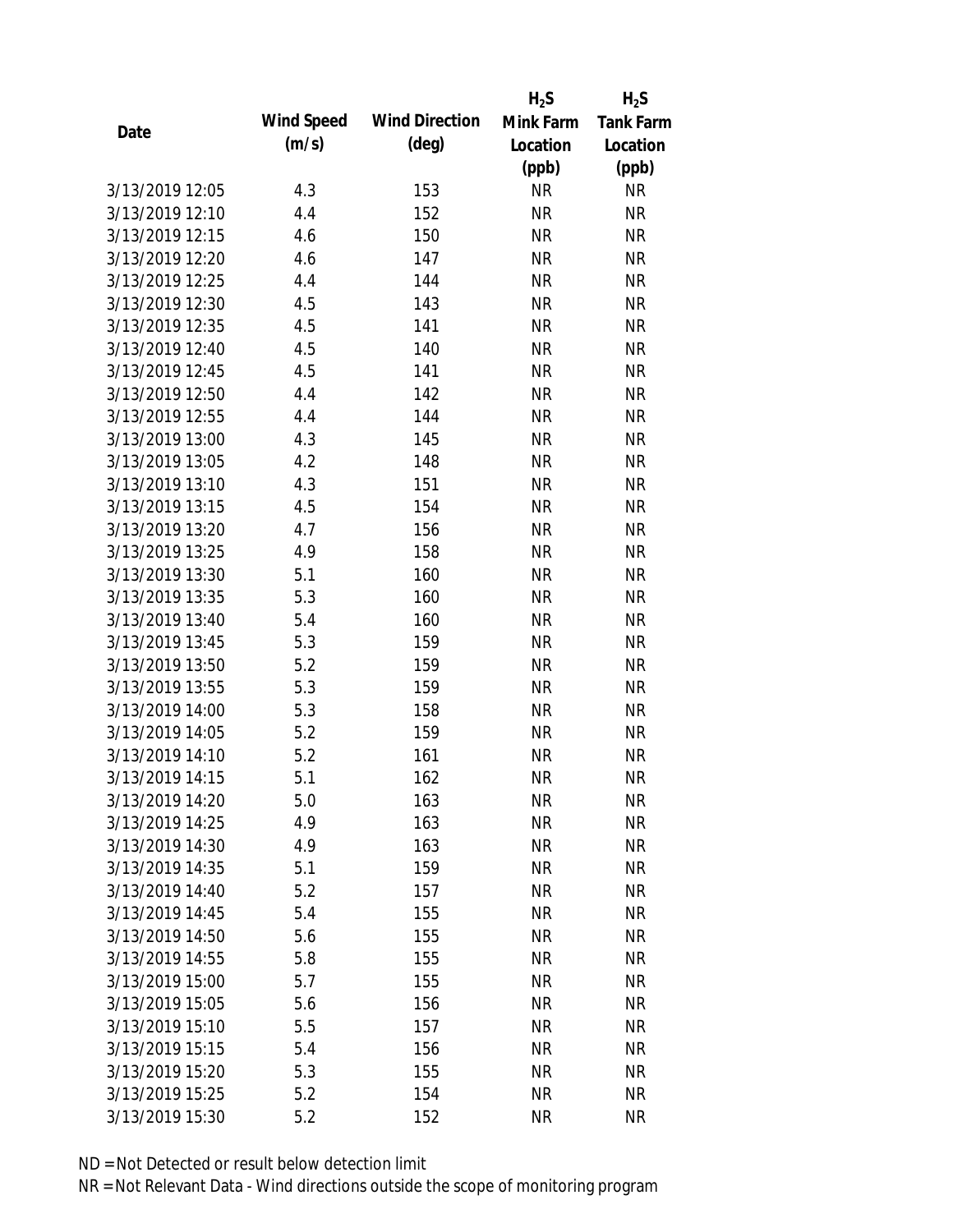|                 |            |                       | $H_2S$    | $H_2S$           |
|-----------------|------------|-----------------------|-----------|------------------|
|                 | Wind Speed | <b>Wind Direction</b> | Mink Farm | <b>Tank Farm</b> |
| Date            | (m/s)      | $(\text{deg})$        | Location  | Location         |
|                 |            |                       | (ppb)     | (ppb)            |
| 3/13/2019 15:35 | 5.4        | 153                   | <b>NR</b> | <b>NR</b>        |
| 3/13/2019 15:40 | 5.4        | 153                   | <b>NR</b> | <b>NR</b>        |
| 3/13/2019 15:45 | 5.4        | 153                   | <b>NR</b> | <b>NR</b>        |
| 3/13/2019 15:50 | 5.4        | 153                   | <b>NR</b> | <b>NR</b>        |
| 3/13/2019 15:55 | 5.4        | 152                   | <b>NR</b> | <b>NR</b>        |
| 3/13/2019 16:00 | 5.3        | 152                   | <b>NR</b> | <b>NR</b>        |
| 3/13/2019 16:05 | 5.2        | 151                   | <b>NR</b> | <b>NR</b>        |
| 3/13/2019 16:10 | 5.1        | 152                   | <b>NR</b> | <b>NR</b>        |
| 3/13/2019 16:15 | 5.1        | 153                   | <b>NR</b> | <b>NR</b>        |
| 3/13/2019 16:20 | 5.0        | 151                   | <b>NR</b> | <b>NR</b>        |
| 3/13/2019 16:25 | 5.1        | 149                   | <b>NR</b> | <b>NR</b>        |
| 3/13/2019 16:30 | 5.1        | 149                   | <b>NR</b> | <b>NR</b>        |
| 3/13/2019 16:35 | 5.1        | 149                   | <b>NR</b> | <b>NR</b>        |
| 3/13/2019 16:40 | 5.0        | 148                   | <b>NR</b> | <b>NR</b>        |
| 3/13/2019 16:45 | 5.0        | 147                   | <b>NR</b> | <b>NR</b>        |
| 3/13/2019 16:50 | 5.1        | 148                   | <b>NR</b> | <b>NR</b>        |
| 3/13/2019 16:55 | 5.0        | 152                   | <b>NR</b> | <b>NR</b>        |
| 3/13/2019 17:00 | 5.2        | 154                   | <b>NR</b> | <b>NR</b>        |
| 3/13/2019 17:05 | 5.2        | 154                   | <b>NR</b> | <b>NR</b>        |
| 3/13/2019 17:10 | 5.3        | 153                   | <b>NR</b> | <b>NR</b>        |
| 3/13/2019 17:15 | 5.5        | 154                   | <b>NR</b> | <b>NR</b>        |
| 3/13/2019 17:20 | 5.8        | 155                   | <b>NR</b> | <b>NR</b>        |
| 3/13/2019 17:25 | 6.2        | 155                   | <b>NR</b> | <b>NR</b>        |
| 3/13/2019 17:30 | 6.5        | 156                   | <b>NR</b> | <b>NR</b>        |
| 3/13/2019 17:35 | 6.7        | 159                   | <b>NR</b> | <b>NR</b>        |
| 3/13/2019 17:40 | 6.8        | 162                   | <b>NR</b> | <b>NR</b>        |
| 3/13/2019 17:45 | 7.0        | 161                   | <b>NR</b> | <b>NR</b>        |
| 3/13/2019 17:50 | 6.8        | 161                   | <b>NR</b> | <b>NR</b>        |
| 3/13/2019 17:55 | 6.7        | 160                   | <b>NR</b> | <b>NR</b>        |
| 3/13/2019 18:00 | 6.8        | 159                   | <b>NR</b> | <b>NR</b>        |
| 3/13/2019 18:05 | 6.9        | 158                   | <b>NR</b> | <b>NR</b>        |
| 3/13/2019 18:10 | 7.0        | 158                   | <b>NR</b> | <b>NR</b>        |
| 3/13/2019 18:15 | 6.9        | 159                   | <b>NR</b> | <b>NR</b>        |
| 3/13/2019 18:20 | 6.9        | 159                   | <b>NR</b> | <b>NR</b>        |
| 3/13/2019 18:25 | 6.8        | 158                   | <b>NR</b> | <b>NR</b>        |
| 3/13/2019 18:30 | 6.5        | 155                   | <b>NR</b> | <b>NR</b>        |
| 3/13/2019 18:35 | 6.2        | 153                   | <b>NR</b> | <b>NR</b>        |
| 3/13/2019 18:40 | 6.0        | 150                   | <b>NR</b> | <b>NR</b>        |
| 3/13/2019 18:45 | 5.9        | 148                   | <b>NR</b> | NR               |
| 3/13/2019 18:50 | 5.9        | 146                   | <b>NR</b> | NR               |
| 3/13/2019 18:55 | 6.1        | 145                   | <b>NR</b> | <b>NR</b>        |
| 3/13/2019 19:00 | 6.3        | 145                   | <b>NR</b> | <b>NR</b>        |
|                 |            |                       |           |                  |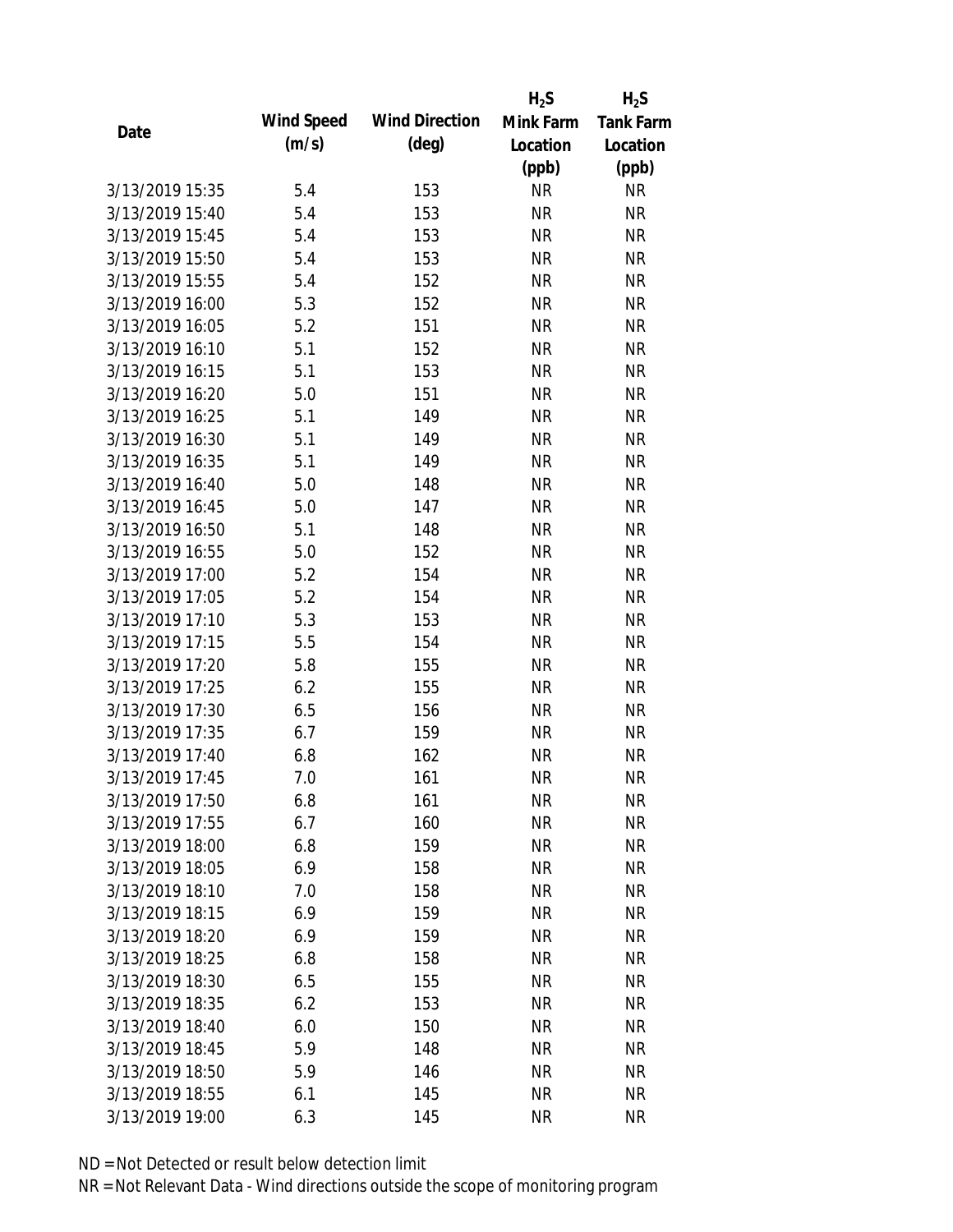|                 |            |                       | $H_2S$    | $H_2S$           |
|-----------------|------------|-----------------------|-----------|------------------|
| Date            | Wind Speed | <b>Wind Direction</b> | Mink Farm | <b>Tank Farm</b> |
|                 | (m/s)      | $(\text{deg})$        | Location  | Location         |
|                 |            |                       | (ppb)     | (ppb)            |
| 3/13/2019 19:05 | 6.4        | 144                   | <b>NR</b> | <b>NR</b>        |
| 3/13/2019 19:10 | 6.5        | 144                   | <b>NR</b> | <b>NR</b>        |
| 3/13/2019 19:15 | 6.6        | 145                   | <b>NR</b> | <b>NR</b>        |
| 3/13/2019 19:20 | 6.7        | 145                   | <b>NR</b> | <b>NR</b>        |
| 3/13/2019 19:25 | 6.4        | 146                   | <b>NR</b> | <b>NR</b>        |
| 3/13/2019 19:30 | 6.2        | 146                   | <b>NR</b> | <b>NR</b>        |
| 3/13/2019 19:35 | 6.2        | 145                   | <b>NR</b> | <b>NR</b>        |
| 3/13/2019 19:40 | 6.1        | 145                   | <b>NR</b> | <b>NR</b>        |
| 3/13/2019 19:45 | 6.0        | 144                   | <b>NR</b> | <b>NR</b>        |
| 3/13/2019 19:50 | 5.8        | 144                   | <b>NR</b> | <b>NR</b>        |
| 3/13/2019 19:55 | 5.7        | 144                   | <b>NR</b> | <b>NR</b>        |
| 3/13/2019 20:00 | 5.6        | 143                   | <b>NR</b> | <b>NR</b>        |
| 3/13/2019 20:05 | 5.4        | 141                   | <b>NR</b> | <b>NR</b>        |
| 3/13/2019 20:10 | 5.4        | 140                   | <b>NR</b> | <b>NR</b>        |
| 3/13/2019 20:15 | 5.3        | 138                   | <b>NR</b> | <b>NR</b>        |
| 3/13/2019 20:20 | 5.3        | 136                   | <b>NR</b> | <b>NR</b>        |
| 3/13/2019 20:25 | 5.4        | 135                   | <b>NR</b> | <b>NR</b>        |
| 3/13/2019 20:30 | 5.3        | 132                   | <b>NR</b> | <b>NR</b>        |
| 3/13/2019 20:35 | 5.2        | 130                   | <b>NR</b> | <b>NR</b>        |
| 3/13/2019 20:40 | 5.0        | 127                   | <b>NR</b> | <b>NR</b>        |
| 3/13/2019 20:45 | 5.0        | 127                   | <b>NR</b> | <b>NR</b>        |
| 3/13/2019 20:50 | 4.9        | 127                   | <b>NR</b> | <b>NR</b>        |
| 3/13/2019 20:55 | 4.8        | 129                   | <b>NR</b> | <b>NR</b>        |
| 3/13/2019 21:00 | 4.8        | 132                   | <b>NR</b> | <b>NR</b>        |
| 3/13/2019 21:05 | 4.9        | 134                   | <b>NR</b> | <b>NR</b>        |
| 3/13/2019 21:10 | 4.9        | 136                   | <b>NR</b> | <b>NR</b>        |
| 3/13/2019 21:15 | 5.2        | 137                   | <b>NR</b> | <b>NR</b>        |
| 3/13/2019 21:20 | 5.2        | 136                   | <b>NR</b> | <b>NR</b>        |
| 3/13/2019 21:25 | 5.4        | 134                   | <b>NR</b> | <b>NR</b>        |
| 3/13/2019 21:30 | 5.5        | 133                   | <b>NR</b> | <b>NR</b>        |
| 3/13/2019 21:35 | 5.6        | 133                   | <b>NR</b> | <b>NR</b>        |
| 3/13/2019 21:40 | 5.6        | 133                   | <b>NR</b> | NR               |
| 3/13/2019 21:45 | 5.5        | 134                   | <b>NR</b> | <b>NR</b>        |
| 3/13/2019 21:50 | 5.6        | 134                   | <b>NR</b> | <b>NR</b>        |
| 3/13/2019 21:55 | 5.7        | 135                   | <b>NR</b> | <b>NR</b>        |
| 3/13/2019 22:00 | 5.9        | 135                   | <b>NR</b> | <b>NR</b>        |
| 3/13/2019 22:05 | 6.0        | 136                   | <b>NR</b> | <b>NR</b>        |
| 3/13/2019 22:10 | 6.1        | 137                   | NR        | <b>NR</b>        |
| 3/13/2019 22:15 | 6.1        | 137                   | <b>NR</b> | <b>NR</b>        |
| 3/13/2019 22:20 | 6.2        | 137                   | <b>NR</b> | <b>NR</b>        |
| 3/13/2019 22:25 | 6.0        | 137                   | <b>NR</b> | <b>NR</b>        |
| 3/13/2019 22:30 | 5.8        | 139                   | <b>NR</b> | <b>NR</b>        |
|                 |            |                       |           |                  |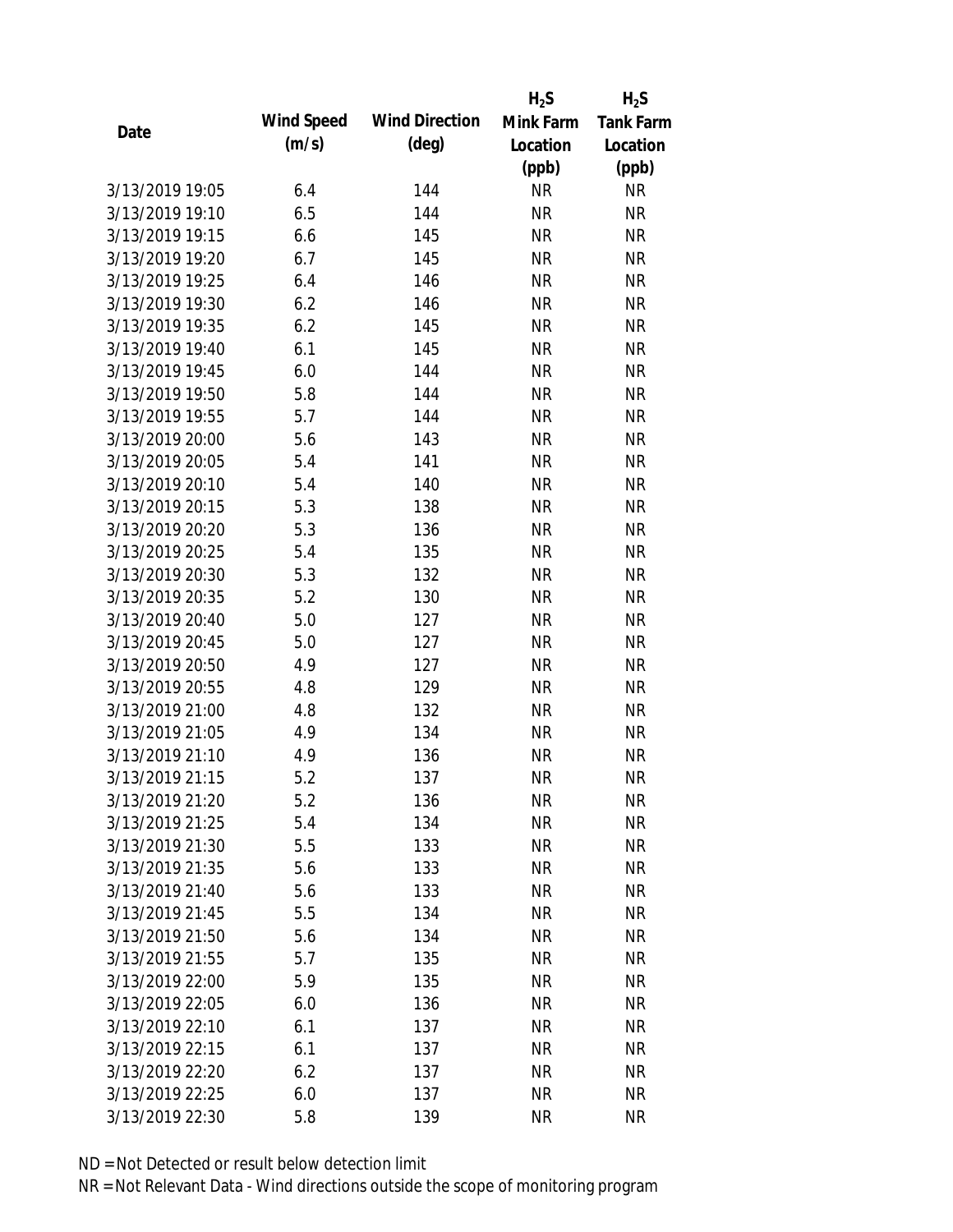|                 |            |                       | $H_2S$    | $H_2S$           |
|-----------------|------------|-----------------------|-----------|------------------|
| Date            | Wind Speed | <b>Wind Direction</b> | Mink Farm | <b>Tank Farm</b> |
|                 | (m/s)      | $(\text{deg})$        | Location  | Location         |
|                 |            |                       | (ppb)     | (ppb)            |
| 3/13/2019 22:35 | 5.8        | 140                   | <b>NR</b> | <b>NR</b>        |
| 3/13/2019 22:40 | 5.5        | 141                   | <b>NR</b> | <b>NR</b>        |
| 3/13/2019 22:45 | 5.6        | 142                   | <b>NR</b> | <b>NR</b>        |
| 3/13/2019 22:50 | 5.6        | 145                   | <b>NR</b> | <b>NR</b>        |
| 3/13/2019 22:55 | 5.6        | 147                   | <b>NR</b> | <b>NR</b>        |
| 3/13/2019 23:00 | 5.8        | 148                   | <b>NR</b> | <b>NR</b>        |
| 3/13/2019 23:05 | 5.9        | 150                   | <b>NR</b> | <b>NR</b>        |
| 3/13/2019 23:10 | 6.0        | 151                   | <b>NR</b> | <b>NR</b>        |
| 3/13/2019 23:15 | 5.9        | 150                   | <b>NR</b> | <b>NR</b>        |
| 3/13/2019 23:20 | 5.9        | 151                   | <b>NR</b> | <b>NR</b>        |
| 3/13/2019 23:25 | 6.0        | 151                   | <b>NR</b> | <b>NR</b>        |
| 3/13/2019 23:30 | 6.0        | 151                   | <b>NR</b> | <b>NR</b>        |
| 3/13/2019 23:35 | 6.1        | 151                   | <b>NR</b> | <b>NR</b>        |
| 3/13/2019 23:40 | 6.3        | 151                   | <b>NR</b> | <b>NR</b>        |
| 3/13/2019 23:45 | 6.5        | 151                   | <b>NR</b> | <b>NR</b>        |
| 3/13/2019 23:50 | 6.8        | 150                   | <b>NR</b> | <b>NR</b>        |
| 3/13/2019 23:55 | 7.2        | 150                   | <b>NR</b> | <b>NR</b>        |
| 3/13/2019 24:00 | 7.5        | 149                   | <b>NR</b> | <b>NR</b>        |
| 3/14/2019 00:05 | 7.6        | 147                   | <b>NR</b> | <b>NR</b>        |
| 3/14/2019 00:10 | 7.5        | 146                   | <b>NR</b> | <b>NR</b>        |
| 3/14/2019 00:15 | 7.6        | 145                   | <b>NR</b> | <b>NR</b>        |
| 3/14/2019 00:20 | 7.7        | 144                   | <b>NR</b> | <b>NR</b>        |
| 3/14/2019 00:25 | 7.7        | 142                   | <b>NR</b> | <b>NR</b>        |
| 3/14/2019 00:30 | 7.8        | 142                   | <b>NR</b> | <b>NR</b>        |
| 3/14/2019 00:35 | 7.9        | 141                   | <b>NR</b> | <b>NR</b>        |
| 3/14/2019 00:40 | 8.2        | 139                   | <b>NR</b> | <b>NR</b>        |
| 3/14/2019 00:45 | 8.4        | 139                   | <b>NR</b> | <b>NR</b>        |
| 3/14/2019 00:50 | 8.4        | 140                   | <b>NR</b> | <b>NR</b>        |
| 3/14/2019 00:55 | 8.3        | 140                   | <b>NR</b> | <b>NR</b>        |
| 3/14/2019 01:00 | 8.1        | 142                   | <b>NR</b> | <b>NR</b>        |
| 3/14/2019 01:05 | 8.0        | 143                   | <b>NR</b> | <b>NR</b>        |
| 3/14/2019 01:10 | 8.0        | 145                   | <b>NR</b> | <b>NR</b>        |
| 3/14/2019 01:15 | 8.1        | 146                   | <b>NR</b> | <b>NR</b>        |
| 3/14/2019 01:20 | 8.2        | 146                   | <b>NR</b> | <b>NR</b>        |
| 3/14/2019 01:25 | 8.5        | 148                   | <b>NR</b> | <b>NR</b>        |
| 3/14/2019 01:30 | 8.7        | 148                   | <b>NR</b> | <b>NR</b>        |
| 3/14/2019 01:35 | 9.0        | 150                   | <b>NR</b> | <b>NR</b>        |
| 3/14/2019 01:40 | 9.2        | 151                   | NR        | <b>NR</b>        |
| 3/14/2019 01:45 | 9.5        | 152                   | <b>NR</b> | <b>NR</b>        |
| 3/14/2019 01:50 | 9.7        | 154                   | <b>NR</b> | <b>NR</b>        |
| 3/14/2019 01:55 | 9.6        | 156                   | <b>NR</b> | <b>NR</b>        |
| 3/14/2019 02:00 | 9.7        | 157                   | <b>NR</b> | <b>NR</b>        |
|                 |            |                       |           |                  |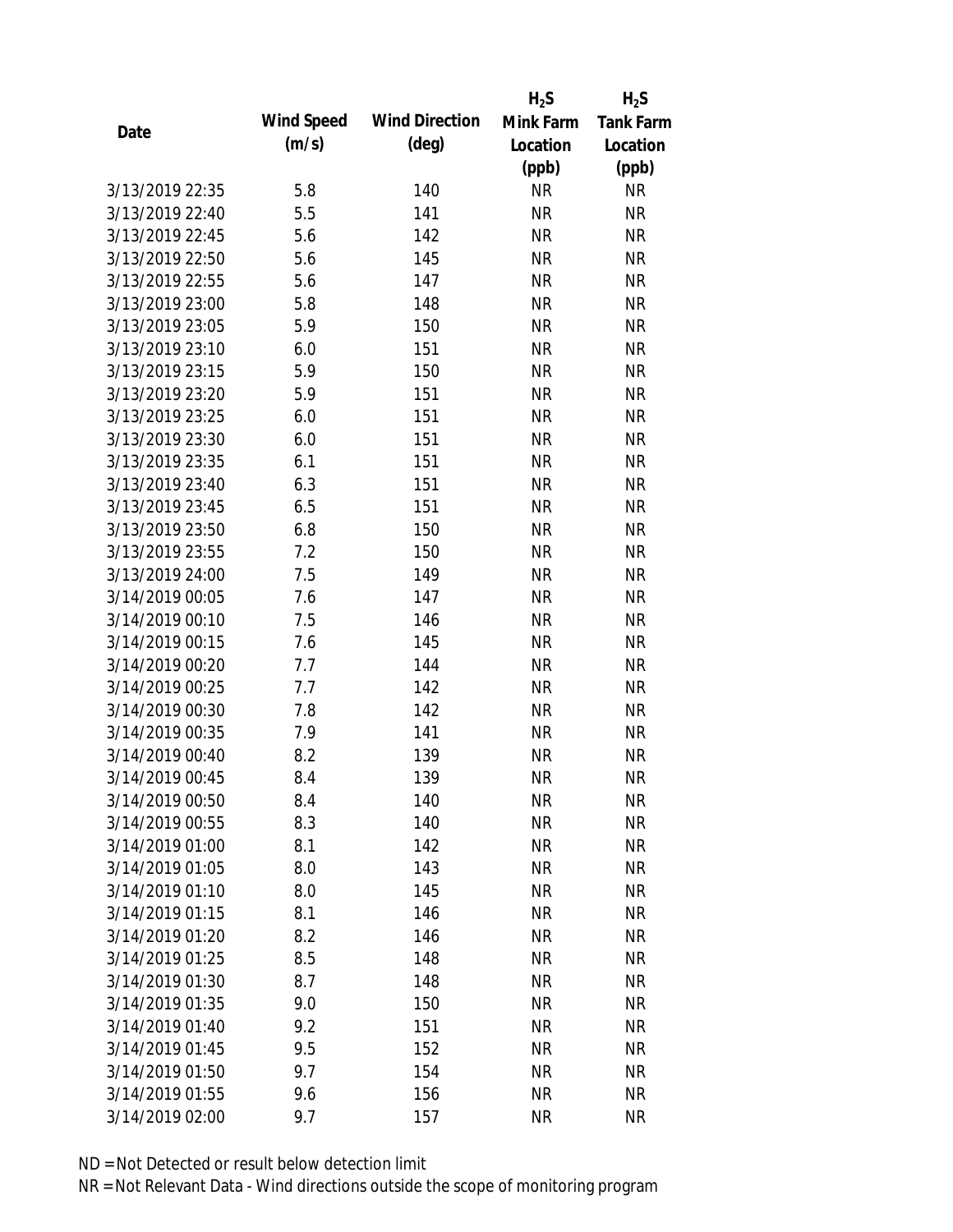|                 |            |                       | $H_2S$    | $H_2S$           |
|-----------------|------------|-----------------------|-----------|------------------|
| Date            | Wind Speed | <b>Wind Direction</b> | Mink Farm | <b>Tank Farm</b> |
|                 | (m/s)      | $(\text{deg})$        | Location  | Location         |
|                 |            |                       | (ppb)     | (ppb)            |
| 3/14/2019 02:05 | 9.7        | 159                   | <b>NR</b> | <b>NR</b>        |
| 3/14/2019 02:10 | 9.6        | 159                   | <b>NR</b> | <b>NR</b>        |
| 3/14/2019 02:15 | 9.5        | 160                   | <b>NR</b> | <b>NR</b>        |
| 3/14/2019 02:20 | 9.4        | 161                   | <b>NR</b> | <b>NR</b>        |
| 3/14/2019 02:25 | 9.4        | 161                   | <b>NR</b> | <b>NR</b>        |
| 3/14/2019 02:30 | 9.3        | 162                   | <b>NR</b> | <b>NR</b>        |
| 3/14/2019 02:35 | 9.1        | 163                   | <b>NR</b> | <b>NR</b>        |
| 3/14/2019 02:40 | 9.0        | 164                   | <b>NR</b> | <b>NR</b>        |
| 3/14/2019 02:45 | 8.9        | 164                   | <b>NR</b> | <b>NR</b>        |
| 3/14/2019 02:50 | 8.7        | 164                   | <b>NR</b> | <b>NR</b>        |
| 3/14/2019 02:55 | 8.3        | 164                   | <b>NR</b> | <b>NR</b>        |
| 3/14/2019 03:00 | 8.0        | 163                   | <b>NR</b> | <b>NR</b>        |
| 3/14/2019 03:05 | 7.9        | 162                   | <b>NR</b> | <b>NR</b>        |
| 3/14/2019 03:10 | 7.7        | 161                   | <b>NR</b> | <b>NR</b>        |
| 3/14/2019 03:15 | 7.5        | 159                   | <b>NR</b> | <b>NR</b>        |
| 3/14/2019 03:20 | 7.7        | 158                   | <b>NR</b> | <b>NR</b>        |
| 3/14/2019 03:25 | 8.0        | 158                   | <b>NR</b> | <b>NR</b>        |
| 3/14/2019 03:30 | 8.2        | 157                   | <b>NR</b> | <b>NR</b>        |
| 3/14/2019 03:35 | 8.3        | 159                   | <b>NR</b> | <b>NR</b>        |
| 3/14/2019 03:40 | 8.1        | 161                   | <b>NR</b> | <b>NR</b>        |
| 3/14/2019 03:45 | 7.9        | 165                   | <b>NR</b> | <b>NR</b>        |
| 3/14/2019 03:50 | 7.7        | 167                   | <b>NR</b> | <b>NR</b>        |
| 3/14/2019 03:55 | 7.3        | 170                   | <b>NR</b> | 1                |
| 3/14/2019 04:00 | 7.3        | 172                   | <b>NR</b> | $\mathbf{1}$     |
| 3/14/2019 04:05 | 7.5        | 172                   | <b>NR</b> | 1                |
| 3/14/2019 04:10 | 7.7        | 172                   | <b>NR</b> | $\mathbf{1}$     |
| 3/14/2019 04:15 | 7.7        | 172                   | <b>NR</b> | 1                |
| 3/14/2019 04:20 | 7.7        | 172                   | <b>NR</b> | 1                |
| 3/14/2019 04:25 | 8.1        | 170                   | <b>NR</b> | 1                |
| 3/14/2019 04:30 | 8.0        | 169                   | <b>NR</b> | <b>NR</b>        |
| 3/14/2019 04:35 | 7.9        | 169                   | <b>NR</b> | <b>NR</b>        |
| 3/14/2019 04:40 | 7.7        | 168                   | <b>NR</b> | <b>NR</b>        |
| 3/14/2019 04:45 | 7.7        | 168                   | <b>NR</b> | <b>NR</b>        |
| 3/14/2019 04:50 | 7.7        | 169                   | <b>NR</b> | <b>NR</b>        |
| 3/14/2019 04:55 | 7.5        | 169                   | <b>NR</b> | <b>NR</b>        |
| 3/14/2019 05:00 | 7.4        | 169                   | <b>NR</b> | <b>NR</b>        |
| 3/14/2019 05:05 | 7.1        | 168                   | <b>NR</b> | <b>NR</b>        |
| 3/14/2019 05:10 | 7.1        | 168                   | NR        | <b>NR</b>        |
| 3/14/2019 05:15 | 7.1        | 168                   | <b>NR</b> | <b>NR</b>        |
| 3/14/2019 05:20 | 6.9        | 167                   | <b>NR</b> | NR               |
| 3/14/2019 05:25 | 6.9        | 167                   | <b>NR</b> | <b>NR</b>        |
| 3/14/2019 05:30 | 6.9        | 169                   | <b>NR</b> | <b>NR</b>        |
|                 |            |                       |           |                  |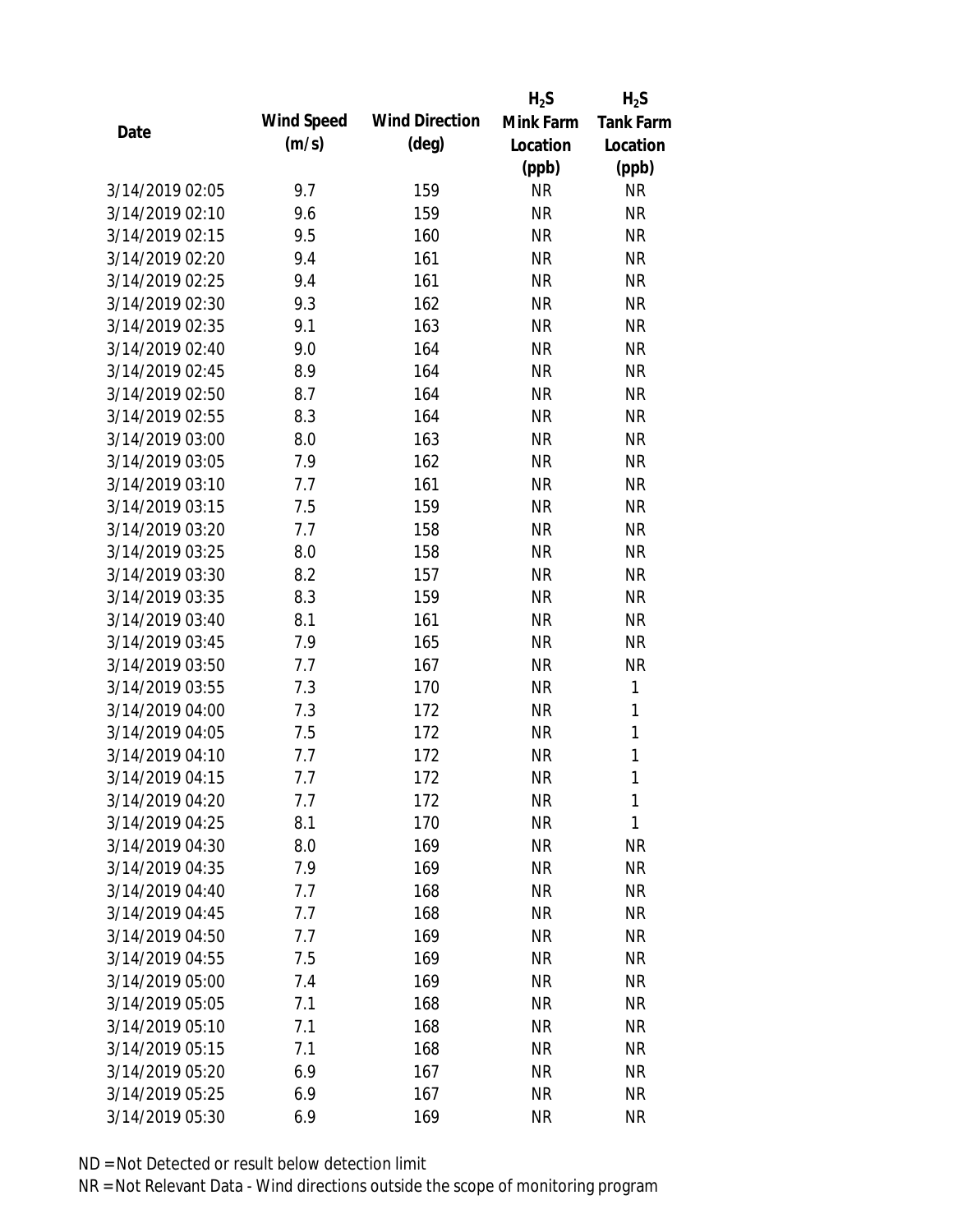|                 |            |                       | $H_2S$    | $H_2S$           |
|-----------------|------------|-----------------------|-----------|------------------|
| Date            | Wind Speed | <b>Wind Direction</b> | Mink Farm | <b>Tank Farm</b> |
|                 | (m/s)      | $(\text{deg})$        | Location  | Location         |
|                 |            |                       | (ppb)     | (ppb)            |
| 3/14/2019 05:35 | 7.0        | 169                   | <b>NR</b> | <b>NR</b>        |
| 3/14/2019 05:40 | 7.2        | 170                   | <b>NR</b> | 1                |
| 3/14/2019 05:45 | 7.2        | 170                   | <b>NR</b> | 1                |
| 3/14/2019 05:50 | 7.4        | 171                   | <b>NR</b> | 1                |
| 3/14/2019 05:55 | 7.6        | 172                   | <b>NR</b> | 1                |
| 3/14/2019 06:00 | 7.6        | 172                   | <b>NR</b> | 1                |
| 3/14/2019 06:05 | 7.6        | 173                   | <b>NR</b> | 1                |
| 3/14/2019 06:10 | 7.6        | 173                   | <b>NR</b> | 1                |
| 3/14/2019 06:15 | 7.7        | 174                   | <b>NR</b> | 1                |
| 3/14/2019 06:20 | 7.5        | 174                   | <b>NR</b> | 1                |
| 3/14/2019 06:25 | 7.5        | 173                   | <b>NR</b> | 1                |
| 3/14/2019 06:30 | 7.5        | 172                   | <b>NR</b> | 1                |
| 3/14/2019 06:35 | 7.6        | 173                   | <b>NR</b> | 1                |
| 3/14/2019 06:40 | 7.8        | 173                   | <b>NR</b> | 1                |
| 3/14/2019 06:45 | 7.9        | 173                   | <b>NR</b> | 1                |
| 3/14/2019 06:50 | 8.4        | 172                   | <b>NR</b> | 1                |
| 3/14/2019 06:55 | 8.5        | 173                   | <b>NR</b> | 1                |
| 3/14/2019 07:00 | 8.7        | 173                   | <b>NR</b> | 1                |
| 3/14/2019 07:05 | 8.7        | 174                   | <b>NR</b> | 1                |
| 3/14/2019 07:10 | 8.4        | 175                   | <b>NR</b> | 1                |
| 3/14/2019 07:15 | 8.4        | 176                   | <b>NR</b> | 1                |
| 3/14/2019 07:20 | 8.1        | 175                   | <b>NR</b> | 1                |
| 3/14/2019 07:25 | 8.0        | 174                   | <b>NR</b> | 1                |
| 3/14/2019 07:30 | 8.1        | 173                   | <b>NR</b> | 1                |
| 3/14/2019 07:35 | 8.2        | 171                   | <b>NR</b> | 1                |
| 3/14/2019 07:40 | 8.6        | 170                   | <b>NR</b> | 1                |
| 3/14/2019 07:45 | 9.0        | 168                   | <b>NR</b> | <b>NR</b>        |
| 3/14/2019 07:50 | 9.3        | 167                   | <b>NR</b> | <b>NR</b>        |
| 3/14/2019 07:55 | 9.4        | 167                   | <b>NR</b> | <b>NR</b>        |
| 3/14/2019 08:00 | 9.5        | 168                   | NR        | <b>NR</b>        |
| 3/14/2019 08:05 | 9.5        | 168                   | <b>NR</b> | <b>NR</b>        |
| 3/14/2019 08:10 | 9.3        | 169                   | NR        | NR               |
| 3/14/2019 08:15 | 9.1        | 170                   | NR        | 1                |
| 3/14/2019 08:20 | 9.0        | 170                   | <b>NR</b> | 1                |
| 3/14/2019 08:25 | 8.8        | 170                   | NR        | 1                |
| 3/14/2019 08:30 | 8.5        | 170                   | <b>NR</b> | 1                |
| 3/14/2019 08:35 | 8.5        | 171                   | <b>NR</b> | 1                |
| 3/14/2019 08:40 | 8.6        | 173                   | NR        | 1                |
| 3/14/2019 08:45 | 8.3        | 175                   | NR        | 1                |
| 3/14/2019 08:50 | 8.0        | 176                   | <b>NR</b> | 1                |
| 3/14/2019 08:55 | 7.9        | 176                   | <b>NR</b> | 1                |
| 3/14/2019 09:00 | 7.9        | 177                   | <b>NR</b> | 1                |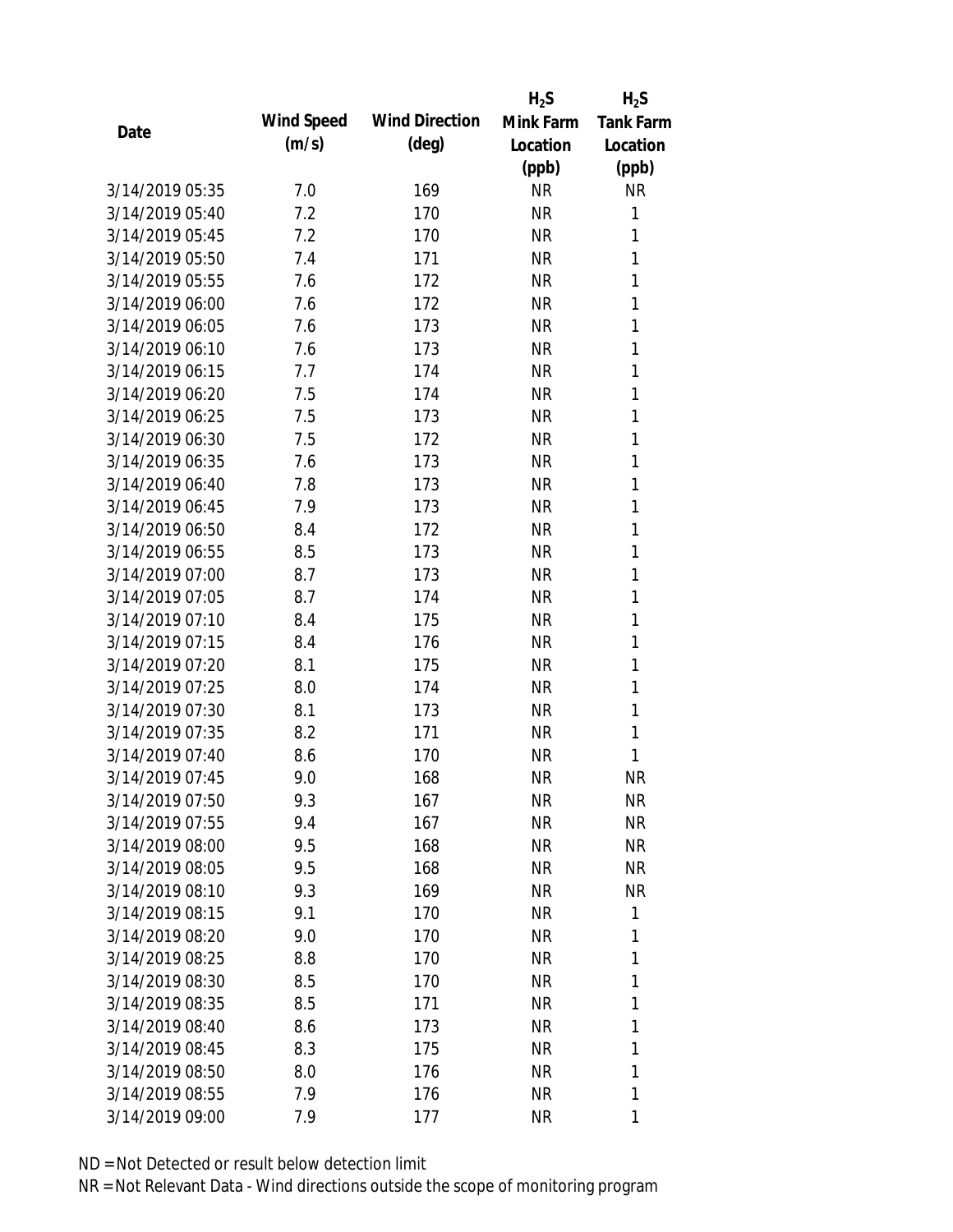|                 |            |                       | $H_2S$    | $H_2S$           |
|-----------------|------------|-----------------------|-----------|------------------|
| Date            | Wind Speed | <b>Wind Direction</b> | Mink Farm | <b>Tank Farm</b> |
|                 | (m/s)      | $(\text{deg})$        | Location  | Location         |
|                 |            |                       | (ppb)     | (ppb)            |
| 3/14/2019 09:05 | 7.7        | 175                   | <b>NR</b> | 1                |
| 3/14/2019 09:10 | 7.5        | 172                   | <b>NR</b> | 1                |
| 3/14/2019 09:15 | 7.6        | 171                   | <b>NR</b> | 1                |
| 3/14/2019 09:20 | 7.6        | 170                   | <b>NR</b> | 1                |
| 3/14/2019 09:25 | 7.3        | 171                   | <b>NR</b> | 1                |
| 3/14/2019 09:30 | 7.0        | 172                   | <b>NR</b> | 1                |
| 3/14/2019 09:35 | 6.6        | 171                   | <b>NR</b> | 1                |
| 3/14/2019 09:40 | 6.2        | 171                   | <b>NR</b> | $\mathbf{1}$     |
| 3/14/2019 09:45 | 5.8        | 168                   | <b>NR</b> | <b>NR</b>        |
| 3/14/2019 09:50 | 5.4        | 166                   | <b>NR</b> | <b>NR</b>        |
| 3/14/2019 09:55 | 5.0        | 167                   | <b>NR</b> | <b>NR</b>        |
| 3/14/2019 10:00 | 4.9        | 165                   | <b>NR</b> | <b>NR</b>        |
| 3/14/2019 10:05 | 4.7        | 169                   | <b>NR</b> | <b>NR</b>        |
| 3/14/2019 10:10 | 4.5        | 174                   | <b>NR</b> | 1                |
| 3/14/2019 10:15 | 4.3        | 177                   | <b>NR</b> | 1                |
| 3/14/2019 10:20 | 4.2        | 179                   | <b>NR</b> | 1                |
| 3/14/2019 10:25 | 4.4        | 177                   | <b>NR</b> | $\mathbf{1}$     |
| 3/14/2019 10:30 | 4.4        | 176                   | <b>NR</b> | 1                |
| 3/14/2019 10:35 | 4.4        | 172                   | <b>NR</b> | 1                |
| 3/14/2019 10:40 | 4.5        | 169                   | <b>NR</b> | <b>NR</b>        |
| 3/14/2019 10:45 | 4.9        | 170                   | <b>NR</b> | 1                |
| 3/14/2019 10:50 | 4.9        | 169                   | <b>NR</b> | <b>NR</b>        |
| 3/14/2019 10:55 | 5.0        | 168                   | <b>NR</b> | <b>NR</b>        |
| 3/14/2019 11:00 | 5.3        | 167                   | <b>NR</b> | <b>NR</b>        |
| 3/14/2019 11:05 | 5.6        | 166                   | <b>NR</b> | <b>NR</b>        |
| 3/14/2019 11:10 | 6.2        | 165                   | <b>NR</b> | <b>NR</b>        |
| 3/14/2019 11:15 | 6.4        | 165                   | <b>NR</b> | <b>NR</b>        |
| 3/14/2019 11:20 | 7.0        | 166                   | <b>NR</b> | <b>NR</b>        |
| 3/14/2019 11:25 | 7.1        | 170                   | <b>NR</b> | $\overline{2}$   |
| 3/14/2019 11:30 | 6.9        | 175                   | <b>NR</b> | $\overline{2}$   |
| 3/14/2019 11:35 | 6.6        | 178                   | <b>NR</b> | 1                |
| 3/14/2019 11:40 | 6.0        | 179                   | <b>NR</b> | 1                |
| 3/14/2019 11:45 | 5.6        | 177                   | <b>NR</b> | 1                |
| 3/14/2019 11:50 | 4.8        | 177                   | <b>NR</b> | 1                |
| 3/14/2019 11:55 | 4.8        | 174                   | <b>NR</b> | 1                |
| 3/14/2019 12:00 | 4.9        | 169                   | <b>NR</b> | <b>NR</b>        |
| 3/14/2019 12:05 | 5.1        | 169                   | <b>NR</b> | <b>NR</b>        |
| 3/14/2019 12:10 | 5.5        | 168                   | <b>NR</b> | <b>NR</b>        |
| 3/14/2019 12:15 | 6.0        | 169                   | <b>NR</b> | NR               |
| 3/14/2019 12:20 | 6.4        | 169                   | <b>NR</b> | NR               |
| 3/14/2019 12:25 | 6.3        | 168                   | <b>NR</b> | <b>NR</b>        |
| 3/14/2019 12:30 | 7.3        | 166                   | <b>NR</b> | <b>NR</b>        |
|                 |            |                       |           |                  |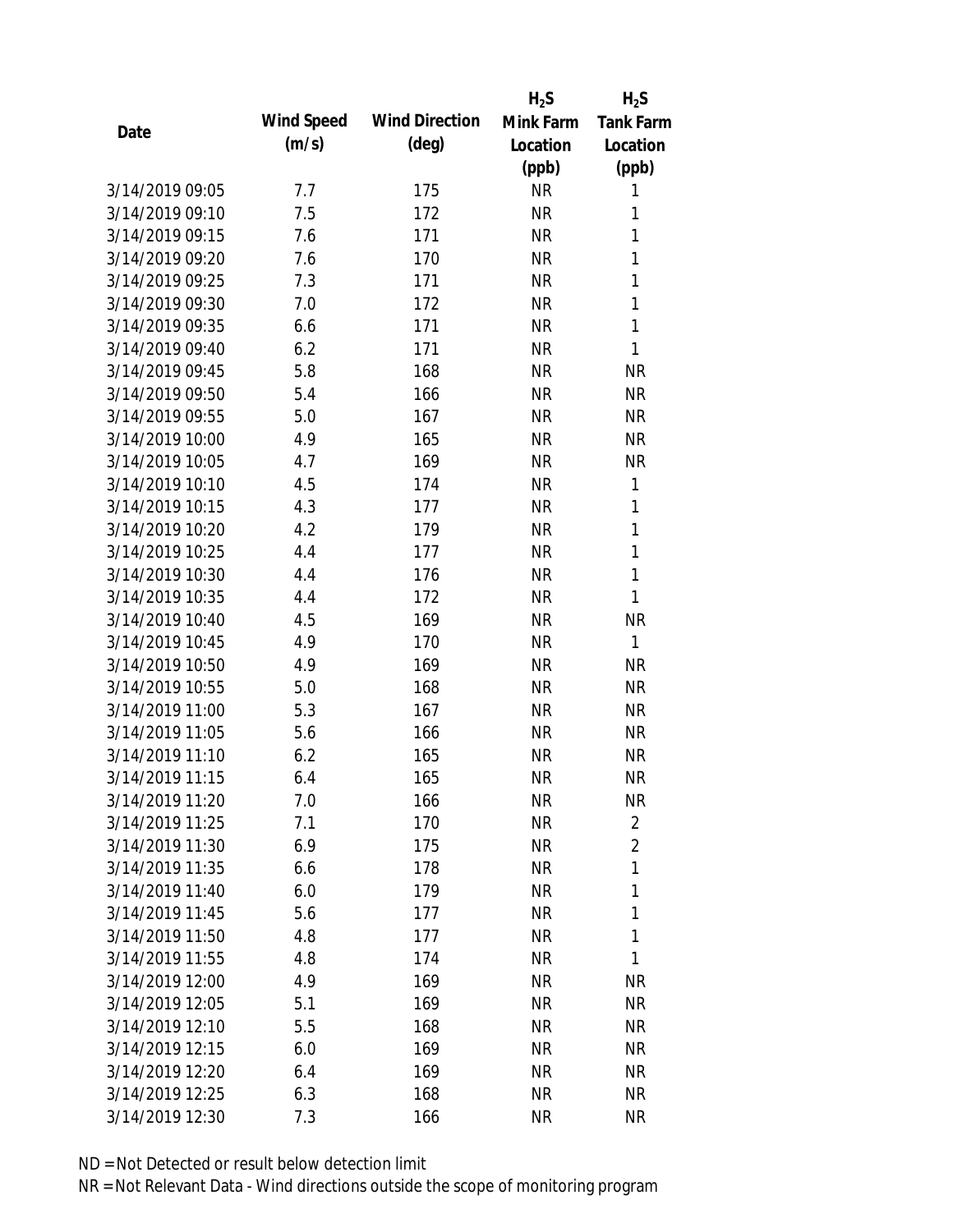|                 |            |                       | $H_2S$    | $H_2S$           |
|-----------------|------------|-----------------------|-----------|------------------|
| Date            | Wind Speed | <b>Wind Direction</b> | Mink Farm | <b>Tank Farm</b> |
|                 | (m/s)      | $(\text{deg})$        | Location  | Location         |
|                 |            |                       | (ppb)     | (ppb)            |
| 3/14/2019 12:35 | 8.0        | 165                   | <b>NR</b> | <b>NR</b>        |
| 3/14/2019 12:40 | 8.7        | 165                   | <b>NR</b> | <b>NR</b>        |
| 3/14/2019 12:45 | 8.9        | 167                   | <b>NR</b> | <b>NR</b>        |
| 3/14/2019 12:50 | 9.1        | 171                   | <b>NR</b> | 1                |
| 3/14/2019 12:55 | 9.3        | 175                   | <b>NR</b> | 1                |
| 3/14/2019 13:00 | 8.6        | 180                   | <b>NR</b> | 1                |
| 3/14/2019 13:05 | 8.1        | 181                   | <b>NR</b> | 1                |
| 3/14/2019 13:10 | 7.5        | 182                   | <b>NR</b> | 1                |
| 3/14/2019 13:15 | 7.4        | 184                   | <b>NR</b> | 1                |
| 3/14/2019 13:20 | 7.1        | 182                   | <b>NR</b> | 1                |
| 3/14/2019 13:25 | 7.6        | 182                   | <b>NR</b> | 1                |
| 3/14/2019 13:30 | 7.8        | 185                   | <b>NR</b> | 1                |
| 3/14/2019 13:35 | 8.1        | 188                   | <b>NR</b> | 1                |
| 3/14/2019 13:40 | 8.0        | 193                   | <b>NR</b> | 1                |
| 3/14/2019 13:45 | 8.2        | 197                   | <b>NR</b> | 1                |
| 3/14/2019 13:50 | 8.9        | 203                   | <b>NR</b> | 1                |
| 3/14/2019 13:55 | 8.6        | 210                   | <b>NR</b> | 1                |
| 3/14/2019 14:00 | 8.7        | 215                   | <b>NR</b> | 1                |
| 3/14/2019 14:05 | 8.6        | 218                   | <b>NR</b> | 1                |
| 3/14/2019 14:10 | 9.0        | 221                   | <b>NR</b> | 1                |
| 3/14/2019 14:15 | 8.8        | 224                   | <b>NR</b> | 1                |
| 3/14/2019 14:20 | 8.6        | 224                   | <b>NR</b> | 1                |
| 3/14/2019 14:25 | 8.9        | 225                   | <b>NR</b> | 1                |
| 3/14/2019 14:30 | 9.0        | 226                   | <b>NR</b> | 1                |
| 3/14/2019 14:35 | 9.6        | 227                   | <b>NR</b> | 1                |
| 3/14/2019 14:40 | 10.2       | 229                   | <b>NR</b> | 1                |
| 3/14/2019 14:45 | 11.0       | 230                   | 1         | 1                |
| 3/14/2019 14:50 | 11.6       | 233                   | 1         | 1                |
| 3/14/2019 14:55 | 11.9       | 234                   | 1         | 1                |
| 3/14/2019 15:00 | 12.2       | 234                   | 1         | 1                |
| 3/14/2019 15:05 | 12.4       | 233                   | 1         | 1                |
| 3/14/2019 15:10 | 12.0       | 232                   | 1         | 1                |
| 3/14/2019 15:15 | 11.7       | 231                   | 1         | 1                |
| 3/14/2019 15:20 | 11.3       | 232                   | 1         | 1                |
| 3/14/2019 15:25 | 10.7       | 236                   | 1         | 1                |
| 3/14/2019 15:30 | 10.5       | 240                   | 1         | 1                |
| 3/14/2019 15:35 | 9.8        | 243                   | 1         | 1                |
| 3/14/2019 15:40 | 9.7        | 246                   | 1         | 1                |
| 3/14/2019 15:45 | 9.4        | 248                   | 1         | 2                |
| 3/14/2019 15:50 | 9.5        | 248                   | 1         | 2                |
| 3/14/2019 15:55 | 9.9        | 250                   | 1         | $\overline{2}$   |
| 3/14/2019 16:00 | 9.9        | 250                   | 1         | 1                |
|                 |            |                       |           |                  |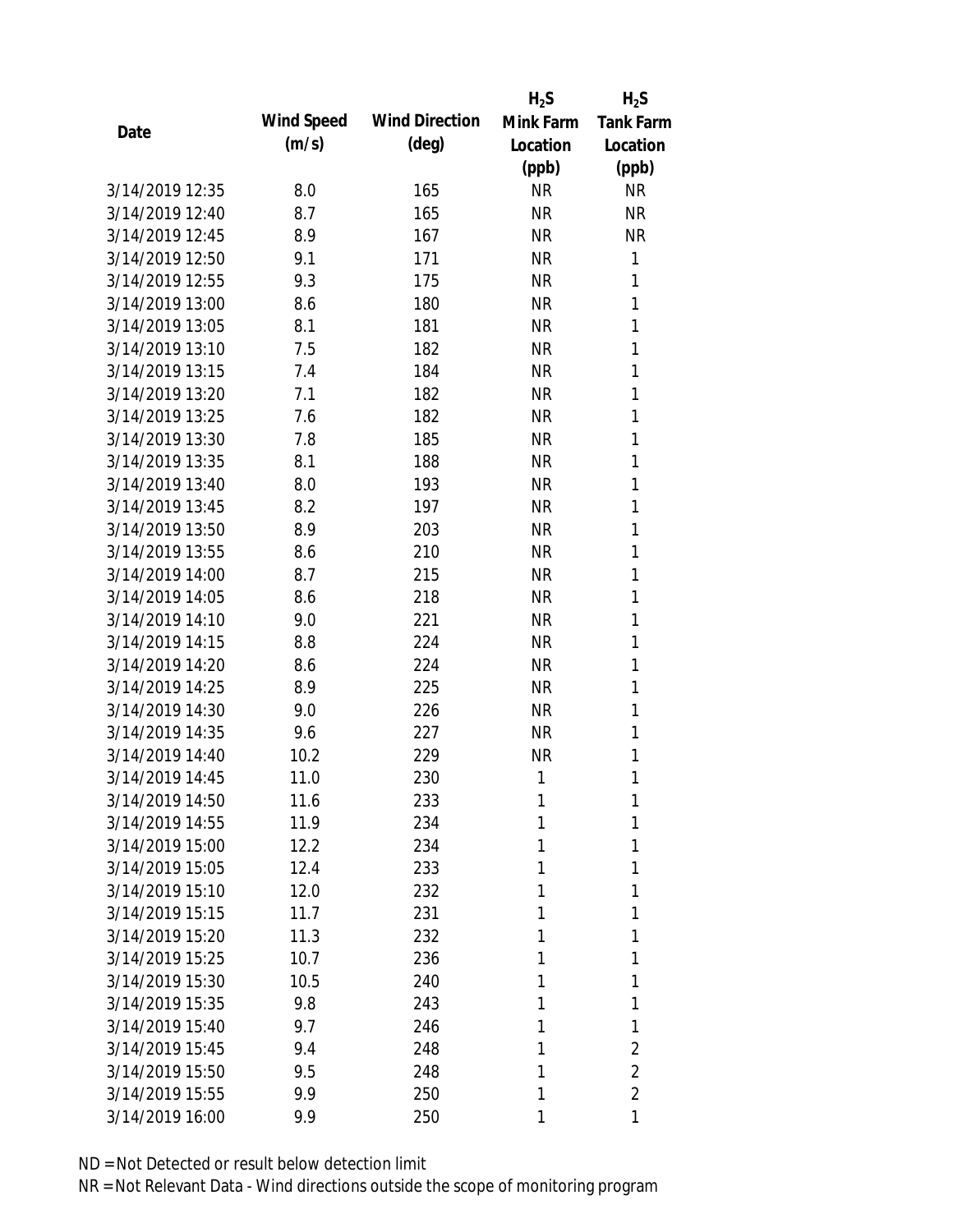|                 |            |                       | $H_2S$    | $H_2S$           |
|-----------------|------------|-----------------------|-----------|------------------|
|                 | Wind Speed | <b>Wind Direction</b> | Mink Farm | <b>Tank Farm</b> |
| Date            | (m/s)      | $(\text{deg})$        | Location  | Location         |
|                 |            |                       | (ppb)     | (ppb)            |
| 3/14/2019 16:05 | 9.9        | 252                   | 1         | 1                |
| 3/14/2019 16:10 | 9.9        | 253                   | 1         | 1                |
| 3/14/2019 16:15 | 9.8        | 253                   | 1         | 1                |
| 3/14/2019 16:20 | 10.0       | 252                   | 1         | 1                |
| 3/14/2019 16:25 | 9.8        | 250                   | 1         | 1                |
| 3/14/2019 16:30 | 9.5        | 247                   | 1         | 1                |
| 3/14/2019 16:35 | 9.4        | 245                   | 1         | 1                |
| 3/14/2019 16:40 | 9.4        | 244                   | <b>ND</b> | 1                |
| 3/14/2019 16:45 | 9.4        | 245                   | <b>ND</b> | 1                |
| 3/14/2019 16:50 | 9.4        | 246                   | <b>ND</b> | 1                |
| 3/14/2019 16:55 | 9.5        | 246                   | <b>ND</b> | 1                |
| 3/14/2019 17:00 | 9.4        | 246                   | <b>ND</b> | 1                |
| 3/14/2019 17:05 | 9.4        | 246                   | <b>ND</b> | 1                |
| 3/14/2019 17:10 | 9.1        | 245                   | 1         | 1                |
| 3/14/2019 17:15 | 9.0        | 246                   | 1         | 1                |
| 3/14/2019 17:20 | 8.6        | 247                   | 1         | 1                |
| 3/14/2019 17:25 | 8.3        | 248                   | 1         | 1                |
| 3/14/2019 17:30 | 8.4        | 250                   | 1         | 1                |
| 3/14/2019 17:35 | 8.4        | 249                   | 1         | 1                |
| 3/14/2019 17:40 | 8.9        | 247                   | 1         | 1                |
| 3/14/2019 17:45 | 9.1        | 246                   | 1         | 1                |
| 3/14/2019 17:50 | 9.5        | 244                   | <b>ND</b> | 1                |
| 3/14/2019 17:55 | 9.7        | 242                   | <b>ND</b> | 1                |
| 3/14/2019 18:00 | 10.1       | 240                   | <b>ND</b> | 1                |
| 3/14/2019 18:05 | 10.4       | 240                   | <b>ND</b> | 1                |
| 3/14/2019 18:10 | 10.5       | 240                   | <b>ND</b> | 1                |
| 3/14/2019 18:15 | 10.8       | 238                   | 1         | 1                |
| 3/14/2019 18:20 | 10.7       | 235                   | 1         | 2                |
| 3/14/2019 18:25 | 10.4       | 234                   | 1         | $\overline{2}$   |
| 3/14/2019 18:30 | 10.2       | 234                   | 1         | $\overline{2}$   |
| 3/14/2019 18:35 | 10.0       | 233                   | 1         | 1                |
| 3/14/2019 18:40 | 9.5        | 233                   | 1         | 1                |
| 3/14/2019 18:45 | 9.1        | 235                   | 1         | 1                |
| 3/14/2019 18:50 | 9.2        | 237                   | 1         | 1                |
| 3/14/2019 18:55 | 9.5        | 237                   | 1         | 1                |
| 3/14/2019 19:00 | 9.4        | 238                   | 1         | 1                |
| 3/14/2019 19:05 | 9.4        | 240                   | 1         | 1                |
| 3/14/2019 19:10 | 9.5        | 243                   | 1         | 1                |
| 3/14/2019 19:15 | 9.3        | 245                   | 1         | 1                |
| 3/14/2019 19:20 | 8.7        | 245                   | 1         | 1                |
| 3/14/2019 19:25 | 8.3        |                       | 1         | 1                |
|                 |            | 249                   |           |                  |
| 3/14/2019 19:30 | 8.1        | 249                   | 1         | 1                |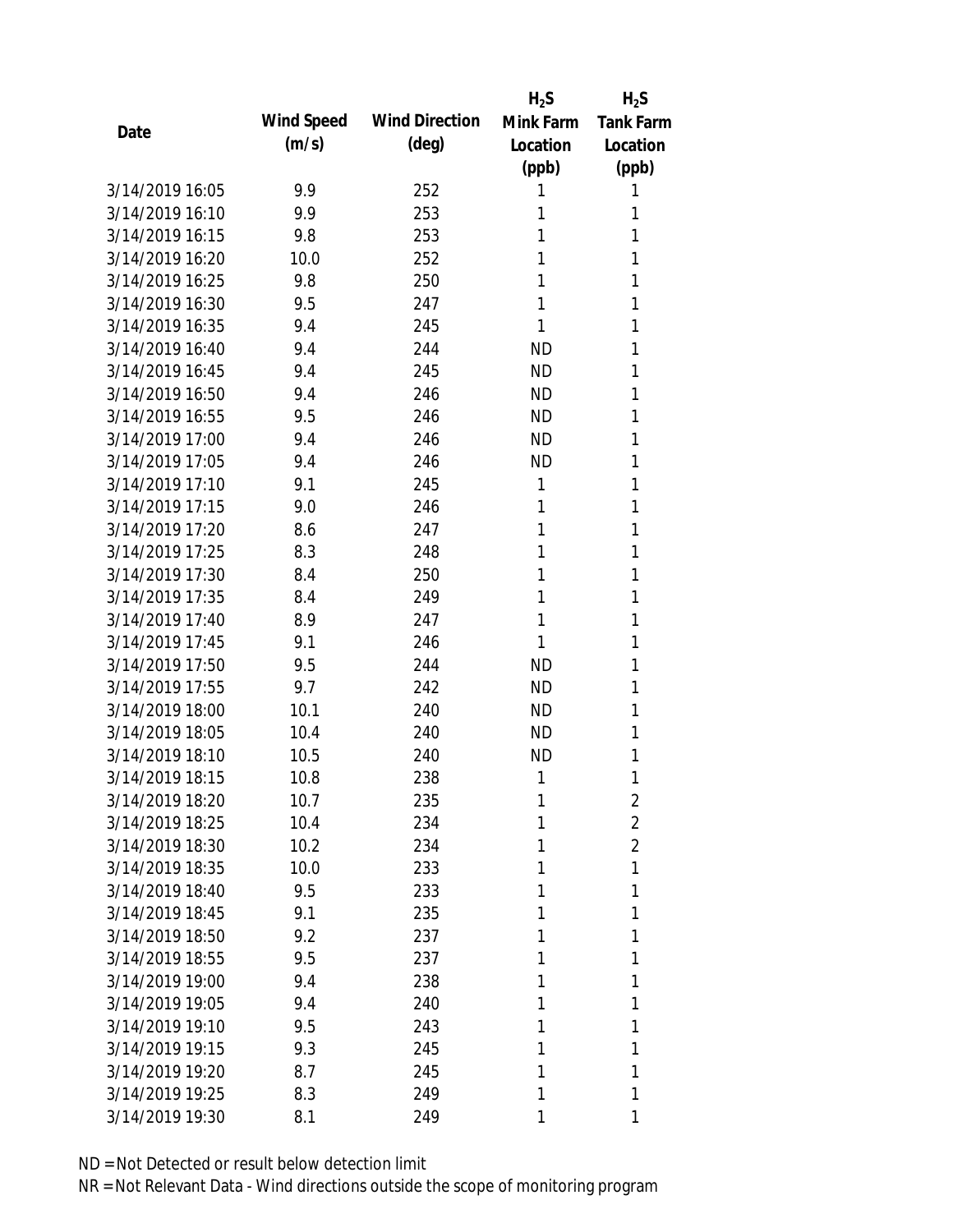|                 |            |                       | $H_2S$    | $H_2S$           |
|-----------------|------------|-----------------------|-----------|------------------|
|                 | Wind Speed | <b>Wind Direction</b> | Mink Farm | <b>Tank Farm</b> |
| Date            | (m/s)      | $(\text{deg})$        | Location  | Location         |
|                 |            |                       | (ppb)     | (ppb)            |
| 3/14/2019 19:35 | 7.9        | 250                   | 1         | 1                |
| 3/14/2019 19:40 | 7.8        | 250                   | 1         | 2                |
| 3/14/2019 19:45 | 7.9        | 249                   | 1         | $\overline{2}$   |
| 3/14/2019 19:50 | 8.1        | 250                   | 1         | 1                |
| 3/14/2019 19:55 | 8.3        | 249                   | 1         | 1                |
| 3/14/2019 20:00 | 8.8        | 249                   | 1         | 1                |
| 3/14/2019 20:05 | 9.1        | 249                   | 1         | 1                |
| 3/14/2019 20:10 | 9.3        | 248                   | 1         | 1                |
| 3/14/2019 20:15 | 9.5        | 247                   | 1         | 1                |
| 3/14/2019 20:20 | 9.4        | 247                   | 1         | $\overline{2}$   |
| 3/14/2019 20:25 | 9.4        | 247                   | 1         | 1                |
| 3/14/2019 20:30 | 9.1        | 246                   | 1         | 1                |
| 3/14/2019 20:35 | 9.1        | 244                   | 1         | 1                |
| 3/14/2019 20:40 | 9.0        | 243                   | 1         | 1                |
| 3/14/2019 20:45 | 8.9        | 240                   | 1         | 1                |
| 3/14/2019 20:50 | 8.7        | 239                   | 1         | 1                |
| 3/14/2019 20:55 | 8.6        | 235                   | 1         | 1                |
| 3/14/2019 21:00 | 8.7        | 232                   | 1         | 1                |
| 3/14/2019 21:05 | 8.9        | 230                   | 1         | 1                |
| 3/14/2019 21:10 | 9.0        | 230                   | 1         | 1                |
| 3/14/2019 21:15 | 8.9        | 229                   | <b>NR</b> | 1                |
| 3/14/2019 21:20 | 9.2        | 228                   | <b>NR</b> | 1                |
| 3/14/2019 21:25 | 9.5        | 227                   | <b>NR</b> | 1                |
| 3/14/2019 21:30 | 9.4        | 227                   | <b>NR</b> | $\overline{2}$   |
| 3/14/2019 21:35 | 9.4        | 227                   | <b>NR</b> | $\overline{2}$   |
| 3/14/2019 21:40 | 9.4        | 227                   | <b>NR</b> | $\overline{2}$   |
| 3/14/2019 21:45 | 9.6        | 226                   | <b>NR</b> | $\overline{2}$   |
| 3/14/2019 21:50 | 9.9        | 227                   | NR        | 1                |
| 3/14/2019 21:55 | 9.8        | 227                   | <b>NR</b> | 1                |
| 3/14/2019 22:00 | 9.8        | 226                   | <b>NR</b> | 1                |
| 3/14/2019 22:05 | 9.7        | 226                   | <b>NR</b> | 1                |
| 3/14/2019 22:10 | 9.6        | 225                   | <b>NR</b> | $\overline{2}$   |
| 3/14/2019 22:15 | 9.3        | 226                   | <b>NR</b> | $\overline{2}$   |
| 3/14/2019 22:20 | 8.9        | 226                   | <b>NR</b> | $\overline{2}$   |
| 3/14/2019 22:25 | 8.5        | 227                   | <b>NR</b> | $\overline{2}$   |
| 3/14/2019 22:30 | 8.4        | 229                   | <b>NR</b> | $\overline{2}$   |
| 3/14/2019 22:35 | 8.1        | 230                   | 1         | $\overline{2}$   |
| 3/14/2019 22:40 | 8.2        | 233                   | 1         | $\overline{2}$   |
| 3/14/2019 22:45 | 8.3        | 235                   | 1         | $\overline{2}$   |
| 3/14/2019 22:50 | 8.3        | 236                   | 1         | $\overline{2}$   |
| 3/14/2019 22:55 | 8.5        | 238                   | 1         | $\overline{2}$   |
| 3/14/2019 23:00 | 8.6        | 238                   | 1         | 1                |
|                 |            |                       |           |                  |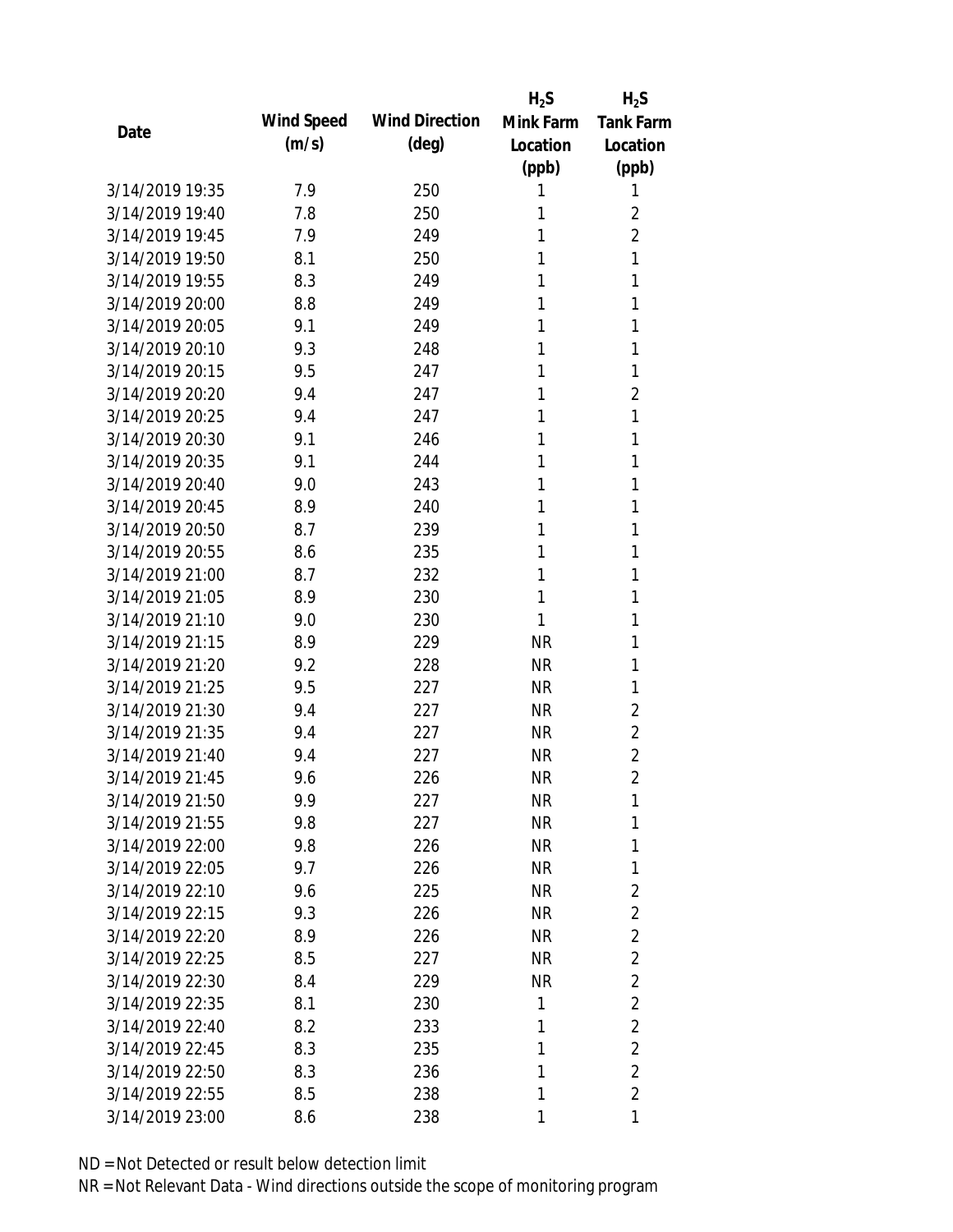|                 |            |                       | $H_2S$    | $H_2S$           |
|-----------------|------------|-----------------------|-----------|------------------|
| Date            | Wind Speed | <b>Wind Direction</b> | Mink Farm | <b>Tank Farm</b> |
|                 | (m/s)      | $(\text{deg})$        | Location  | Location         |
|                 |            |                       | (ppb)     | (ppb)            |
| 3/14/2019 23:05 | 8.9        | 239                   | 1         | 1                |
| 3/14/2019 23:10 | 8.7        | 239                   | 1         | 1                |
| 3/14/2019 23:15 | 8.4        | 238                   | 1         | 1                |
| 3/14/2019 23:20 | 8.3        | 239                   | 1         | 1                |
| 3/14/2019 23:25 | 8.2        | 238                   | 1         | 1                |
| 3/14/2019 23:30 | 7.9        | 238                   | 1         | 1                |
| 3/14/2019 23:35 | 7.6        | 239                   | 1         | 1                |
| 3/14/2019 23:40 | 7.5        | 240                   | 1         | 1                |
| 3/14/2019 23:45 | 7.8        | 239                   | 1         | 1                |
| 3/14/2019 23:50 | 7.8        | 239                   | 1         | $\overline{2}$   |
| 3/14/2019 23:55 | 7.8        | 241                   | 1         | $\overline{2}$   |
| 3/14/2019 24:00 | 7.6        | 241                   | 1         | $\overline{2}$   |
| 3/15/2019 00:05 | 7.4        | 240                   | 1         | $\overline{2}$   |
| 3/15/2019 00:10 | 7.3        | 241                   | 1         | $\overline{2}$   |
| 3/15/2019 00:15 | 7.0        | 243                   | 1         | 1                |
| 3/15/2019 00:20 | 7.1        | 244                   | 1         | 1                |
| 3/15/2019 00:25 | 7.2        | 243                   | 1         | 1                |
| 3/15/2019 00:30 | 7.7        | 244                   | 1         | 1                |
| 3/15/2019 00:35 | 8.1        | 245                   | 1         | <b>ND</b>        |
| 3/15/2019 00:40 | 8.5        | 246                   | 1         | 1                |
| 3/15/2019 00:45 | 8.8        | 247                   | 1         | 1                |
| 3/15/2019 00:50 | 9.0        | 246                   | 1         | 1                |
| 3/15/2019 00:55 | 8.9        | 247                   | 1         | 1                |
| 3/15/2019 01:00 | 8.7        | 246                   | 1         | 1                |
| 3/15/2019 01:05 | 8.6        | 246                   | 1         | 1                |
| 3/15/2019 01:10 | 8.7        | 245                   | 1         | 1                |
| 3/15/2019 01:15 | 8.7        | 247                   | 1         | 1                |
| 3/15/2019 01:20 | 8.4        | 247                   | 1         | 1                |
| 3/15/2019 01:25 | 8.6        | 248                   | 1         | 1                |
| 3/15/2019 01:30 | 8.7        | 249                   | 1         | 1                |
| 3/15/2019 01:35 | 8.4        | 250                   | 1         | 1                |
| 3/15/2019 01:40 | 8.3        | 251                   | 1         | 1                |
| 3/15/2019 01:45 | 8.2        | 249                   | 1         | 1                |
| 3/15/2019 01:50 | 8.3        | 250                   | 1         | 1                |
| 3/15/2019 01:55 | 8.2        | 249                   | 1         | 1                |
| 3/15/2019 02:00 | 8.0        | 248                   | 1         | 1                |
| 3/15/2019 02:05 | 8.2        | 249                   | 1         | 1                |
| 3/15/2019 02:10 | 8.0        | 248                   | 1         | 1                |
| 3/15/2019 02:15 | 8.0        | 249                   | 1         | 1                |
| 3/15/2019 02:20 | 8.1        | 249                   | 1         | 1                |
| 3/15/2019 02:25 | 8.0        | 250                   | 1         | $\overline{2}$   |
| 3/15/2019 02:30 | 8.1        | 250                   | 1         | 2                |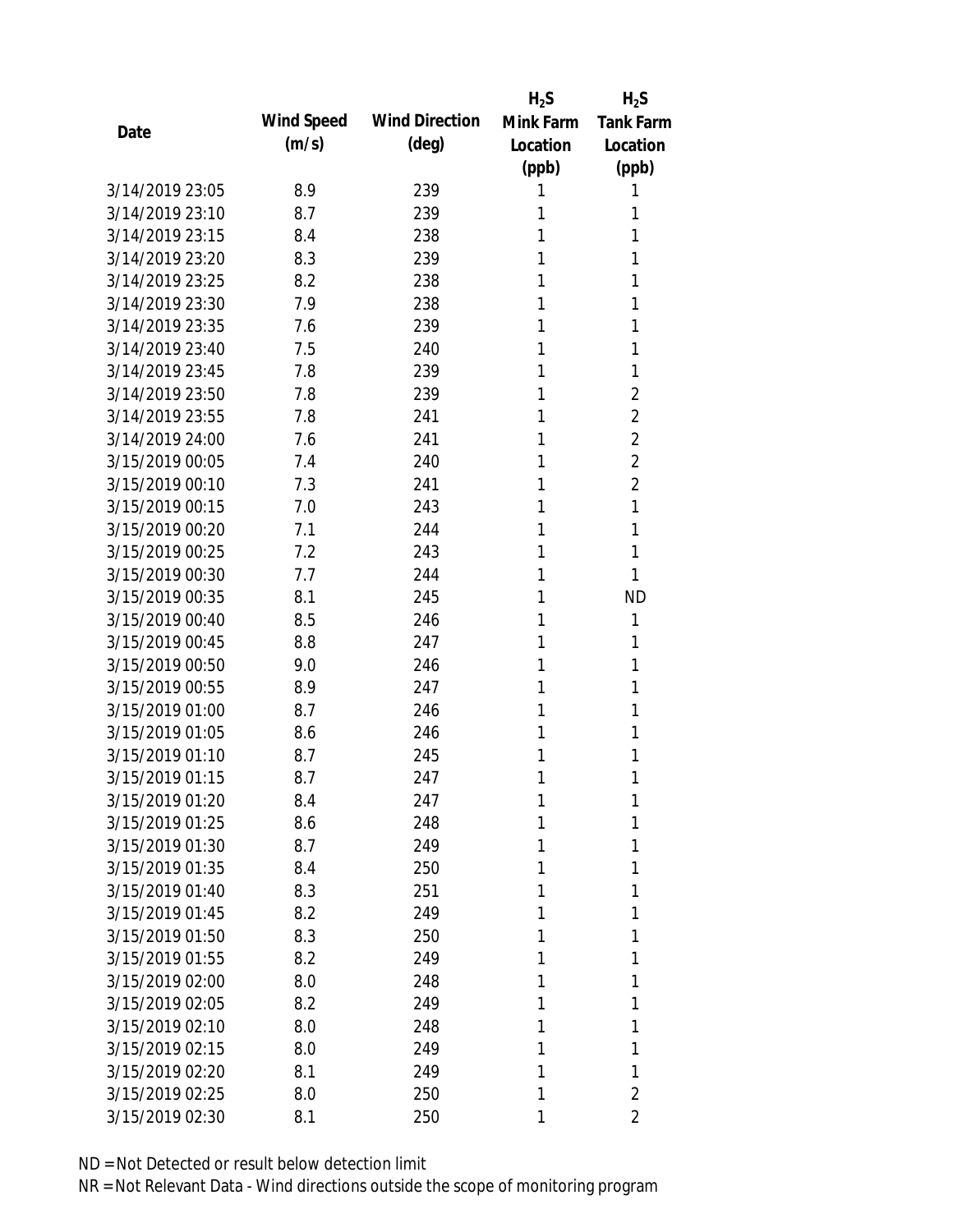|                 |            |                       | $H_2S$    | $H_2S$           |
|-----------------|------------|-----------------------|-----------|------------------|
| Date            | Wind Speed | <b>Wind Direction</b> | Mink Farm | <b>Tank Farm</b> |
|                 | (m/s)      | $(\text{deg})$        | Location  | Location         |
|                 |            |                       | (ppb)     | (ppb)            |
| 3/15/2019 02:35 | 8.3        | 250                   | 1         | 2                |
| 3/15/2019 02:40 | 8.4        | 250                   | 1         | 1                |
| 3/15/2019 02:45 | 8.2        | 251                   | 1         | 1                |
| 3/15/2019 02:50 | 8.1        | 250                   | 1         | 1                |
| 3/15/2019 02:55 | 8.2        | 250                   | 1         | 1                |
| 3/15/2019 03:00 | 8.1        | 252                   | 1         | 1                |
| 3/15/2019 03:05 | 8.0        | 251                   | 1         | 1                |
| 3/15/2019 03:10 | 8.2        | 251                   | 1         | 1                |
| 3/15/2019 03:15 | 8.4        | 251                   | 1         | 1                |
| 3/15/2019 03:20 | 8.5        | 250                   | 1         | 1                |
| 3/15/2019 03:25 | 8.5        | 250                   | 1         | 1                |
| 3/15/2019 03:30 | 8.7        | 248                   | 1         | 1                |
| 3/15/2019 03:35 | 8.4        | 247                   | 1         | 1                |
| 3/15/2019 03:40 | 8.3        | 247                   | 1         | 1                |
| 3/15/2019 03:45 | 8.1        | 247                   | 1         | 1                |
| 3/15/2019 03:50 | 8.1        | 247                   | 1         | 1                |
| 3/15/2019 03:55 | 7.9        | 248                   | 1         | 1                |
| 3/15/2019 04:00 | 7.8        | 249                   | 1         | 1                |
| 3/15/2019 04:05 | 7.7        | 250                   | 1         | 1                |
| 3/15/2019 04:10 | 7.5        | 250                   | 1         | 1                |
| 3/15/2019 04:15 | 7.3        | 251                   | 1         | $\overline{2}$   |
| 3/15/2019 04:20 | 7.2        | 251                   | 1         | 2                |
| 3/15/2019 04:25 | 7.0        | 250                   | 1         | $\overline{2}$   |
| 3/15/2019 04:30 | 6.9        | 249                   | 1         | 2                |
| 3/15/2019 04:35 | 6.9        | 249                   | 1         | 1                |
| 3/15/2019 04:40 | 7.0        | 249                   | 1         | 1                |
| 3/15/2019 04:45 | 6.9        | 249                   | 1         | 1                |
| 3/15/2019 04:50 | 6.7        | 249                   | 1         | 1                |
| 3/15/2019 04:55 | 6.8        | 250                   | 1         | 1                |
| 3/15/2019 05:00 | 6.6        | 251                   | 1         | 1                |
| 3/15/2019 05:05 | 6.5        | 253                   | 1         | 1                |
| 3/15/2019 05:10 | 6.4        | 253                   | 1         | 1                |
| 3/15/2019 05:15 | 6.4        | 254                   | 1         | 1                |
| 3/15/2019 05:20 | 6.5        | 254                   | 1         | 1                |
| 3/15/2019 05:25 | 6.5        | 254                   | 1         | 1                |
| 3/15/2019 05:30 | 6.8        | 253                   | 1         | 1                |
| 3/15/2019 05:35 | 6.7        | 253                   | 1         | 1                |
| 3/15/2019 05:40 | 6.8        | 253                   | 1         | 1                |
| 3/15/2019 05:45 | 6.9        | 253                   | 1         | 1                |
| 3/15/2019 05:50 | 6.8        | 253                   | 1         | 1                |
| 3/15/2019 05:55 | 6.8        | 254                   | 1         | 2                |
| 3/15/2019 06:00 | 6.8        | 255                   | 1         | 1                |
|                 |            |                       |           |                  |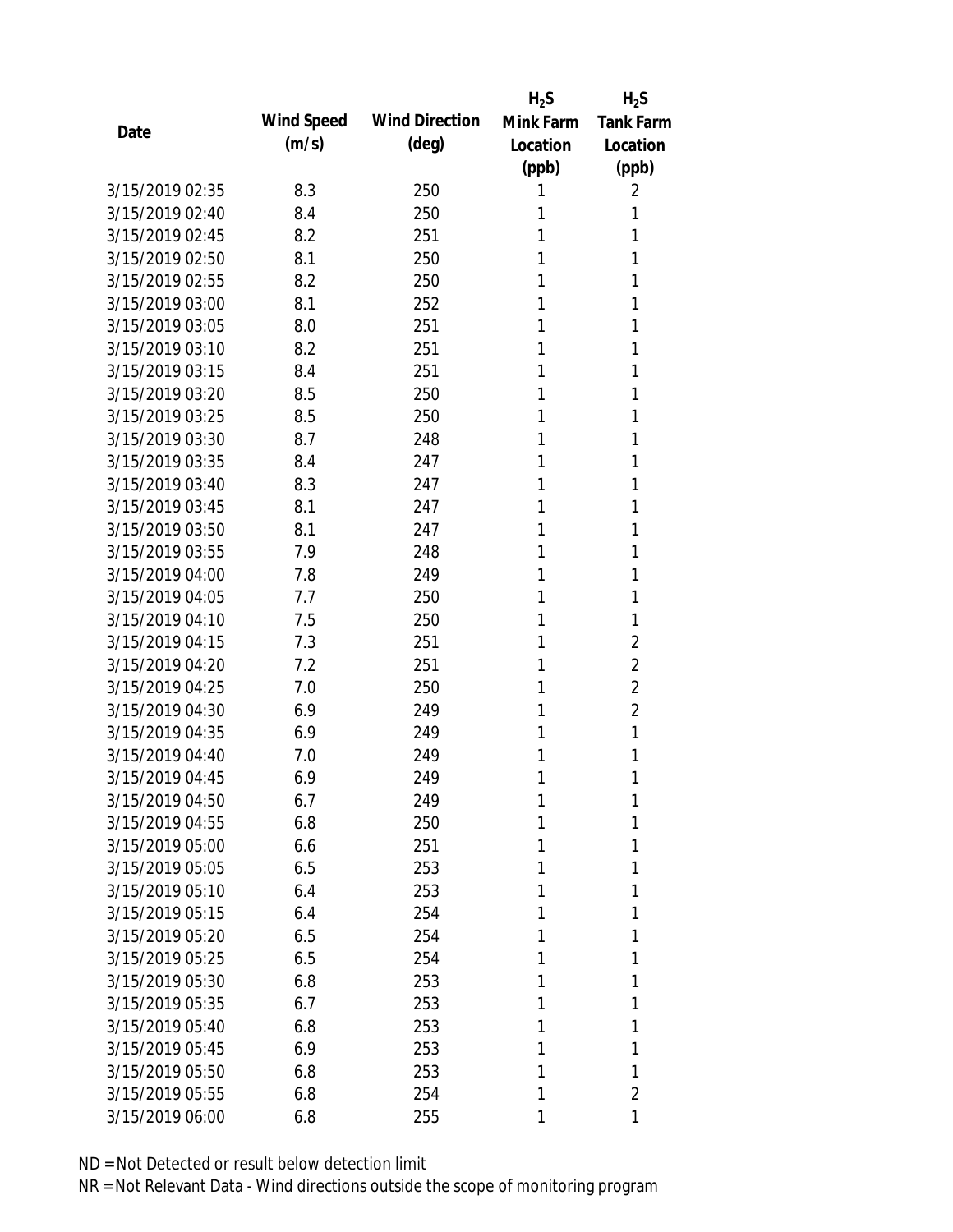|                 |            |                       | $H_2S$         | $H_2S$           |
|-----------------|------------|-----------------------|----------------|------------------|
| Date            | Wind Speed | <b>Wind Direction</b> | Mink Farm      | <b>Tank Farm</b> |
|                 | (m/s)      | $(\text{deg})$        | Location       | Location         |
|                 |            |                       | (ppb)          | (ppb)            |
| 3/15/2019 06:05 | 6.7        | 255                   | 1              | 2                |
| 3/15/2019 06:10 | 6.7        | 255                   | 1              | 1                |
| 3/15/2019 06:15 | 6.8        | 256                   | 1              | 1                |
| 3/15/2019 06:20 | 6.7        | 257                   | 1              | 1                |
| 3/15/2019 06:25 | 6.7        | 256                   | 1              | 1                |
| 3/15/2019 06:30 | 6.5        | 256                   | 1              | 1                |
| 3/15/2019 06:35 | 6.5        | 256                   | 2              | $\overline{2}$   |
| 3/15/2019 06:40 | 6.4        | 257                   | $\overline{2}$ | $\overline{2}$   |
| 3/15/2019 06:45 | 6.1        | 258                   | 1              | 1                |
| 3/15/2019 06:50 | 5.8        | 258                   | 1              | 1                |
| 3/15/2019 06:55 | 5.6        | 260                   | 1              | 1                |
| 3/15/2019 07:00 | 5.5        | 262                   | 1              | 1                |
| 3/15/2019 07:05 | 5.4        | 265                   | 1              | 1                |
| 3/15/2019 07:10 | 5.1        | 268                   | 1              | 1                |
| 3/15/2019 07:15 | 5.2        | 268                   | 1              | 1                |
| 3/15/2019 07:20 | 5.3        | 270                   | 1              | 1                |
| 3/15/2019 07:25 | 5.4        | 271                   | 1              | $\overline{2}$   |
| 3/15/2019 07:30 | 5.5        | 272                   | 1              | $\overline{2}$   |
| 3/15/2019 07:35 | 5.6        | 272                   | 1              | 1                |
| 3/15/2019 07:40 | 5.8        | 272                   | 1              | 1                |
| 3/15/2019 07:45 | 6.0        | 273                   | 1              | 1                |
| 3/15/2019 07:50 | 6.2        | 273                   | 1              | 1                |
| 3/15/2019 07:55 | 6.2        | 274                   | 1              | 1                |
| 3/15/2019 08:00 | 6.2        | 275                   | 1              | 1                |
| 3/15/2019 08:05 | 6.1        | 276                   | 1              | <b>NR</b>        |
| 3/15/2019 08:10 | 5.8        | 276                   | 1              | <b>NR</b>        |
| 3/15/2019 08:15 | 5.7        | 277                   | $\overline{2}$ | <b>NR</b>        |
| 3/15/2019 08:20 | 5.4        | 278                   | $\overline{2}$ | <b>NR</b>        |
| 3/15/2019 08:25 | 5.3        | 279                   | 3              | <b>NR</b>        |
| 3/15/2019 08:30 | 5.3        | 278                   | 3              | <b>NR</b>        |
| 3/15/2019 08:35 | 5.4        | 278                   | 3              | <b>NR</b>        |
| 3/15/2019 08:40 | 5.7        | 279                   | 3              | NR               |
| 3/15/2019 08:45 | 5.7        | 279                   | 3              | <b>NR</b>        |
| 3/15/2019 08:50 | 5.7        | 278                   | $\overline{2}$ | <b>NR</b>        |
| 3/15/2019 08:55 | 5.8        | 277                   | $\overline{2}$ | <b>NR</b>        |
| 3/15/2019 09:00 | 5.8        | 277                   | $\overline{2}$ | <b>NR</b>        |
| 3/15/2019 09:05 | 5.7        | 277                   | 1              | <b>NR</b>        |
| 3/15/2019 09:10 | 5.6        | 275                   | 1              | 1                |
| 3/15/2019 09:15 | 5.6        | 274                   | 1              | 1                |
| 3/15/2019 09:20 | 5.6        | 274                   | 1              | 1                |
| 3/15/2019 09:25 | 5.6        | 274                   | 1              | 1                |
| 3/15/2019 09:30 | 5.5        | 273                   | 1              | 1                |
|                 |            |                       |                |                  |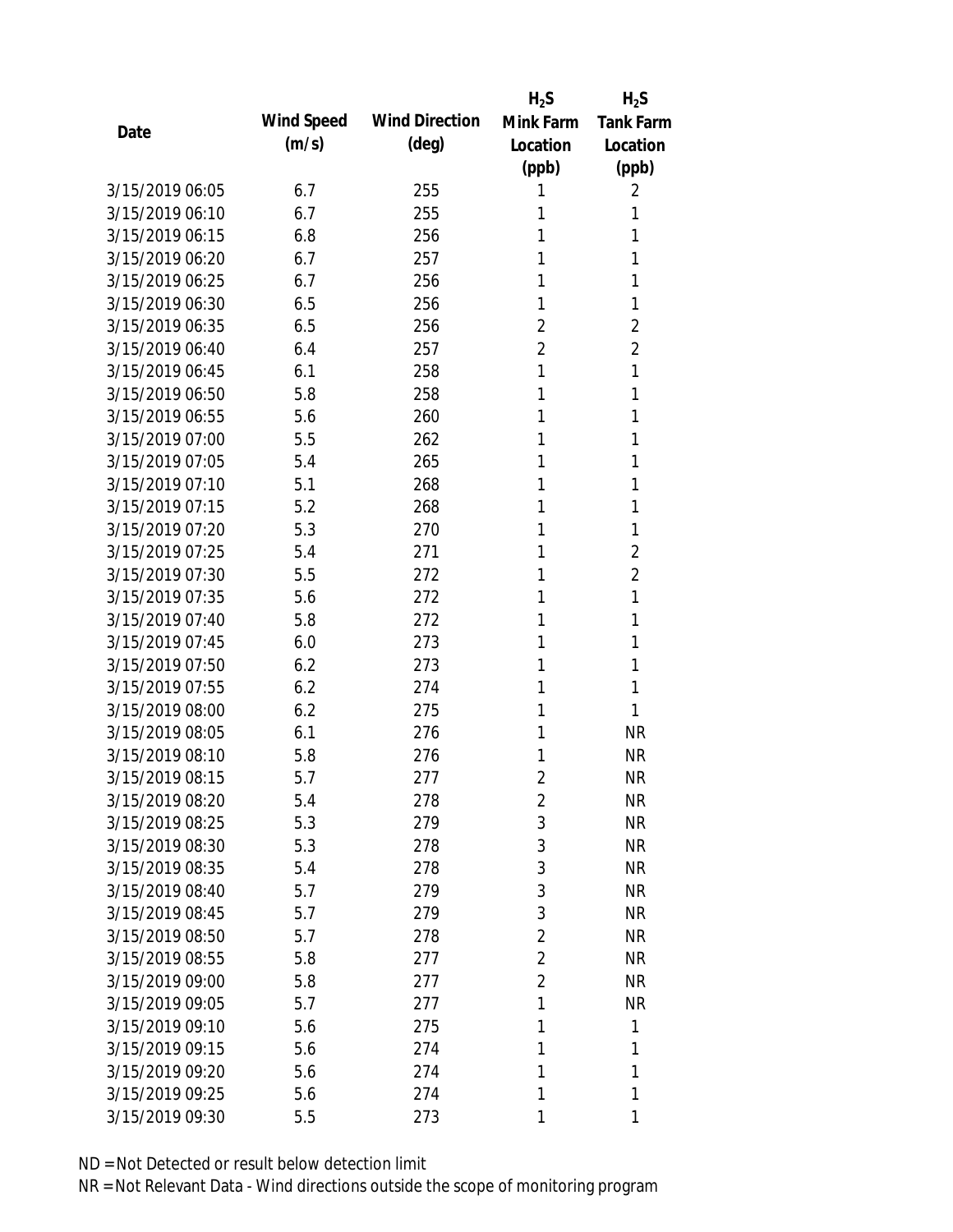|                 |            |                       | $H_2S$         | $H_2S$           |
|-----------------|------------|-----------------------|----------------|------------------|
| Date            | Wind Speed | <b>Wind Direction</b> | Mink Farm      | <b>Tank Farm</b> |
|                 | (m/s)      | $(\text{deg})$        | Location       | Location         |
|                 |            |                       | (ppb)          | (ppb)            |
| 3/15/2019 09:35 | 5.5        | 273                   | 1              | 1                |
| 3/15/2019 09:40 | 5.6        | 273                   | 1              | 1                |
| 3/15/2019 09:45 | 5.8        | 273                   | 1              | 1                |
| 3/15/2019 09:50 | 5.6        | 272                   | 1              | 1                |
| 3/15/2019 09:55 | 5.7        | 272                   | 1              | $\overline{2}$   |
| 3/15/2019 10:00 | 5.7        | 271                   | 1              | $\overline{2}$   |
| 3/15/2019 10:05 | 5.7        | 270                   | 1              | $\overline{2}$   |
| 3/15/2019 10:10 | 5.8        | 270                   | 1              | 1                |
| 3/15/2019 10:15 | 5.7        | 271                   | <b>ND</b>      | 1                |
| 3/15/2019 10:20 | 5.8        | 271                   | <b>ND</b>      | 1                |
| 3/15/2019 10:25 | 5.8        | 271                   | <b>ND</b>      | 1                |
| 3/15/2019 10:30 | 5.7        | 273                   | 1              | 1                |
| 3/15/2019 10:35 | 5.8        | 272                   | 1              | 1                |
| 3/15/2019 10:40 | 5.7        | 272                   | 1              | 1                |
| 3/15/2019 10:45 | 5.7        | 272                   | 1              | 1                |
| 3/15/2019 10:50 | 5.8        | 271                   | 1              | 1                |
| 3/15/2019 10:55 | 5.9        | 271                   | 1              | 1                |
| 3/15/2019 11:00 | 6.1        | 271                   | 1              | 1                |
| 3/15/2019 11:05 | 6.1        | 272                   | $\overline{2}$ | 1                |
| 3/15/2019 11:10 | 6.2        | 272                   | $\overline{2}$ | 1                |
| 3/15/2019 11:15 | 6.1        | 271                   | $\overline{2}$ | 1                |
| 3/15/2019 11:20 | 6.1        | 270                   | $\overline{2}$ | 1                |
| 3/15/2019 11:25 | 6.0        | 271                   | $\overline{2}$ | 1                |
| 3/15/2019 11:30 | 5.8        | 272                   | $\overline{2}$ | 1                |
| 3/15/2019 11:35 | 5.8        | 271                   | 1              | 1                |
| 3/15/2019 11:40 | 5.8        | 271                   | 1              | 1                |
| 3/15/2019 11:45 | 5.7        | 271                   | 1              | 1                |
| 3/15/2019 11:50 | 5.8        | 273                   | 1              | 1                |
| 3/15/2019 11:55 | 5.8        | 272                   | 1              | 1                |
| 3/15/2019 12:00 | 5.9        | 273                   | $\overline{2}$ | 1                |
| 3/15/2019 12:05 | 5.9        | 274                   | 3              | 1                |
| 3/15/2019 12:10 | 5.9        | 275                   | 3              | 1                |
| 3/15/2019 12:15 | 6.1        | 277                   | 3              | <b>NR</b>        |
| 3/15/2019 12:20 | 6.1        | 277                   | 3              | <b>NR</b>        |
| 3/15/2019 12:25 | 6.3        | 277                   | 3              | <b>NR</b>        |
| 3/15/2019 12:30 | 6.2        | 276                   | 3              | <b>NR</b>        |
| 3/15/2019 12:35 | 6.3        | 277                   | $\overline{2}$ | <b>NR</b>        |
| 3/15/2019 12:40 | 6.2        | 277                   | $\overline{2}$ | <b>NR</b>        |
| 3/15/2019 12:45 | 6.1        | 275                   | $\overline{2}$ | 1                |
| 3/15/2019 12:50 | 6.0        | 275                   | $\overline{2}$ | 1                |
| 3/15/2019 12:55 | 5.7        | 274                   | $\overline{2}$ | 1                |
|                 |            |                       |                |                  |
| 3/15/2019 13:00 | 5.8        | 274                   | $\overline{2}$ | 1                |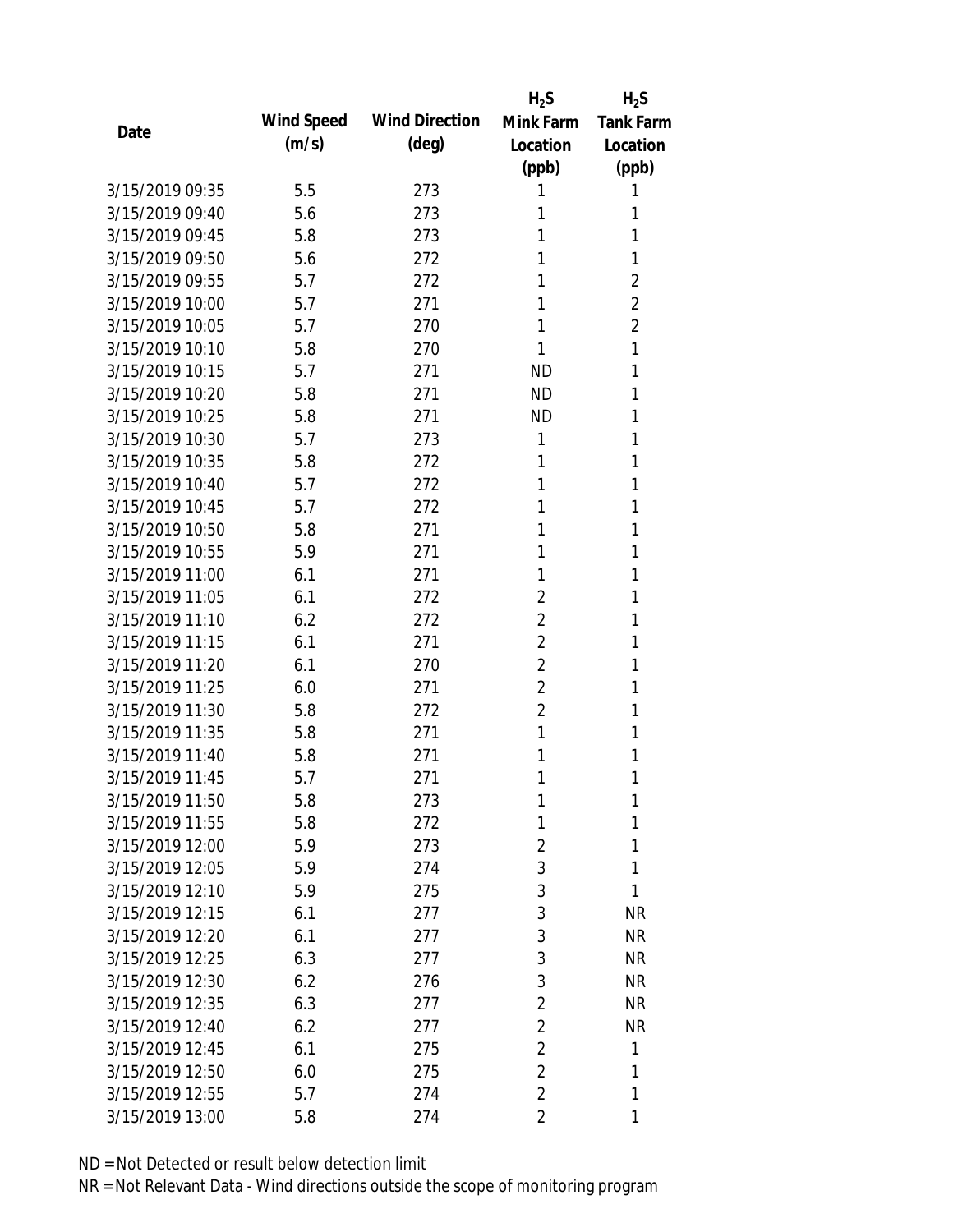|                 |            |                       | $H_2S$         | $H_2S$           |
|-----------------|------------|-----------------------|----------------|------------------|
| Date            | Wind Speed | <b>Wind Direction</b> | Mink Farm      | <b>Tank Farm</b> |
|                 | (m/s)      | $(\text{deg})$        | Location       | Location         |
|                 |            |                       | (ppb)          | (ppb)            |
| 3/15/2019 13:05 | 5.8        | 272                   | $\overline{2}$ | 1                |
| 3/15/2019 13:10 | 5.9        | 271                   | $\overline{2}$ | 1                |
| 3/15/2019 13:15 | 6.0        | 270                   | $\overline{2}$ | 1                |
| 3/15/2019 13:20 | 6.1        | 270                   | 1              | 1                |
| 3/15/2019 13:25 | 6.5        | 272                   | 1              | 1                |
| 3/15/2019 13:30 | 6.5        | 272                   | 1              | 1                |
| 3/15/2019 13:35 | 6.5        | 273                   | 1              | 1                |
| 3/15/2019 13:40 | 6.4        | 275                   | 1              | 1                |
| 3/15/2019 13:45 | 6.4        | 276                   | 1              | <b>NR</b>        |
| 3/15/2019 13:50 | 6.3        | 275                   | 1              | 1                |
| 3/15/2019 13:55 | 6.1        | 275                   | 1              | 1                |
| 3/15/2019 14:00 | 6.2        | 275                   | 1              | 1                |
| 3/15/2019 14:05 | 6.4        | 274                   | $\overline{2}$ | 2                |
| 3/15/2019 14:10 | 6.5        | 273                   | $\overline{2}$ | 1                |
| 3/15/2019 14:15 | 6.5        | 273                   | $\overline{2}$ | 1                |
| 3/15/2019 14:20 | 6.5        | 274                   | $\overline{2}$ | 1                |
| 3/15/2019 14:25 | 6.7        | 275                   | $\overline{2}$ | 1                |
| 3/15/2019 14:30 | 6.5        | 277                   | $\overline{2}$ | <b>NR</b>        |
| 3/15/2019 14:35 | 6.6        | 277                   | 1              | <b>NR</b>        |
| 3/15/2019 14:40 | 6.7        | 280                   | 1              | <b>NR</b>        |
| 3/15/2019 14:45 | 6.8        | 282                   | 1              | <b>NR</b>        |
| 3/15/2019 14:50 | 6.8        | 284                   | 1              | <b>NR</b>        |
| 3/15/2019 14:55 | 6.7        | 282                   | $\overline{2}$ | <b>NR</b>        |
| 3/15/2019 15:00 | 7.0        | 281                   | 2              | <b>NR</b>        |
| 3/15/2019 15:05 | 6.9        | 281                   | 2              | <b>NR</b>        |
| 3/15/2019 15:10 | 6.8        | 280                   | $\overline{2}$ | <b>NR</b>        |
| 3/15/2019 15:15 | 6.9        | 278                   | $\overline{2}$ | <b>NR</b>        |
| 3/15/2019 15:20 | 6.9        | 277                   | 1              | <b>NR</b>        |
| 3/15/2019 15:25 | 6.8        | 278                   | $\overline{2}$ | <b>NR</b>        |
| 3/15/2019 15:30 | 6.6        | 278                   | 1              | <b>NR</b>        |
| 3/15/2019 15:35 | 6.3        | 279                   | 1              | <b>NR</b>        |
| 3/15/2019 15:40 | 6.3        | 278                   | 1              | <b>NR</b>        |
| 3/15/2019 15:45 | 6.0        | 279                   | 1              | <b>NR</b>        |
| 3/15/2019 15:50 | 6.1        | 279                   | 1              | <b>NR</b>        |
| 3/15/2019 15:55 | 6.1        | 280                   | 1              | <b>NR</b>        |
| 3/15/2019 16:00 | 6.0        | 281                   | 1              | <b>NR</b>        |
| 3/15/2019 16:05 | 6.2        | 279                   | 1              | NR               |
| 3/15/2019 16:10 | 6.0        | 278                   | 1              | NR               |
| 3/15/2019 16:15 | 6.0        | 278                   | 1              | <b>NR</b>        |
| 3/15/2019 16:20 | 5.9        | 277                   | 1              | <b>NR</b>        |
| 3/15/2019 16:25 | 5.7        | 276                   | 1              | <b>NR</b>        |
| 3/15/2019 16:30 | 5.7        | 275                   | 1              | 1                |
|                 |            |                       |                |                  |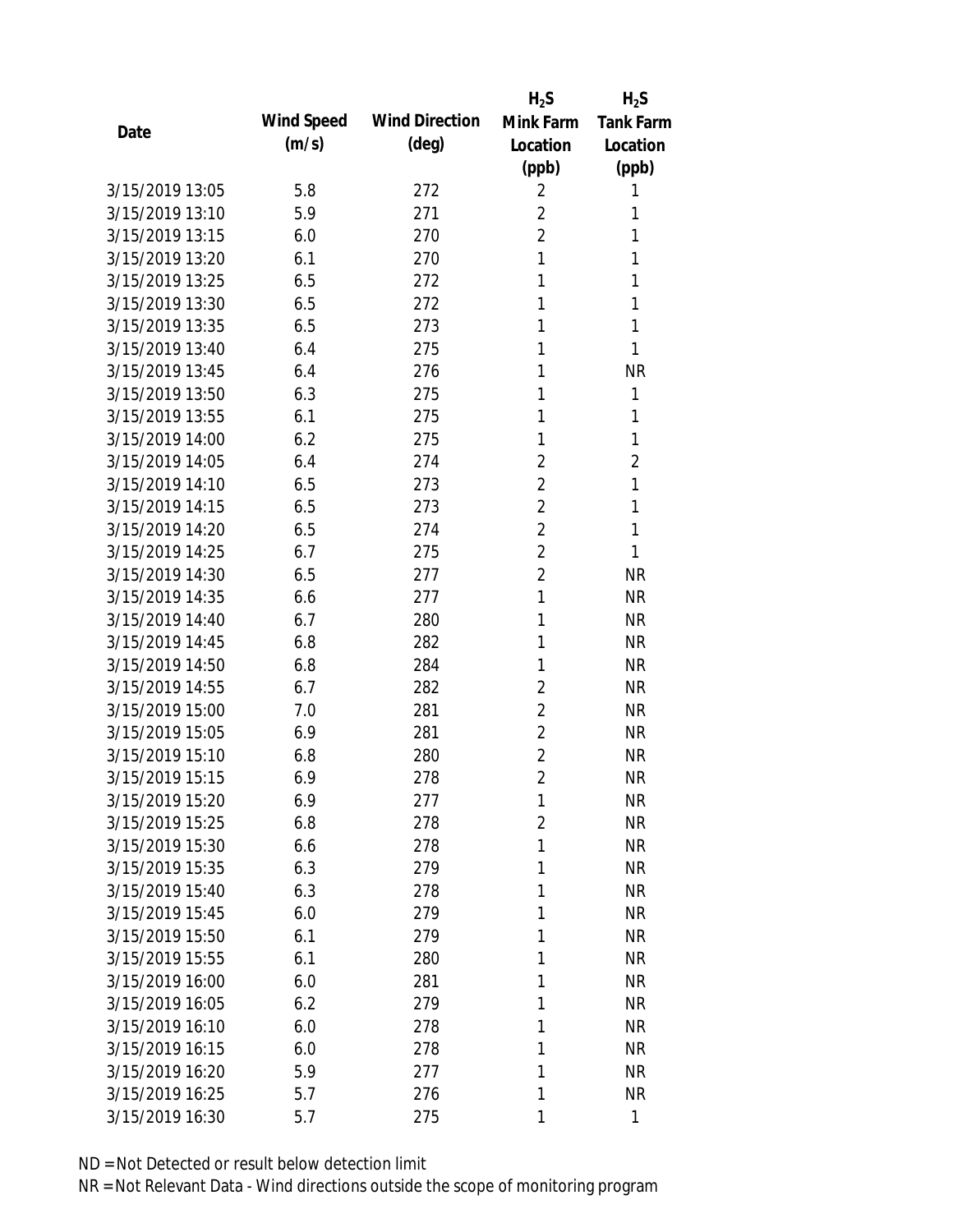|                 |            |                       | $H_2S$         | $H_2S$           |
|-----------------|------------|-----------------------|----------------|------------------|
| Date            | Wind Speed | <b>Wind Direction</b> | Mink Farm      | <b>Tank Farm</b> |
|                 | (m/s)      | $(\text{deg})$        | Location       | Location         |
|                 |            |                       | (ppb)          | (ppb)            |
| 3/15/2019 16:35 | 5.8        | 277                   | 1              | <b>NR</b>        |
| 3/15/2019 16:40 | 6.1        | 276                   | 1              | <b>NR</b>        |
| 3/15/2019 16:45 | 6.0        | 276                   | 1              | <b>NR</b>        |
| 3/15/2019 16:50 | 5.9        | 277                   | 1              | <b>NR</b>        |
| 3/15/2019 16:55 | 5.9        | 277                   | 1              | <b>NR</b>        |
| 3/15/2019 17:00 | 5.9        | 278                   | 1              | <b>NR</b>        |
| 3/15/2019 17:05 | 5.6        | 278                   | 1              | <b>NR</b>        |
| 3/15/2019 17:10 | 5.5        | 280                   | 1              | <b>NR</b>        |
| 3/15/2019 17:15 | 5.8        | 282                   | 1              | <b>NR</b>        |
| 3/15/2019 17:20 | 5.8        | 284                   | 1              | <b>NR</b>        |
| 3/15/2019 17:25 | 5.8        | 285                   | 1              | <b>NR</b>        |
| 3/15/2019 17:30 | 5.8        | 285                   | 1              | <b>NR</b>        |
| 3/15/2019 17:35 | 5.9        | 285                   | 1              | <b>NR</b>        |
| 3/15/2019 17:40 | 5.9        | 284                   | 1              | <b>NR</b>        |
| 3/15/2019 17:45 | 5.9        | 284                   | 1              | <b>NR</b>        |
| 3/15/2019 17:50 | 6.1        | 285                   | 1              | <b>NR</b>        |
| 3/15/2019 17:55 | 6.1        | 286                   | 1              | <b>NR</b>        |
| 3/15/2019 18:00 | 6.0        | 287                   | 1              | <b>NR</b>        |
| 3/15/2019 18:05 | 5.6        | 284                   | 1              | <b>NR</b>        |
| 3/15/2019 18:10 | 5.5        | 283                   | 1              | <b>NR</b>        |
| 3/15/2019 18:15 | 5.4        | 281                   | 1              | <b>NR</b>        |
| 3/15/2019 18:20 | 5.4        | 281                   | 1              | <b>NR</b>        |
| 3/15/2019 18:25 | 5.5        | 281                   | 1              | <b>NR</b>        |
| 3/15/2019 18:30 | 5.8        | 284                   | $\overline{2}$ | <b>NR</b>        |
| 3/15/2019 18:35 | 6.1        | 289                   | $\overline{2}$ | <b>NR</b>        |
| 3/15/2019 18:40 | 6.2        | 292                   | $\overline{2}$ | <b>NR</b>        |
| 3/15/2019 18:45 | 6.2        | 294                   | $\overline{2}$ | <b>NR</b>        |
| 3/15/2019 18:50 | 6.3        | 296                   | $\mathbf{1}$   | <b>NR</b>        |
| 3/15/2019 18:55 | 6.3        | 297                   | 1              | <b>NR</b>        |
| 3/15/2019 19:00 | 6.2        | 295                   | 1              | <b>NR</b>        |
| 3/15/2019 19:05 | 6.2        | 295                   | 1              | <b>NR</b>        |
| 3/15/2019 19:10 | 6.1        | 294                   | 1              | <b>NR</b>        |
| 3/15/2019 19:15 | 6.0        | 295                   | 1              | <b>NR</b>        |
| 3/15/2019 19:20 | 5.7        | 293                   | 1              | <b>NR</b>        |
| 3/15/2019 19:25 | 5.5        | 290                   | 1              | <b>NR</b>        |
| 3/15/2019 19:30 | 5.4        | 290                   | 1              | <b>NR</b>        |
| 3/15/2019 19:35 | 5.2        | 290                   | 1              | <b>NR</b>        |
| 3/15/2019 19:40 | 5.1        | 289                   | 1              | <b>NR</b>        |
| 3/15/2019 19:45 | 5.0        | 289                   | 1              | <b>NR</b>        |
| 3/15/2019 19:50 | 5.2        | 290                   | 1              | <b>NR</b>        |
| 3/15/2019 19:55 | 5.2        | 291                   | 1              | <b>NR</b>        |
| 3/15/2019 20:00 | 5.2        | 291                   | 1              | <b>NR</b>        |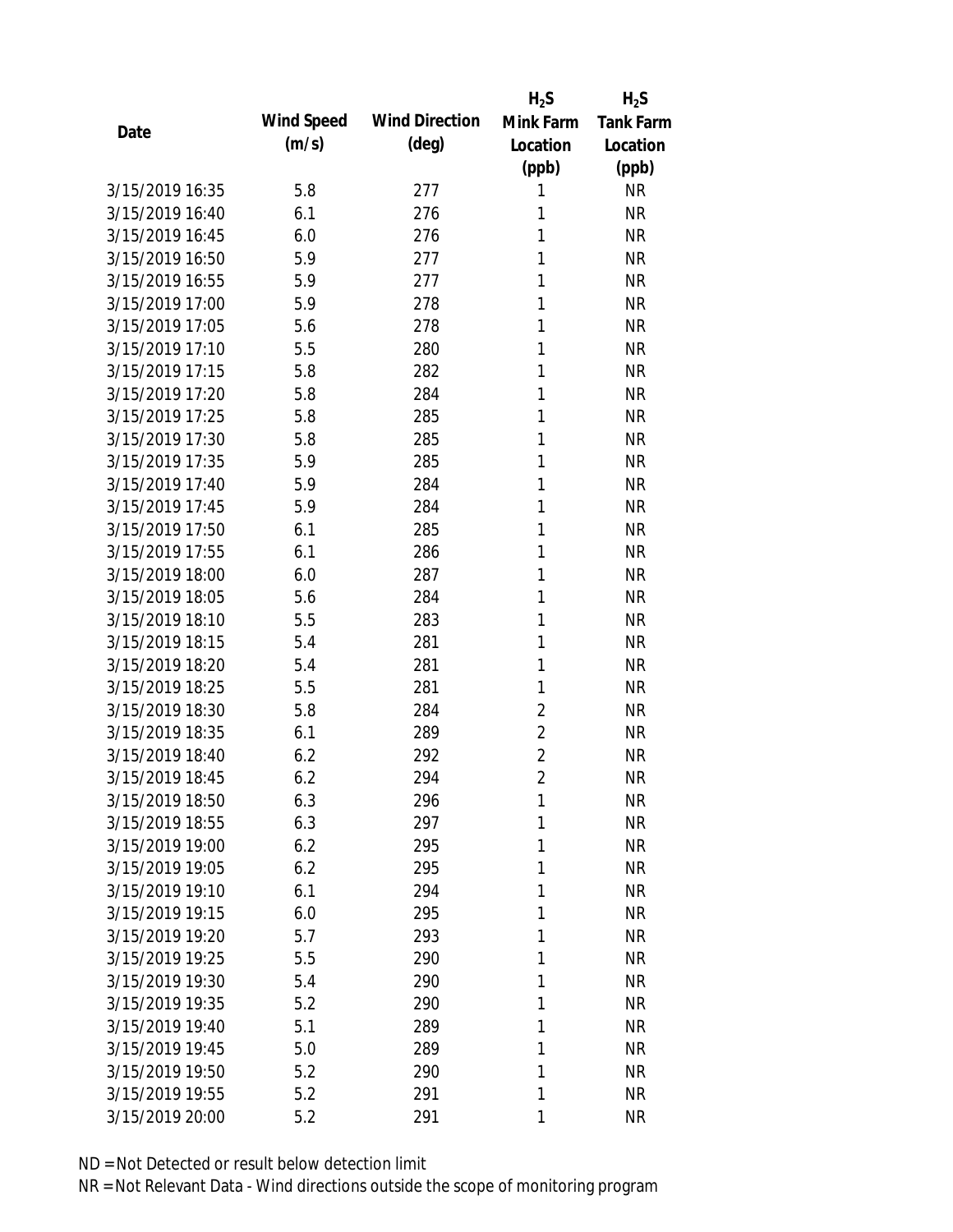|                 |            |                       | $H_2S$         | $H_2S$           |
|-----------------|------------|-----------------------|----------------|------------------|
| Date            | Wind Speed | <b>Wind Direction</b> | Mink Farm      | <b>Tank Farm</b> |
|                 | (m/s)      | $(\text{deg})$        | Location       | Location         |
|                 |            |                       | (ppb)          | (ppb)            |
| 3/15/2019 20:05 | 5.2        | 291                   | 1              | <b>NR</b>        |
| 3/15/2019 20:10 | 5.1        | 289                   | 1              | <b>NR</b>        |
| 3/15/2019 20:15 | 5.3        | 288                   | 1              | <b>NR</b>        |
| 3/15/2019 20:20 | 5.2        | 286                   | 1              | <b>NR</b>        |
| 3/15/2019 20:25 | 5.3        | 284                   | 1              | <b>NR</b>        |
| 3/15/2019 20:30 | 5.5        | 283                   | 1              | <b>NR</b>        |
| 3/15/2019 20:35 | 5.7        | 282                   | 1              | <b>NR</b>        |
| 3/15/2019 20:40 | 6.0        | 283                   | 1              | <b>NR</b>        |
| 3/15/2019 20:45 | 5.8        | 283                   | 1              | <b>NR</b>        |
| 3/15/2019 20:50 | 5.9        | 284                   | 1              | <b>NR</b>        |
| 3/15/2019 20:55 | 5.9        | 284                   | 1              | <b>NR</b>        |
| 3/15/2019 21:00 | 6.0        | 284                   | 1              | <b>NR</b>        |
| 3/15/2019 21:05 | 6.1        | 285                   | 1              | <b>NR</b>        |
| 3/15/2019 21:10 | 5.9        | 285                   | 1              | <b>NR</b>        |
| 3/15/2019 21:15 | 5.9        | 286                   | 1              | <b>NR</b>        |
| 3/15/2019 21:20 | 5.9        | 286                   | 1              | <b>NR</b>        |
| 3/15/2019 21:25 | 5.9        | 286                   | 1              | <b>NR</b>        |
| 3/15/2019 21:30 | 5.9        | 287                   | $\overline{2}$ | <b>NR</b>        |
| 3/15/2019 21:35 | 5.7        | 286                   | $\overline{2}$ | <b>NR</b>        |
| 3/15/2019 21:40 | 5.8        | 286                   | $\overline{2}$ | <b>NR</b>        |
| 3/15/2019 21:45 | 5.7        | 284                   | $\overline{2}$ | <b>NR</b>        |
| 3/15/2019 21:50 | 5.6        | 284                   | $\overline{2}$ | <b>NR</b>        |
| 3/15/2019 21:55 | 5.4        | 284                   | $\overline{2}$ | <b>NR</b>        |
| 3/15/2019 22:00 | 5.1        | 283                   | $\mathbf{1}$   | <b>NR</b>        |
| 3/15/2019 22:05 | 5.1        | 283                   | 1              | <b>NR</b>        |
| 3/15/2019 22:10 | 5.0        | 284                   | 1              | <b>NR</b>        |
| 3/15/2019 22:15 | 5.0        | 287                   | 1              | <b>NR</b>        |
| 3/15/2019 22:20 | 5.0        | 287                   | $\mathbf{1}$   | <b>NR</b>        |
| 3/15/2019 22:25 | 5.0        | 288                   | 1              | <b>NR</b>        |
| 3/15/2019 22:30 | 5.1        | 289                   | 1              | <b>NR</b>        |
| 3/15/2019 22:35 | 5.0        | 289                   | 1              | <b>NR</b>        |
| 3/15/2019 22:40 | 5.2        | 289                   | 1              | <b>NR</b>        |
| 3/15/2019 22:45 | 5.2        | 289                   | 1              | <b>NR</b>        |
| 3/15/2019 22:50 | 5.1        | 289                   | 1              | <b>NR</b>        |
| 3/15/2019 22:55 | 5.2        | 290                   | 1              | <b>NR</b>        |
| 3/15/2019 23:00 | 5.2        | 291                   | 1              | <b>NR</b>        |
| 3/15/2019 23:05 | 5.3        | 293                   | 1              | <b>NR</b>        |
| 3/15/2019 23:10 | 5.2        | 295                   | 1              | <b>NR</b>        |
| 3/15/2019 23:15 | 5.4        | 296                   | 1              | <b>NR</b>        |
| 3/15/2019 23:20 | 5.3        | 296                   | 1              | <b>NR</b>        |
| 3/15/2019 23:25 | 5.5        | 296                   | 1              | <b>NR</b>        |
| 3/15/2019 23:30 | 5.5        | 296                   | 1              | <b>NR</b>        |
|                 |            |                       |                |                  |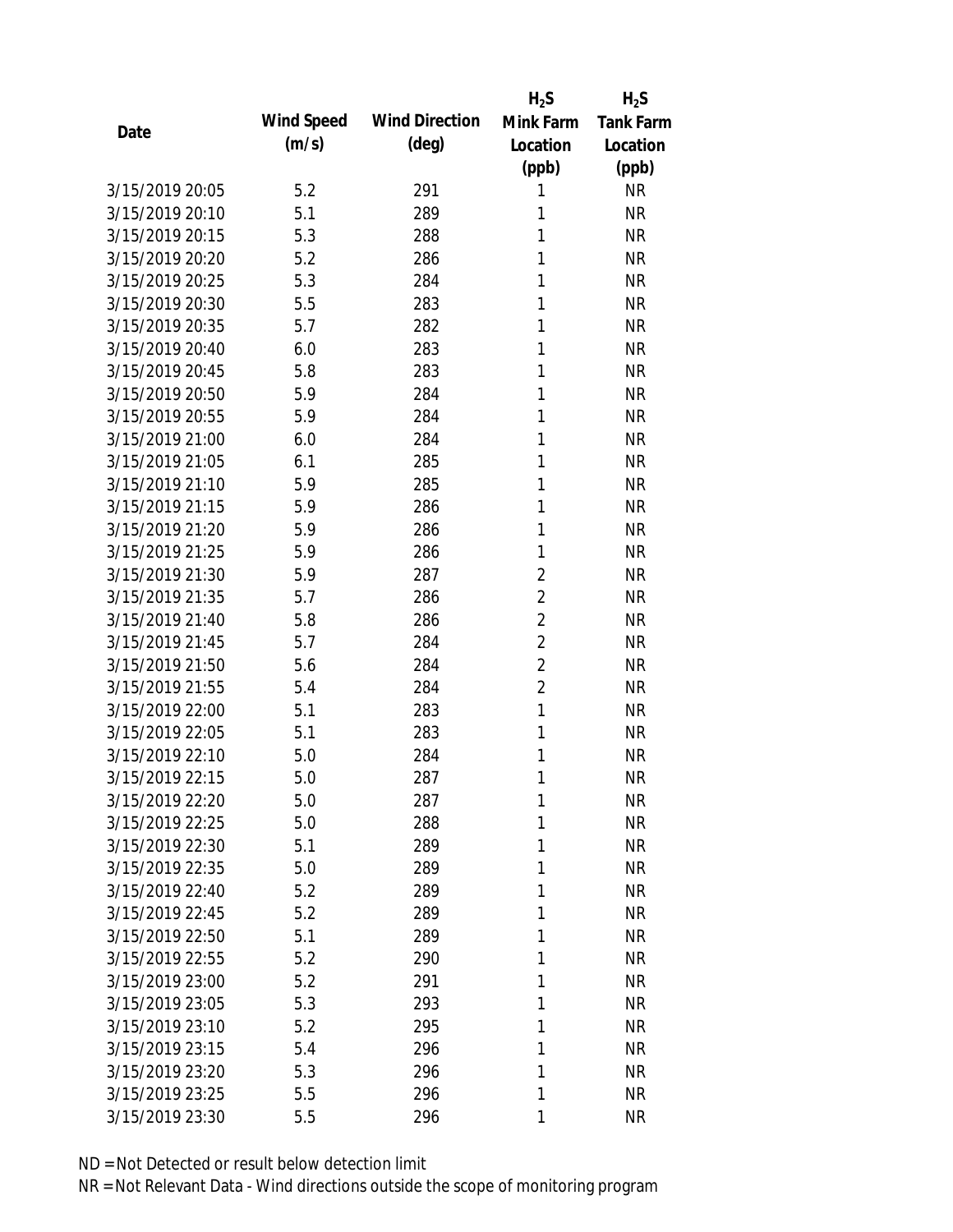|                 |            |                       | $H_2S$    | $H_2S$           |
|-----------------|------------|-----------------------|-----------|------------------|
| Date            | Wind Speed | <b>Wind Direction</b> | Mink Farm | <b>Tank Farm</b> |
|                 | (m/s)      | $(\text{deg})$        | Location  | Location         |
|                 |            |                       | (ppb)     | (ppb)            |
| 3/15/2019 23:35 | 5.6        | 295                   | 1         | <b>NR</b>        |
| 3/15/2019 23:40 | 5.4        | 296                   | 1         | <b>NR</b>        |
| 3/15/2019 23:45 | 5.2        | 297                   | 1         | <b>NR</b>        |
| 3/15/2019 23:50 | 5.1        | 299                   | 1         | <b>NR</b>        |
| 3/15/2019 23:55 | 5.0        | 299                   | 1         | <b>NR</b>        |
| 3/15/2019 24:00 | 5.0        | 300                   | 1         | <b>NR</b>        |
| 3/16/2019 00:05 | 4.9        | 301                   | 1         | <b>NR</b>        |
| 3/16/2019 00:10 | 4.9        | 301                   | 1         | <b>NR</b>        |
| 3/16/2019 00:15 | 4.9        | 300                   | 1         | <b>NR</b>        |
| 3/16/2019 00:20 | 5.0        | 298                   | 1         | <b>NR</b>        |
| 3/16/2019 00:25 | 4.9        | 296                   | 1         | <b>NR</b>        |
| 3/16/2019 00:30 | 4.6        | 293                   | 1         | <b>NR</b>        |
| 3/16/2019 00:35 | 4.3        | 289                   | 1         | <b>NR</b>        |
| 3/16/2019 00:40 | 4.2        | 287                   | 1         | <b>NR</b>        |
| 3/16/2019 00:45 | 4.0        | 285                   | 1         | <b>NR</b>        |
| 3/16/2019 00:50 | 3.9        | 283                   | 1         | <b>NR</b>        |
| 3/16/2019 00:55 | 3.9        | 284                   | 1         | <b>NR</b>        |
| 3/16/2019 01:00 | 4.0        | 288                   | 1         | <b>NR</b>        |
| 3/16/2019 01:05 | 4.3        | 292                   | 1         | <b>NR</b>        |
| 3/16/2019 01:10 | 4.6        | 295                   | 1         | <b>NR</b>        |
| 3/16/2019 01:15 | 4.8        | 300                   | 1         | <b>NR</b>        |
| 3/16/2019 01:20 | 5.0        | 304                   | 1         | <b>NR</b>        |
| 3/16/2019 01:25 | 5.0        | 306                   | 1         | <b>NR</b>        |
| 3/16/2019 01:30 | 4.9        | 306                   | 1         | <b>NR</b>        |
| 3/16/2019 01:35 | 4.6        | 304                   | 1         | <b>NR</b>        |
| 3/16/2019 01:40 | 4.5        | 303                   | 1         | <b>NR</b>        |
| 3/16/2019 01:45 | 4.5        | 302                   | 1         | <b>NR</b>        |
| 3/16/2019 01:50 | 4.5        | 301                   | 1         | <b>NR</b>        |
| 3/16/2019 01:55 | 4.6        | 302                   | 1         | <b>NR</b>        |
| 3/16/2019 02:00 | 4.8        | 303                   | 1         | <b>NR</b>        |
| 3/16/2019 02:05 | 5.1        | 305                   | 1         | <b>NR</b>        |
| 3/16/2019 02:10 | 5.2        | 307                   | 1         | <b>NR</b>        |
| 3/16/2019 02:15 | 5.1        | 307                   | 1         | <b>NR</b>        |
| 3/16/2019 02:20 | 4.9        | 307                   | <b>ND</b> | <b>NR</b>        |
| 3/16/2019 02:25 | 4.6        | 305                   | ND        | <b>NR</b>        |
| 3/16/2019 02:30 | 4.3        | 304                   | <b>ND</b> | <b>NR</b>        |
| 3/16/2019 02:35 | 4.1        | 301                   | ND        | <b>NR</b>        |
| 3/16/2019 02:40 | 4.0        | 298                   | <b>ND</b> | <b>NR</b>        |
| 3/16/2019 02:45 | 3.9        | 296                   | 1         | <b>NR</b>        |
| 3/16/2019 02:50 | 3.8        | 295                   | 1         | <b>NR</b>        |
| 3/16/2019 02:55 | 3.7        | 295                   | 1         | <b>NR</b>        |
| 3/16/2019 03:00 | 3.7        | 294                   | 1         | <b>NR</b>        |
|                 |            |                       |           |                  |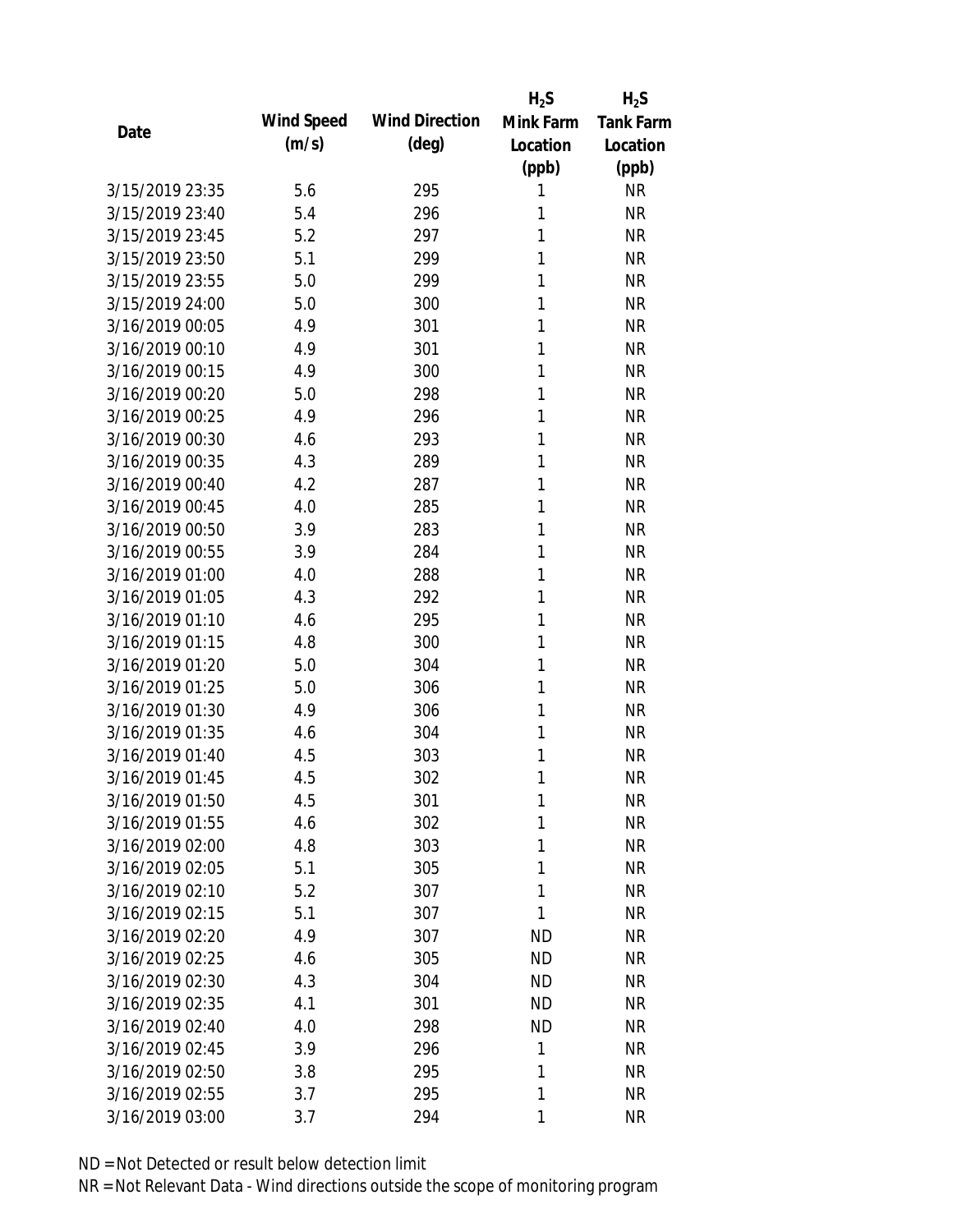|                 |            |                       | $H_2S$    | $H_2S$           |
|-----------------|------------|-----------------------|-----------|------------------|
| Date            | Wind Speed | <b>Wind Direction</b> | Mink Farm | <b>Tank Farm</b> |
|                 | (m/s)      | $(\text{deg})$        | Location  | Location         |
|                 |            |                       | (ppb)     | (ppb)            |
| 3/16/2019 03:05 | 3.8        | 295                   | 1         | <b>NR</b>        |
| 3/16/2019 03:10 | 3.9        | 294                   | 1         | <b>NR</b>        |
| 3/16/2019 03:15 | 4.0        | 293                   | 1         | <b>NR</b>        |
| 3/16/2019 03:20 | 4.0        | 292                   | 1         | <b>NR</b>        |
| 3/16/2019 03:25 | 4.1        | 291                   | 1         | <b>NR</b>        |
| 3/16/2019 03:30 | 4.2        | 289                   | 1         | <b>NR</b>        |
| 3/16/2019 03:35 | 4.3        | 289                   | 1         | <b>NR</b>        |
| 3/16/2019 03:40 | 4.2        | 289                   | 1         | <b>NR</b>        |
| 3/16/2019 03:45 | 4.1        | 290                   | 1         | <b>NR</b>        |
| 3/16/2019 03:50 | 4.0        | 291                   | 1         | <b>NR</b>        |
| 3/16/2019 03:55 | 3.9        | 291                   | 1         | <b>NR</b>        |
| 3/16/2019 04:00 | 3.9        | 292                   | 1         | <b>NR</b>        |
| 3/16/2019 04:05 | 3.8        | 291                   | 1         | <b>NR</b>        |
| 3/16/2019 04:10 | 3.7        | 293                   | 1         | <b>NR</b>        |
| 3/16/2019 04:15 | 3.7        | 294                   | 1         | <b>NR</b>        |
| 3/16/2019 04:20 | 3.8        | 295                   | 1         | <b>NR</b>        |
| 3/16/2019 04:25 | 3.7        | 295                   | 1         | <b>NR</b>        |
| 3/16/2019 04:30 | 3.7        | 296                   | 1         | <b>NR</b>        |
| 3/16/2019 04:35 | 3.6        | 296                   | 1         | <b>NR</b>        |
| 3/16/2019 04:40 | 3.5        | 295                   | 1         | <b>NR</b>        |
| 3/16/2019 04:45 | 3.5        | 295                   | 1         | <b>NR</b>        |
| 3/16/2019 04:50 | 3.3        | 295                   | 1         | <b>NR</b>        |
| 3/16/2019 04:55 | 3.3        | 296                   | 1         | <b>NR</b>        |
| 3/16/2019 05:00 | 3.1        | 298                   | 1         | <b>NR</b>        |
| 3/16/2019 05:05 | 3.0        | 298                   | 1         | <b>NR</b>        |
| 3/16/2019 05:10 | 3.0        | 299                   | <b>ND</b> | <b>NR</b>        |
| 3/16/2019 05:15 | 2.9        | 299                   | <b>ND</b> | <b>NR</b>        |
| 3/16/2019 05:20 | 2.9        | 298                   | <b>ND</b> | <b>NR</b>        |
| 3/16/2019 05:25 | 2.9        | 297                   | <b>ND</b> | <b>NR</b>        |
| 3/16/2019 05:30 | 3.0        | 295                   | <b>ND</b> | <b>NR</b>        |
| 3/16/2019 05:35 | 3.1        | 295                   | <b>ND</b> | <b>NR</b>        |
| 3/16/2019 05:40 | 3.2        | 293                   | <b>ND</b> | <b>NR</b>        |
| 3/16/2019 05:45 | 3.3        | 292                   | 1         | <b>NR</b>        |
| 3/16/2019 05:50 | 3.3        | 293                   | 1         | <b>NR</b>        |
| 3/16/2019 05:55 | 3.4        | 292                   | 1         | <b>NR</b>        |
| 3/16/2019 06:00 | 3.5        | 290                   | 1         | <b>NR</b>        |
| 3/16/2019 06:05 | 3.4        | 288                   | 1         | <b>NR</b>        |
| 3/16/2019 06:10 | 3.3        | 286                   | 1         | <b>NR</b>        |
| 3/16/2019 06:15 | 3.2        | 282                   | 1         | <b>NR</b>        |
| 3/16/2019 06:20 | 3.1        | 276                   | 1         | <b>NR</b>        |
| 3/16/2019 06:25 | 3.0        | 274                   | <b>ND</b> | 1                |
| 3/16/2019 06:30 | 2.9        | 272                   | 1         | 1                |
|                 |            |                       |           |                  |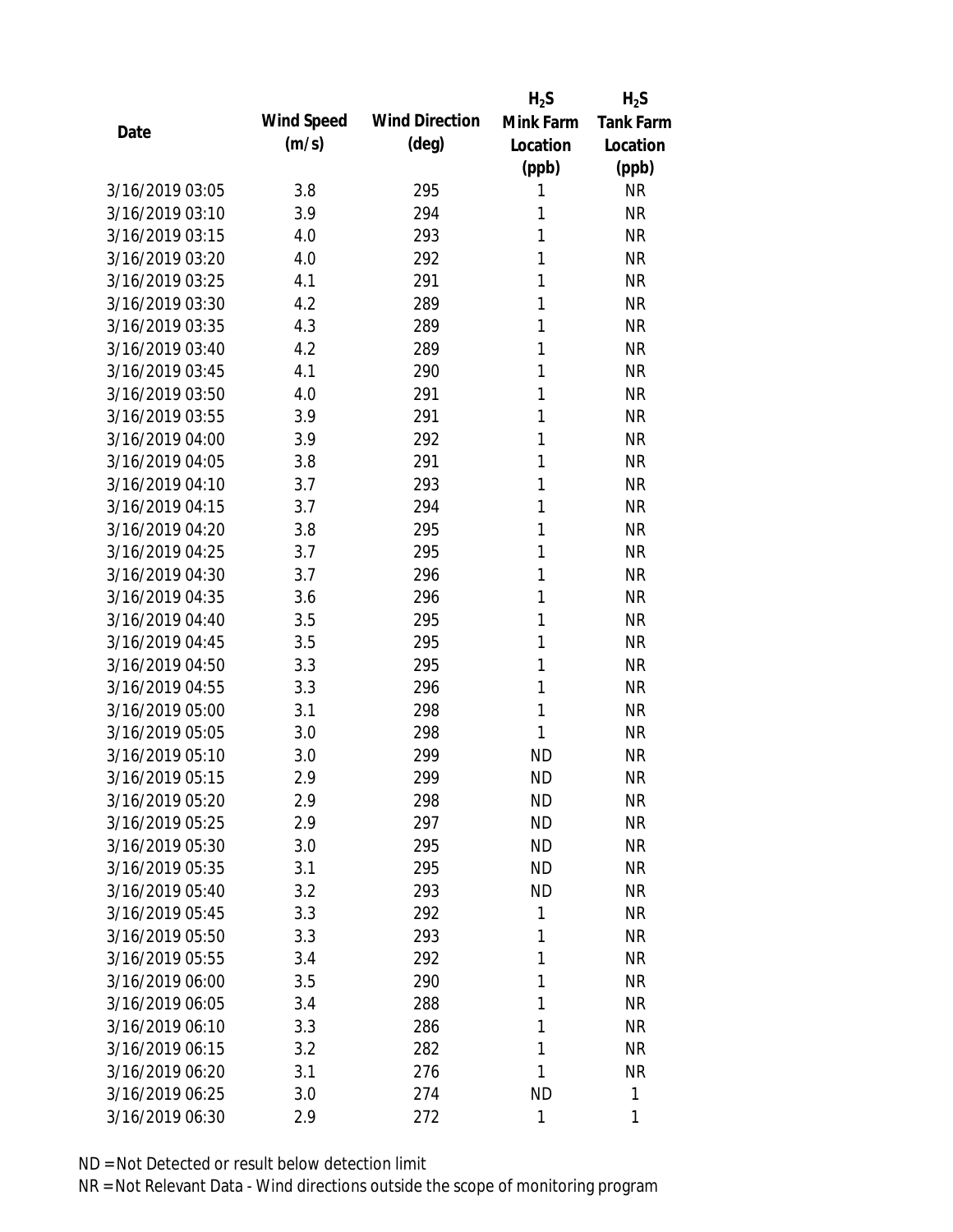|                 |            |                       | $H_2S$    | $H_2S$           |
|-----------------|------------|-----------------------|-----------|------------------|
| Date            | Wind Speed | <b>Wind Direction</b> | Mink Farm | <b>Tank Farm</b> |
|                 | (m/s)      | $(\text{deg})$        | Location  | Location         |
|                 |            |                       | (ppb)     | (ppb)            |
| 3/16/2019 06:35 | 2.8        | 270                   | 1         | 1                |
| 3/16/2019 06:40 | 2.9        | 270                   | 1         | 1                |
| 3/16/2019 06:45 | 3.0        | 271                   | 1         | 1                |
| 3/16/2019 06:50 | 3.0        | 273                   | 1         | 1                |
| 3/16/2019 06:55 | 3.0        | 275                   | 1         | 1                |
| 3/16/2019 07:00 | 3.1        | 277                   | 1         | <b>NR</b>        |
| 3/16/2019 07:05 | 3.2        | 279                   | 1         | <b>NR</b>        |
| 3/16/2019 07:10 | 3.2        | 280                   | 1         | <b>NR</b>        |
| 3/16/2019 07:15 | 3.3        | 282                   | 1         | <b>NR</b>        |
| 3/16/2019 07:20 | 3.3        | 284                   | 1         | <b>NR</b>        |
| 3/16/2019 07:25 | 3.3        | 287                   | <b>ND</b> | <b>NR</b>        |
| 3/16/2019 07:30 | 3.1        | 290                   | 1         | <b>NR</b>        |
| 3/16/2019 07:35 | 3.0        | 293                   | 1         | <b>NR</b>        |
| 3/16/2019 07:40 | 3.0        | 295                   | 1         | <b>NR</b>        |
| 3/16/2019 07:45 | 2.9        | 296                   | 1         | <b>NR</b>        |
| 3/16/2019 07:50 | 2.8        | 295                   | 1         | <b>NR</b>        |
| 3/16/2019 07:55 | 2.9        | 293                   | 1         | <b>NR</b>        |
| 3/16/2019 08:00 | 3.1        | 291                   | 1         | <b>NR</b>        |
| 3/16/2019 08:05 | 3.2        | 290                   | 1         | <b>NR</b>        |
| 3/16/2019 08:10 | 3.2        | 289                   | 1         | <b>NR</b>        |
| 3/16/2019 08:15 | 3.2        | 289                   | 1         | <b>NR</b>        |
| 3/16/2019 08:20 | 3.3        | 292                   | 1         | <b>NR</b>        |
| 3/16/2019 08:25 | 3.4        | 293                   | 1         | <b>NR</b>        |
| 3/16/2019 08:30 | 3.5        | 297                   | 1         | <b>NR</b>        |
| 3/16/2019 08:35 | 3.6        | 298                   | 1         | <b>NR</b>        |
| 3/16/2019 08:40 | 3.7        | 300                   | 1         | <b>NR</b>        |
| 3/16/2019 08:45 | 3.7        | 301                   | 1         | <b>NR</b>        |
| 3/16/2019 08:50 | 4.0        | 301                   | 1         | <b>NR</b>        |
| 3/16/2019 08:55 | 4.3        | 301                   | 1         | <b>NR</b>        |
| 3/16/2019 09:00 | 4.3        | 301                   | 1         | <b>NR</b>        |
| 3/16/2019 09:05 | 4.3        | 302                   | 1         | <b>NR</b>        |
| 3/16/2019 09:10 | 4.5        | 304                   | 1         | <b>NR</b>        |
| 3/16/2019 09:15 | 4.8        | 303                   | 1         | <b>NR</b>        |
| 3/16/2019 09:20 | 5.0        | 304                   | 1         | <b>NR</b>        |
| 3/16/2019 09:25 | 5.0        | 305                   | 1         | <b>NR</b>        |
| 3/16/2019 09:30 | 5.1        | 305                   | 1         | <b>NR</b>        |
| 3/16/2019 09:35 | 5.3        | 306                   | 1         | <b>NR</b>        |
| 3/16/2019 09:40 | 5.3        | 306                   | 1         | <b>NR</b>        |
| 3/16/2019 09:45 | 5.3        | 309                   | 1         | <b>NR</b>        |
| 3/16/2019 09:50 | 5.2        | 309                   | 1         | <b>NR</b>        |
| 3/16/2019 09:55 | 5.1        | 308                   | <b>ND</b> | <b>NR</b>        |
| 3/16/2019 10:00 | 5.1        | 309                   | <b>ND</b> | <b>NR</b>        |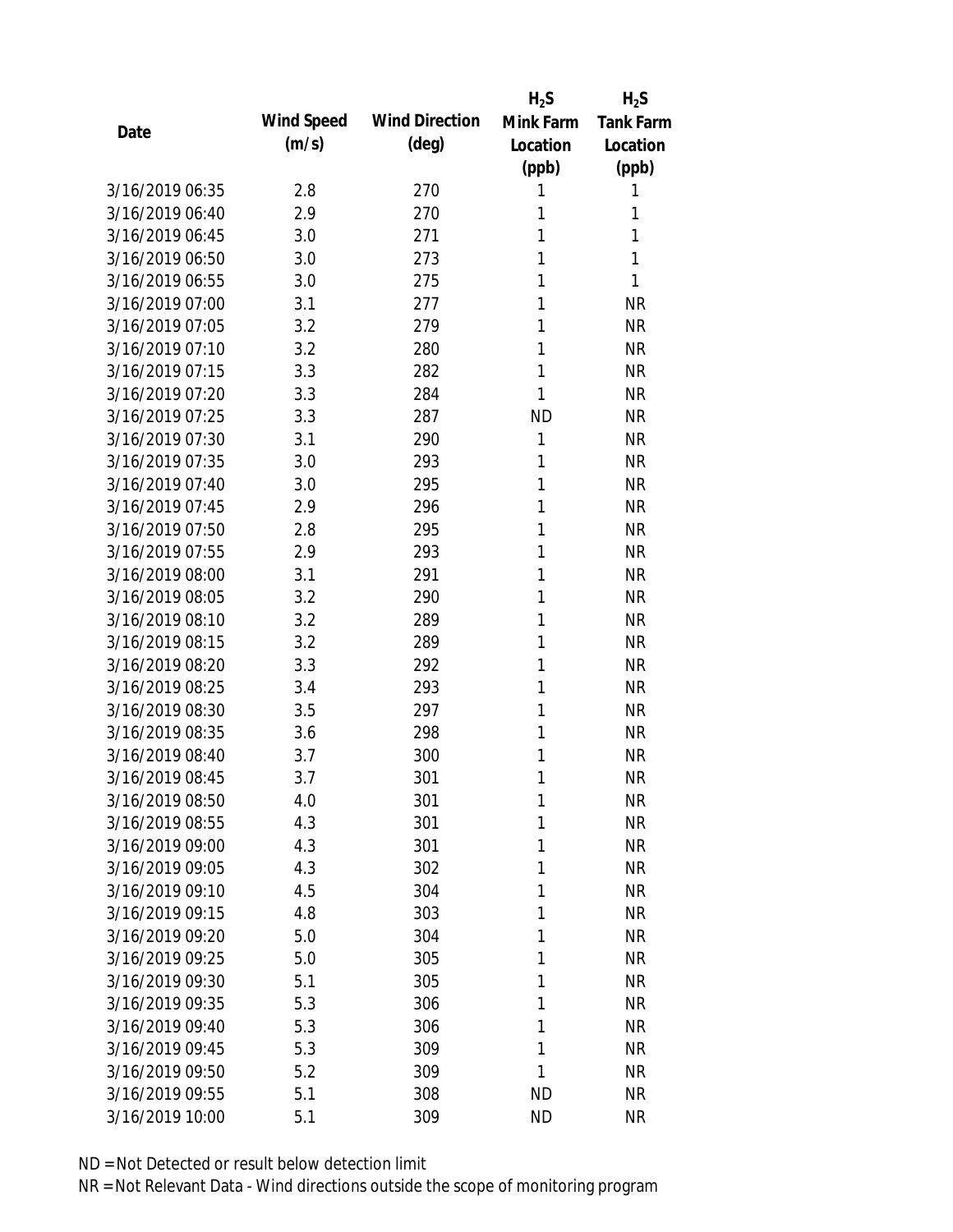|                 |            |                       | $H_2S$         | $H_2S$           |
|-----------------|------------|-----------------------|----------------|------------------|
|                 | Wind Speed | <b>Wind Direction</b> | Mink Farm      | <b>Tank Farm</b> |
| Date            | (m/s)      | $(\text{deg})$        | Location       | Location         |
|                 |            |                       | (ppb)          | (ppb)            |
| 3/16/2019 10:05 | 5.0        | 307                   | <b>ND</b>      | <b>NR</b>        |
| 3/16/2019 10:10 | 4.9        | 303                   | <b>ND</b>      | <b>NR</b>        |
| 3/16/2019 10:15 | 4.7        | 297                   | 1              | <b>NR</b>        |
| 3/16/2019 10:20 | 4.5        | 293                   | 1              | <b>NR</b>        |
| 3/16/2019 10:25 | 4.4        | 293                   | 1              | <b>NR</b>        |
| 3/16/2019 10:30 | 4.2        | 290                   | 1              | <b>NR</b>        |
| 3/16/2019 10:35 | 4.2        | 291                   | 1              | <b>NR</b>        |
| 3/16/2019 10:40 | 4.0        | 291                   | <b>ND</b>      | <b>NR</b>        |
| 3/16/2019 10:45 | 4.0        | 295                   | <b>ND</b>      | <b>NR</b>        |
| 3/16/2019 10:50 | 4.1        | 299                   | 1              | <b>NR</b>        |
| 3/16/2019 10:55 | 4.3        | 300                   | 1              | <b>NR</b>        |
| 3/16/2019 11:00 | 4.4        | 302                   | 1              | <b>NR</b>        |
| 3/16/2019 11:05 | 4.6        | 299                   | 1              | <b>NR</b>        |
| 3/16/2019 11:10 | 4.8        | 301                   | 1              | <b>NR</b>        |
| 3/16/2019 11:15 | 4.8        | 295                   | 1              | <b>NR</b>        |
| 3/16/2019 11:20 | 4.8        | 293                   | 1              | <b>NR</b>        |
| 3/16/2019 11:25 | 4.6        | 289                   | $\overline{2}$ | <b>NR</b>        |
| 3/16/2019 11:30 | 4.5        | 289                   | $\overline{2}$ | <b>NR</b>        |
| 3/16/2019 11:35 | 4.4        | 288                   | 1              | <b>NR</b>        |
| 3/16/2019 11:40 | 4.4        | 283                   | 1              | <b>NR</b>        |
| 3/16/2019 11:45 | 4.4        | 280                   | 1              | <b>NR</b>        |
| 3/16/2019 11:50 | 4.5        | 277                   | 1              | <b>NR</b>        |
| 3/16/2019 11:55 | 4.5        | 274                   | <b>ND</b>      | 1                |
| 3/16/2019 12:00 | 4.5        | 269                   | <b>ND</b>      | 1                |
| 3/16/2019 12:05 | 4.5        | 270                   | 1              | $\mathbf{1}$     |
| 3/16/2019 12:10 | 4.5        | 267                   | 1              | 1                |
| 3/16/2019 12:15 | 4.7        | 271                   | 1              | 1                |
| 3/16/2019 12:20 | 4.7        | 275                   | 2              | 1                |
| 3/16/2019 12:25 | 4.7        | 280                   | 2              | <b>NR</b>        |
| 3/16/2019 12:30 | 4.6        | 278                   | 2              | <b>NR</b>        |
| 3/16/2019 12:35 | 4.8        | 276                   | 2              | <b>NR</b>        |
| 3/16/2019 12:40 | 4.8        | 278                   | $\overline{2}$ | <b>NR</b>        |
| 3/16/2019 12:45 | 4.6        | 280                   | $\overline{2}$ | <b>NR</b>        |
| 3/16/2019 12:50 | 4.6        | 278                   | $\overline{2}$ | <b>NR</b>        |
| 3/16/2019 12:55 | 4.6        | 271                   | $\overline{2}$ | 1                |
| 3/16/2019 13:00 | 4.6        | 274                   | 2              | 1                |
| 3/16/2019 13:05 | 4.5        | 273                   | 2              | 1                |
| 3/16/2019 13:10 | 4.5        | 273                   | 2              | 1                |
| 3/16/2019 13:15 | 4.6        | 272                   | 1              | 1                |
| 3/16/2019 13:20 | 4.6        | 271                   | 1              | 1                |
| 3/16/2019 13:25 | 4.6        | 271                   | 1              | 1                |
| 3/16/2019 13:30 | 4.7        | 269                   | 1              | 1                |
|                 |            |                       |                |                  |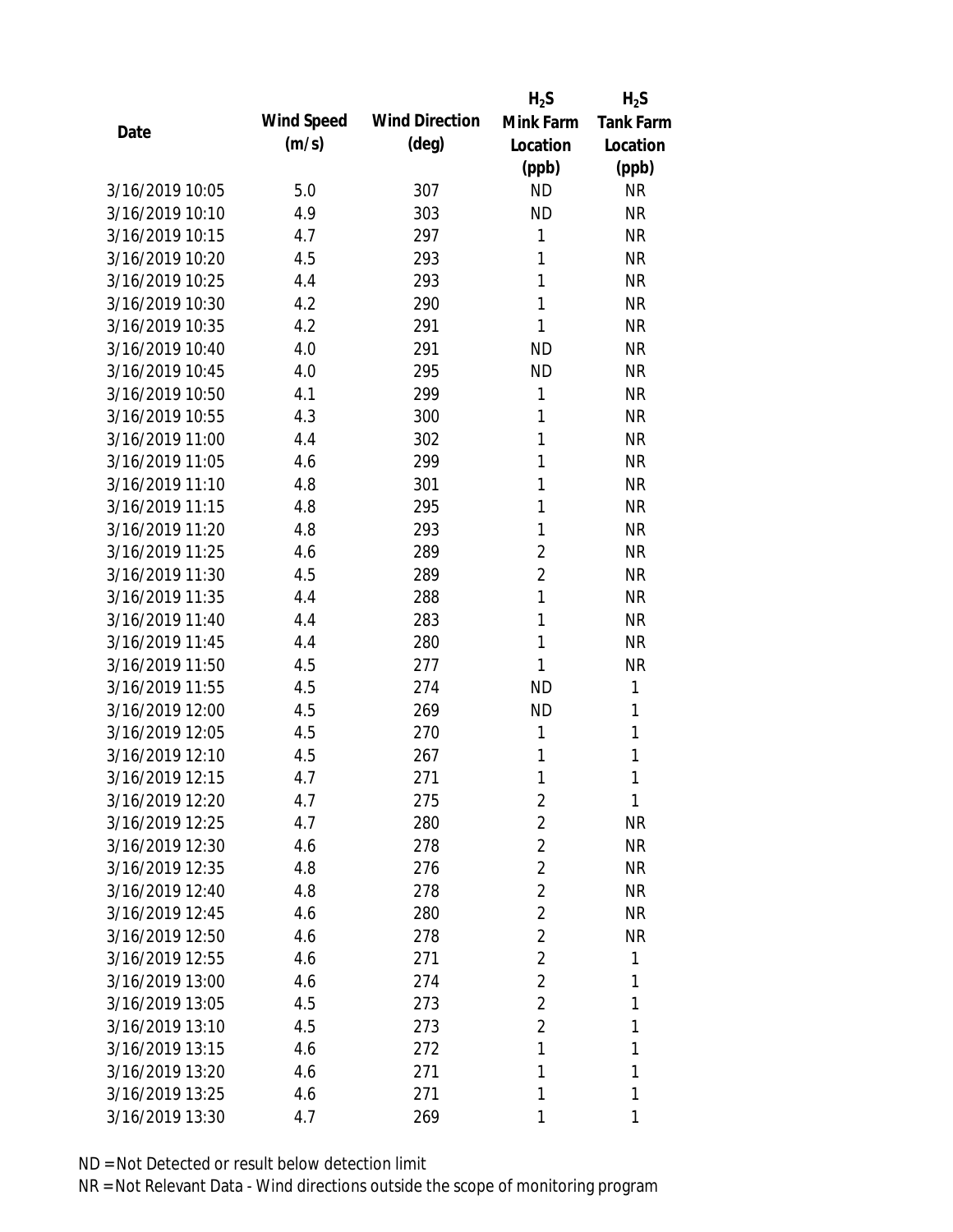|                 |            |                       | $H_2S$         | $H_2S$           |
|-----------------|------------|-----------------------|----------------|------------------|
| Date            | Wind Speed | <b>Wind Direction</b> | Mink Farm      | <b>Tank Farm</b> |
|                 | (m/s)      | $(\text{deg})$        | Location       | Location         |
|                 |            |                       | (ppb)          | (ppb)            |
| 3/16/2019 13:35 | 4.6        | 270                   | 1              | 1                |
| 3/16/2019 13:40 | 4.6        | 268                   | 1              | 1                |
| 3/16/2019 13:45 | 4.6        | 264                   | 1              | 1                |
| 3/16/2019 13:50 | 4.4        | 264                   | $\overline{2}$ | 1                |
| 3/16/2019 13:55 | 4.5        | 266                   | $\overline{2}$ | 1                |
| 3/16/2019 14:00 | 4.3        | 265                   | 1              | 1                |
| 3/16/2019 14:05 | 4.3        | 265                   | 1              | 1                |
| 3/16/2019 14:10 | 4.3        | 270                   | 1              | 1                |
| 3/16/2019 14:15 | 4.3        | 271                   | 1              | 1                |
| 3/16/2019 14:20 | 4.4        | 272                   | 1              | 1                |
| 3/16/2019 14:25 | 4.2        | 275                   | 1              | 1                |
| 3/16/2019 14:30 | 4.3        | 276                   | 1              | <b>NR</b>        |
| 3/16/2019 14:35 | 4.3        | 278                   | 1              | <b>NR</b>        |
| 3/16/2019 14:40 | 4.2        | 275                   | 1              | 1                |
| 3/16/2019 14:45 | 4.3        | 281                   | 1              | <b>NR</b>        |
| 3/16/2019 14:50 | 4.3        | 284                   | 1              | <b>NR</b>        |
| 3/16/2019 14:55 | 4.2        | 280                   | 1              | <b>NR</b>        |
| 3/16/2019 15:00 | 4.1        | 283                   | 1              | <b>NR</b>        |
| 3/16/2019 15:05 | 4.1        | 281                   | 1              | <b>NR</b>        |
| 3/16/2019 15:10 | 4.1        | 281                   | 1              | <b>NR</b>        |
| 3/16/2019 15:15 | 4.0        | 276                   | 1              | <b>NR</b>        |
| 3/16/2019 15:20 | 3.9        | 272                   | 1              | 1                |
| 3/16/2019 15:25 | 4.1        | 272                   | 1              | 1                |
| 3/16/2019 15:30 | 4.1        | 269                   | 1              | 1                |
| 3/16/2019 15:35 | 4.2        | 271                   | 1              | 1                |
| 3/16/2019 15:40 | 4.3        | 271                   | 1              | 1                |
| 3/16/2019 15:45 | 4.3        | 275                   | 1              | 1                |
| 3/16/2019 15:50 | 4.3        | 277                   | 1              | <b>NR</b>        |
| 3/16/2019 15:55 | 4.3        | 276                   | 1              | <b>NR</b>        |
| 3/16/2019 16:00 | 4.4        | 278                   | 1              | <b>NR</b>        |
| 3/16/2019 16:05 | 4.3        | 276                   | 1              | <b>NR</b>        |
| 3/16/2019 16:10 | 4.4        | 272                   | 1              | 1                |
| 3/16/2019 16:15 | 4.3        | 269                   | 1              | 1                |
| 3/16/2019 16:20 | 4.3        | 270                   | 1              | 1                |
| 3/16/2019 16:25 | 4.2        | 274                   | 1              | 1                |
| 3/16/2019 16:30 | 4.1        | 275                   | 1              | 1                |
| 3/16/2019 16:35 | 4.1        | 279                   | 1              | <b>NR</b>        |
| 3/16/2019 16:40 | 4.0        | 284                   | 1              | <b>NR</b>        |
| 3/16/2019 16:45 | 4.1        | 286                   | 1              | <b>NR</b>        |
| 3/16/2019 16:50 | 4.2        | 285                   | 1              | <b>NR</b>        |
| 3/16/2019 16:55 | 4.3        | 283                   | 1              | <b>NR</b>        |
| 3/16/2019 17:00 |            |                       | 1              | <b>NR</b>        |
|                 | 4.4        | 282                   |                |                  |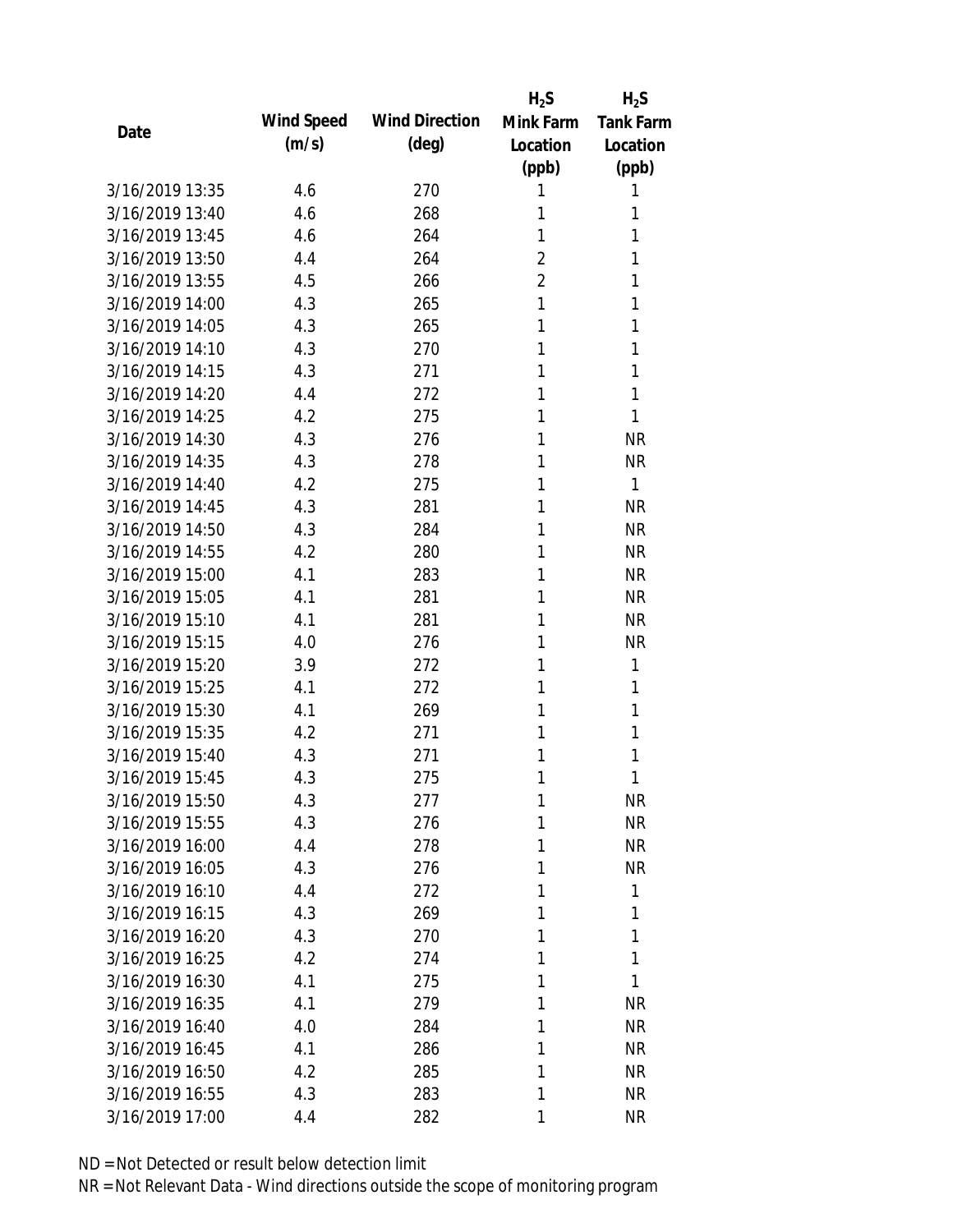|                 |            |                       | $H_2S$    | $H_2S$           |
|-----------------|------------|-----------------------|-----------|------------------|
| Date            | Wind Speed | <b>Wind Direction</b> | Mink Farm | <b>Tank Farm</b> |
|                 | (m/s)      | $(\text{deg})$        | Location  | Location         |
|                 |            |                       | (ppb)     | (ppb)            |
| 3/16/2019 17:05 | 4.4        | 281                   | 1         | <b>NR</b>        |
| 3/16/2019 17:10 | 4.4        | 280                   | 1         | <b>NR</b>        |
| 3/16/2019 17:15 | 4.2        | 280                   | 1         | <b>NR</b>        |
| 3/16/2019 17:20 | 4.3        | 281                   | 1         | <b>NR</b>        |
| 3/16/2019 17:25 | 4.3        | 282                   | 1         | <b>NR</b>        |
| 3/16/2019 17:30 | 4.3        | 282                   | 1         | <b>NR</b>        |
| 3/16/2019 17:35 | 4.4        | 286                   | 1         | <b>NR</b>        |
| 3/16/2019 17:40 | 4.3        | 287                   | 1         | <b>NR</b>        |
| 3/16/2019 17:45 | 4.3        | 289                   | 1         | <b>NR</b>        |
| 3/16/2019 17:50 | 4.3        | 291                   | 1         | <b>NR</b>        |
| 3/16/2019 17:55 | 4.3        | 291                   | 1         | <b>NR</b>        |
| 3/16/2019 18:00 | 4.4        | 293                   | <b>ND</b> | <b>NR</b>        |
| 3/16/2019 18:05 | 4.3        | 290                   | <b>ND</b> | <b>NR</b>        |
| 3/16/2019 18:10 | 4.3        | 289                   | 1         | <b>NR</b>        |
| 3/16/2019 18:15 | 4.2        | 285                   | 1         | <b>NR</b>        |
| 3/16/2019 18:20 | 4.1        | 283                   | 1         | <b>NR</b>        |
| 3/16/2019 18:25 | 3.9        | 283                   | 1         | <b>NR</b>        |
| 3/16/2019 18:30 | 3.7        | 282                   | 1         | <b>NR</b>        |
| 3/16/2019 18:35 | 3.5        | 280                   | 1         | <b>NR</b>        |
| 3/16/2019 18:40 | 3.5        | 279                   | 1         | <b>NR</b>        |
| 3/16/2019 18:45 | 3.6        | 279                   | 1         | <b>NR</b>        |
| 3/16/2019 18:50 | 3.6        | 277                   | 1         | <b>NR</b>        |
| 3/16/2019 18:55 | 3.5        | 275                   | 1         | 1                |
| 3/16/2019 19:00 | 3.4        | 274                   | 1         | 1                |
| 3/16/2019 19:05 | 3.3        | 276                   | 1         | <b>NR</b>        |
| 3/16/2019 19:10 | 3.1        | 277                   | 1         | <b>NR</b>        |
| 3/16/2019 19:15 | 3.1        | 278                   | 1         | <b>NR</b>        |
| 3/16/2019 19:20 | 2.9        | 279                   | 1         | <b>NR</b>        |
| 3/16/2019 19:25 | 2.8        | 279                   | 1         | <b>NR</b>        |
| 3/16/2019 19:30 | 2.8        | 278                   | 1         | <b>NR</b>        |
| 3/16/2019 19:35 | 2.7        | 277                   | 1         | <b>NR</b>        |
| 3/16/2019 19:40 | 2.6        | 280                   | 1         | <b>NR</b>        |
| 3/16/2019 19:45 | 2.3        | 283                   | 1         | <b>NR</b>        |
| 3/16/2019 19:50 | 2.2        | 287                   | 1         | <b>NR</b>        |
| 3/16/2019 19:55 | 2.1        | 292                   | 1         | <b>NR</b>        |
| 3/16/2019 20:00 | 2.0        | 293                   | 1         | <b>NR</b>        |
| 3/16/2019 20:05 | 2.0        | 291                   | 1         | NR               |
| 3/16/2019 20:10 | 1.9        | 284                   | 1         | NR               |
| 3/16/2019 20:15 | 1.9        | 277                   | 1         | <b>NR</b>        |
| 3/16/2019 20:20 | 1.8        | 274                   | 1         | 1                |
| 3/16/2019 20:25 | 1.6        | 267                   | 1         | 1                |
| 3/16/2019 20:30 | 1.5        | 269                   | 1         | 1                |
|                 |            |                       |           |                  |